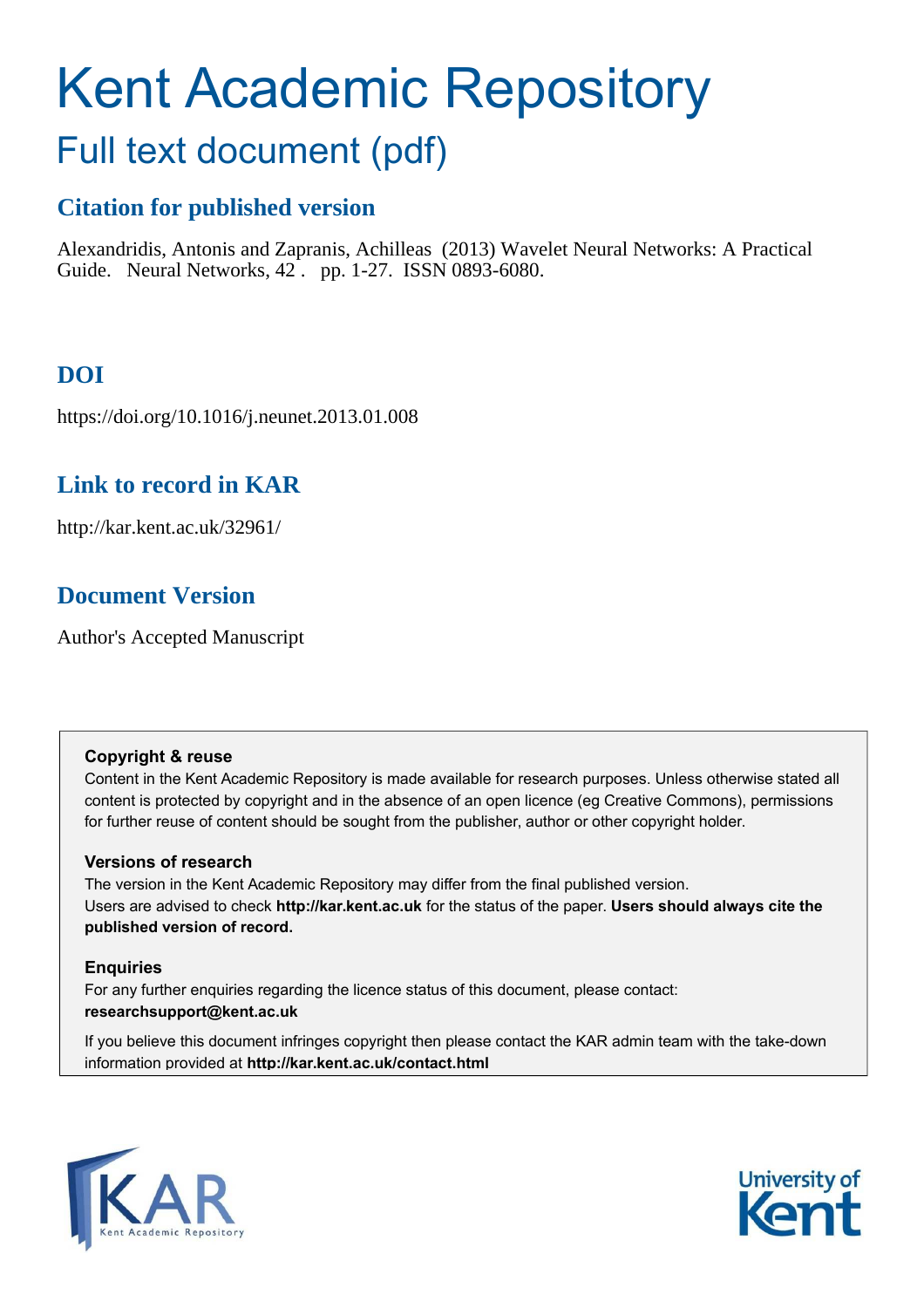# Wavelet Neural Networks: A Practical Guide

Antonios K. Alexandridis<sup>1</sup>, Achilleas D. Zapranis<sup>2</sup>

Abstract— Wavelet networks (WNs) are a new class of networks which have been used with great success in a wide range of application. However a general accepted framework for applying WNs is missing from the literature. In this study, we present a complete statistical model identification framework in order to apply WNs in various applications. The following subjects were thorough examined: the structure of a WN, training methods, initialization algorithms, variable significance and variable selection algorithms, model selection methods and finally methods to construct confidence and prediction intervals. In addition the complexity of each algorithm is discussed. Our proposed framework was tested in two simulated cases, in one chaotic time series described by the Mackey-Glass equation and in three real datasets described by daily temperatures in Berlin, daily wind speeds in New York and breast cancer classification. Our results have shown that the proposed algorithms produce stable and robust results indicating that our proposed framework can be applied in various applications.

Index Terms—Wavelet networks, model identification, variable selection, model selection, confidence intervals, prediction intervals

#### 1. Introduction

-

Wavelet networks are a new class of networks that combine the classic sigmoid neural networks (NNs) and the wavelet analysis (WA). WNs have been used with great success in a wide range of applications. However a general accepted framework for applying WNs is missing from the literature. In this study, we present a complete statistical model identification framework in order to apply WNs in various applications. To our knowledge we are the first to do so. Although a vast literature about WNs exists, to our knowledge this is the first study that presents a step by step guide for model identification for WNs. Model identification can be separated in two parts, model selection and variable significance testing. In this study a framework similar to the one proposed by (A. Zapranis & Refenes, 1999) for the classical sigmoid NNs is adapted. More precisely, the following subjects were thorough examined: the structure of a WN, training methods, initialization algorithms, variable significance and variable selection algorithms, model selection methods and finally methods to construct confidence and prediction intervals. Only in (Iyengar, Cho, & Phoha, 2002) some of these issues are studied to some extent.

WA has proved to be a valuable tool for analyzing a wide range of time-series and has already been used with success in image processing, signal de-noising, density estimation, signal and image compression and time-scale decomposition. WA is often regarded as a "microscope" in mathematics, (Cao, Hong, Fang, & He, 1995), and it is a powerful tool for representing nonlinearities, (Fang & Chow, 2006). The major

<sup>&</sup>lt;sup>1</sup> A. K. Alexandridis is with the University of Kent. School of Mathematics, Statistics and Actuarial Science, Corwallis Building, P.O. CT2 7NF, Canterbury, U.K. (corresponding author; e-mail: A.Alexandridis@kent.ac.uk).

<sup>2</sup> A. D. Zapranis is with the University of Macedonia of Economic and Social Sciences at the Department of Accounting and Finance, 156 Egnatia St., P.O. 54006, Thessaloniki, Greece (e-mail: zapranis@uom.gr).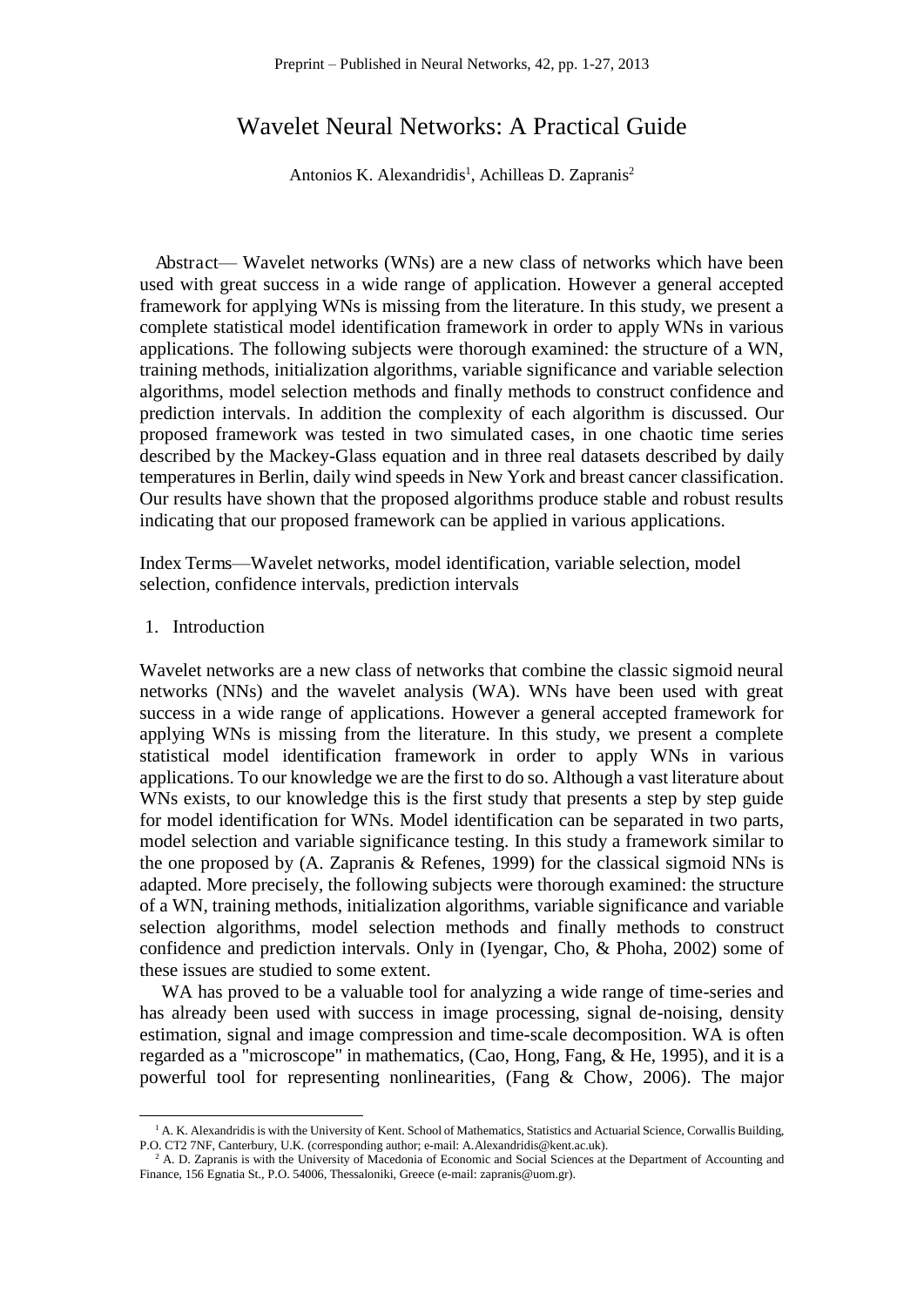drawback of the WA is that it is limited to applications of small input dimension. The reason is that the construction of a wavelet basis is computationally expensive when the dimensionality of the input vector is relative high, (Q. Zhang, 1997).

On the other hand NNs have the ability to approximate any deterministic non-linear process, with little knowledge and no assumptions regarding the nature of the process. However the classical sigmoid NNs have a series of drawbacks. Typically, the initial values of the NN's weights are randomly chosen. Random weights initialization is generally accompanied with extended training times. In addition, when the transfer function is of sigmoidal type, there is always significant change that the training algorithm will converge to local minima. Finally, there is no theoretical link between the specific parameterization of a sigmoidal activation function and the optimal network architecture, i.e. model complexity (the opposite holds true for WNs).

In (Pati & Krishnaprasad, 1993) it has been demonstrated that it is possible to construct a theoretical formulation of a feedforward NN in terms of wavelet decompositions. WNs were proposed by (Q. Zhang & Benveniste, 1992) as an alternative to feedforward NNs which would alleviate the aforementioned weaknesses associated with each method. The WNs are a generalization of radial basis function networks (RBFN). WNs are one hidden layer networks that use a wavelet as an activation function, instead of the classic sigmoidal family. It is important to mention here that the multidimensional wavelets preserve the "universal approximation" property that characterizes NNs. The nodes (or wavelons) of WNs are the wavelet coefficients of the function expansion that have a significant value. In (Bernard, Mallat, & Slotine, 1998) various reasons were presented in why wavelets should be used instead of other transfer functions. In particular, firstly, wavelets have high compression abilities, and secondly, computing the value at a single point or updating the function estimate from a new local measure, involves only a small subset of coefficients.

WNs have been used in a variety of applications so far, i.e. in short term load forecasting, (Bashir & El-Hawary, 2000; Benaouda, Murtagh, Starck, & Renaud, 2006; Gao & Tsoukalas, 2001; Ulugammai, Venkatesh, Kannan, & Padhy, 2007; S. J. Yao, Song, Zhang, & Cheng, 2000), in time series prediction, (Cao, et al., 1995; Chen, Yang, & Dong, 2006; Cristea, Tuduce, & Cristea, 2000), signal classification and compression, (Kadambe & Srinivasan, 2006; Pittner, Kamarthi, & Gao, 1998; Subasi, Alkan, Koklukaya, & Kiymik, 2005), signal denoising, (Z. Zhang, 2007), static, dynamic (Allingham, West, & Mees, 1998; Oussar & Dreyfus, 2000; Oussar, Rivals, Presonnaz, & Dreyfus, 1998; Pati & Krishnaprasad, 1993; Postalcioglu & Becerikli, 2007; Q. Zhang & Benveniste, 1992), and nonlinear modeling, (Billings & Wei, 2005), nonlinear static function approximation, (Jiao, Pan, & Fang, 2001; Szu, Telfer, & Kadambe, 1992; Wong & Leung, 1998), to mention the most important. In (Khayamian, Ensafi, Tabaraki, & Esteki, 2005) WN were even proposed as a multivariate calibration method for simultaneous determination of test samples of copper, iron, and aluminum.

In contrast to classical "sigmoid NNs", WNs allow for constructive procedures that efficiently initialize the parameters of the network. Using wavelet decomposition a "wavelet library" can be constructed. In turn, each wavelon can be constructed using the best wavelet of the wavelet library. The main characteristics of these procedures are: i) convergence to the global minimum of the cost function, ii) initial weight vector into close proximity of the global minimum, and as a consequence drastically reduced training times, (Q. Zhang, 1997; Q. Zhang & Benveniste, 1992). In addition, WNs provide information for the relative participation of each wavelon to the function approximation and the estimated dynamics of the generating process. Finally, efficient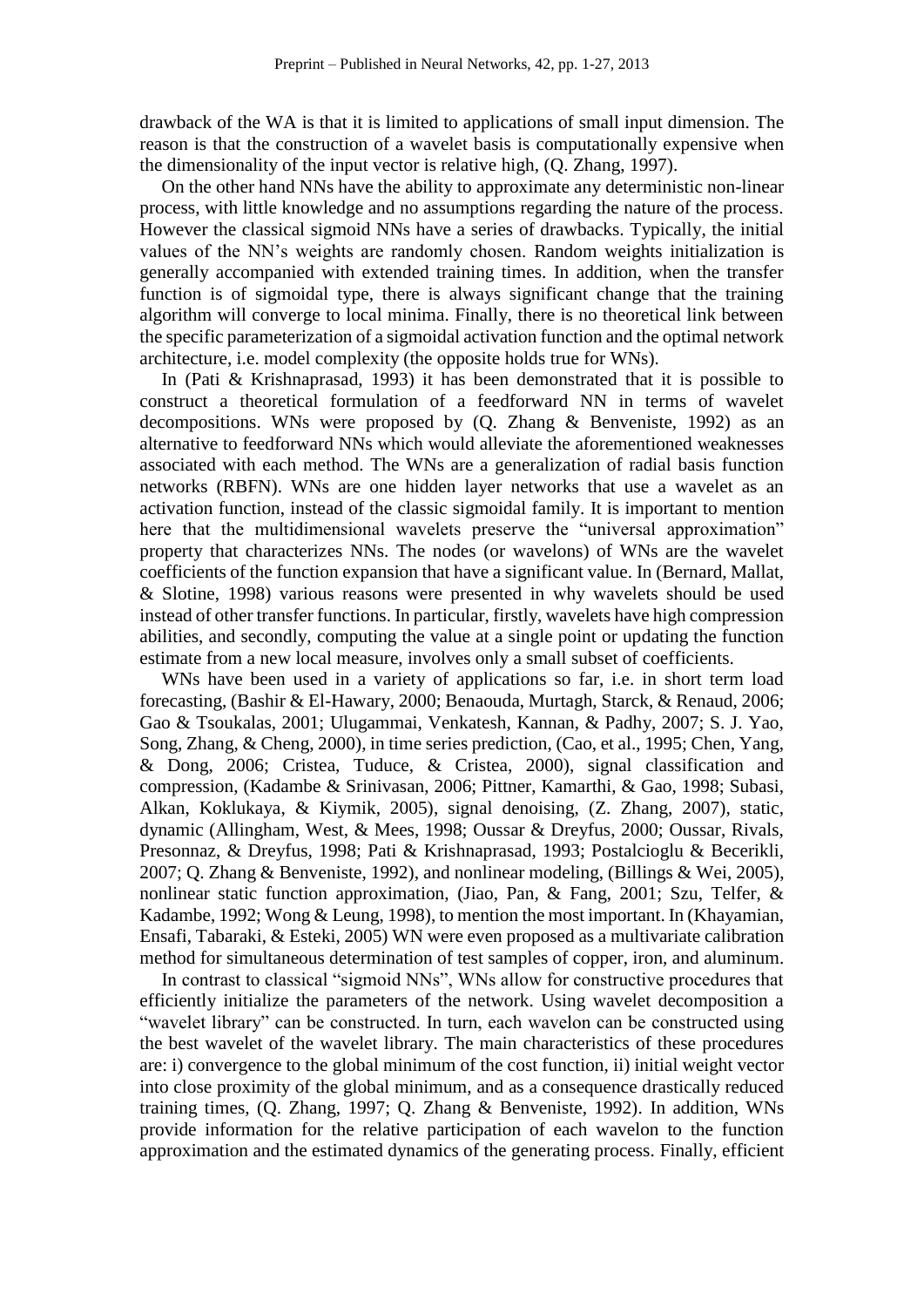initialization methods will approximate the same vector of weights that minimize the loss function each time.

In (A. Zapranis & Alexandridis, 2008) and (A. Zapranis & Alexandridis, 2009) we give a concise treatment of wavelet theory. For a complete theoretical background on wavelets and wavelet analysis refer to (Daubechies, 1992) and (Mallat, 1999). Here the emphasis is in presenting the theory and mathematics of wavelet neural networks.

The rest of the paper is organized as follows. In section 2 we present the WN. More precisely in section 2.1 the structure of a WN is described. In section 2.2 various initialization methods were described. In section 2.3 a training method of the WN is presented and in section 2.4 the stopping conditions of the training are described. In section 2.5 the various initialization methods are compared and evaluated. A model selection algorithm is described in section 3 and is evaluated in two cases in section 3.1. Next, various criteria for selecting significant variables are presented while a variable selection algorithm is analytically presented in section 4.1. In section 4.2 the proposed algorithm is evaluated in two cases. In section 5 methods to estimate the model and variance uncertainty are described. In section 5.1 a framework for constructing confidence intervals is presented while in section 5.2 a framework for constructing prediction intervals is presented. In section 5.3 the proposed framework for constructing confidence and prediction intervals is evaluated in two cases. In section 6 the proposed framework is applied in real data described by temperature in Berlin. Similarly, our framework is applied in wind speed data in section [7.](#page-31-0) In section [8](#page-33-0) a WN is constructed for breast cancer classification while in section [9](#page-35-0) the proposed framework is applied in modeling and predicting the chaotic Mackey-Glass equation. Finally, in section 10 we conclude.

#### 2. Wavelet Neural Networks for Multivariate Process Modeling

#### 2.1. Structure of a Wavelet Network

In this section the structure of a WN is presented and discussed. A WN usually has the form of a three layer network. The lower layer represents the input layer, the middle layer is the hidden layer and the upper layer is the output layer.

In the input layer the explanatory variables are introduced to the WN. The hidden layer consists of the hidden units (HUs). The HUs are often referred as wavelons, similar to neurons in the classical sigmoid NNs. In the hidden layer the input variables are transformed to dilated and translated version of the mother wavelet. Finally, in the output layer the approximation of the target values is estimated.

The idea of a WN is to adapt the wavelet basis to the training data. Hence, the wavelet estimator is expected to be more efficient than a sigmoid NN, (Q. Zhang, 1993). In (Billings & Wei, 2005; Kadambe & Srinivasan, 2006; Mellit, Benghamen, & Kalogirou, 2006; Xu & Ho, 1999) an adaptive WN was used. In (Chen, et al., 2006) a local linear WN was proposed. The difference is that the connections weights between the hidden layer and output layer are replaced by a local linear model. In (Fang & Chow, 2006) and (Jiao, et al., 2001) a multiwavelet NN is proposed. In this structure, the activation function is a linear combination of wavelet bases instead of the wavelet function. During the training phase, the weights of all wavelets are updated. The multiwavelet NN is also enhanced by the DWT. Their results indicate that the proposed model increases the approximation capability of the network. In (Khayamian, et al., 2005) a principal component-wavelet NN was introduced. In this context, first principal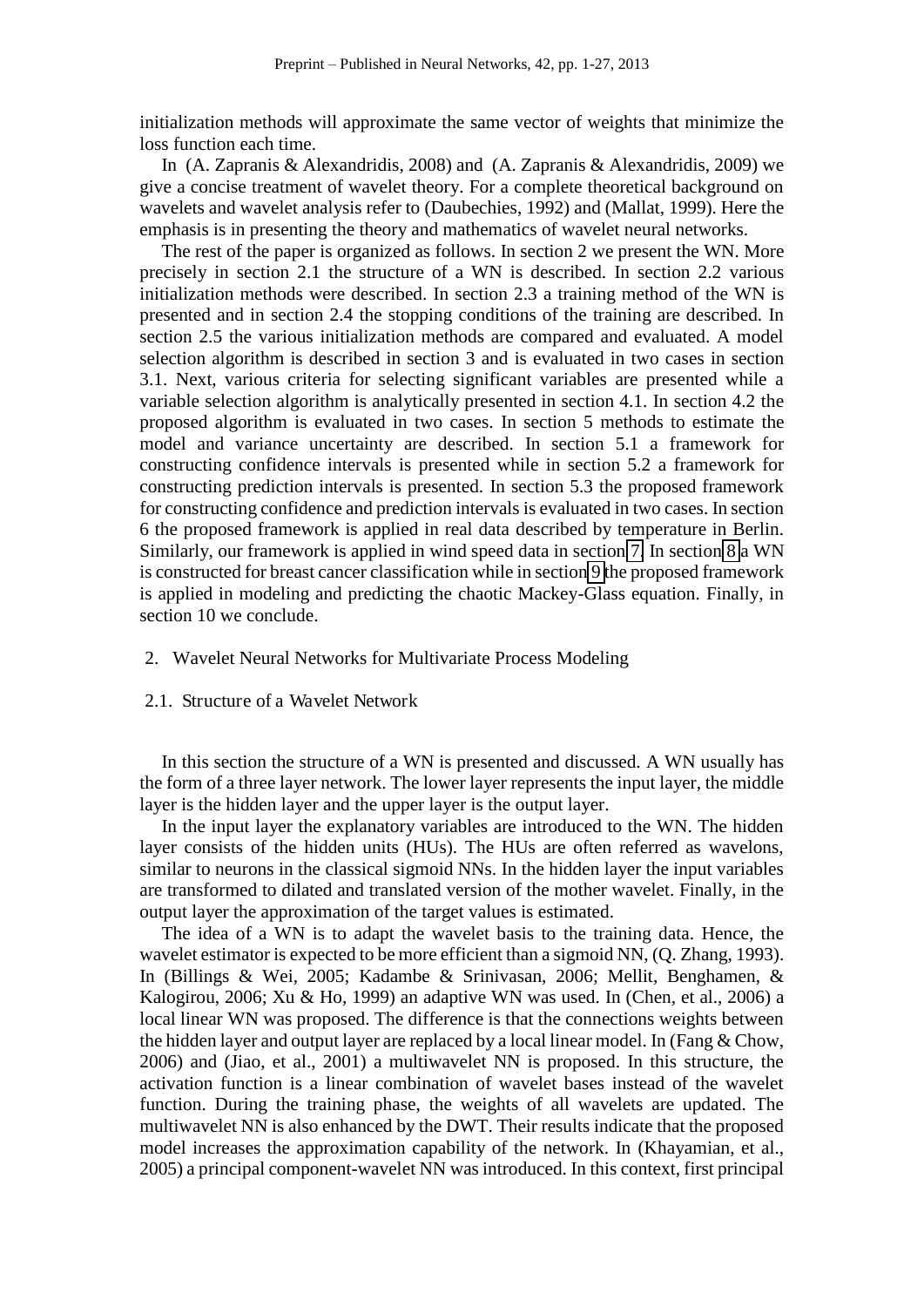component analysis (PCA) has been applied to the training data in order to reduce the dimensionality. Then a WN was used for function approximation. In (Zhao, Chen, & Shen, 1998) a multidimensional wavelet-basis function NN was used. More precisely (Zhao, et al., 1998) use a multidimensional wavelet function as the activation function in the hidden layer. Then the sigmoid function was used as an activation function in the output layer. (Becerikli, 2004) proposes a network with unconstrained connectivity and with dynamic elements (lag dynamics) in its wavelet processing units called dynamic WN.

In this study, we implement a multidimensional WN with a linear connection between the wavelons and the output. Moreover, in order for the model to perform well in the presence of linearity, we use direct connections from the input layer to the output layer. Hence, a network with zero HUs is reduced to the linear model.

The structure of a single hidden-layer feedforward WN is given in [Fig. 1.](#page-40-0) The network output is given by the following expression:

$$
g_{\lambda}(\mathbf{x}; \mathbf{w}) = \hat{y}(\mathbf{x}) = w_{\lambda+1}^{[2]} + \sum_{j=1}^{\lambda} w_j^{[2]} \cdot \Psi_j(\mathbf{x}) + \sum_{i=1}^{m} w_i^{[0]} \cdot x_i
$$
 (1)

In that expression,  $\Psi_i(\mathbf{x})$  is a multidimensional wavelet which is constructed by the product of mscalar wavelets, **x** is the input vector, m is the number of network inputs,  $\lambda$  is the number of HUs and w stands for a network weight. The multidimensional wavelets are computed as follows:

$$
\Psi_{j}(\mathbf{x}) = \prod_{i=1}^{m} \psi(z_{ij})
$$
 (2)

where  $\psi$  is the mother wavelet and

$$
z_{ij} = \frac{x_i - w_{(\xi)ij}^{[1]}}{w_{(\xi)ij}^{[1]}} \tag{3}
$$

In the above expression,  $i = 1, ..., m$ ,  $j = 1, ..., \lambda+1$  and the weights w correspond to the translation ( $w_{(\xi)}^{[1]}$ ) and the dilation ( $w_{(\zeta)}^{[1]}$ ) factors. The complete vector of the network parameters comprises:  $w = (w_i^{[0]}, w_j^{[2]}, w_{\lambda+1}^{[2]}, w_{(\xi)ij}^{[1]}, w_{(\xi)ij}^{[1]})$ . These parameters are adjusted during the training phase.

In bibliography three mother wavelets are usually suggested, the Gaussian derivative, the second derivative of the Gaussian, the so-called "Mexican Hat" and the Morlet wavelet.

The selection of the mother wavelet depends on the application and is not limited to the above choices. The activation function can be a wavenet (orthogonal wavelets) or a wave frame (continuous wavelets). Following (Becerikli, Oysal, & Konar, 2003; Billings & Wei, 2005; Q. Zhang, 1994) we use as a mother wavelet the Mexican Hat function which proved to be useful and to work satisfactorily in various applications and is given by:

$$
\psi(z_{ij}) = (1 - z_{ij}^2) e^{-\frac{1}{2} z_{ij}^2} \tag{4}
$$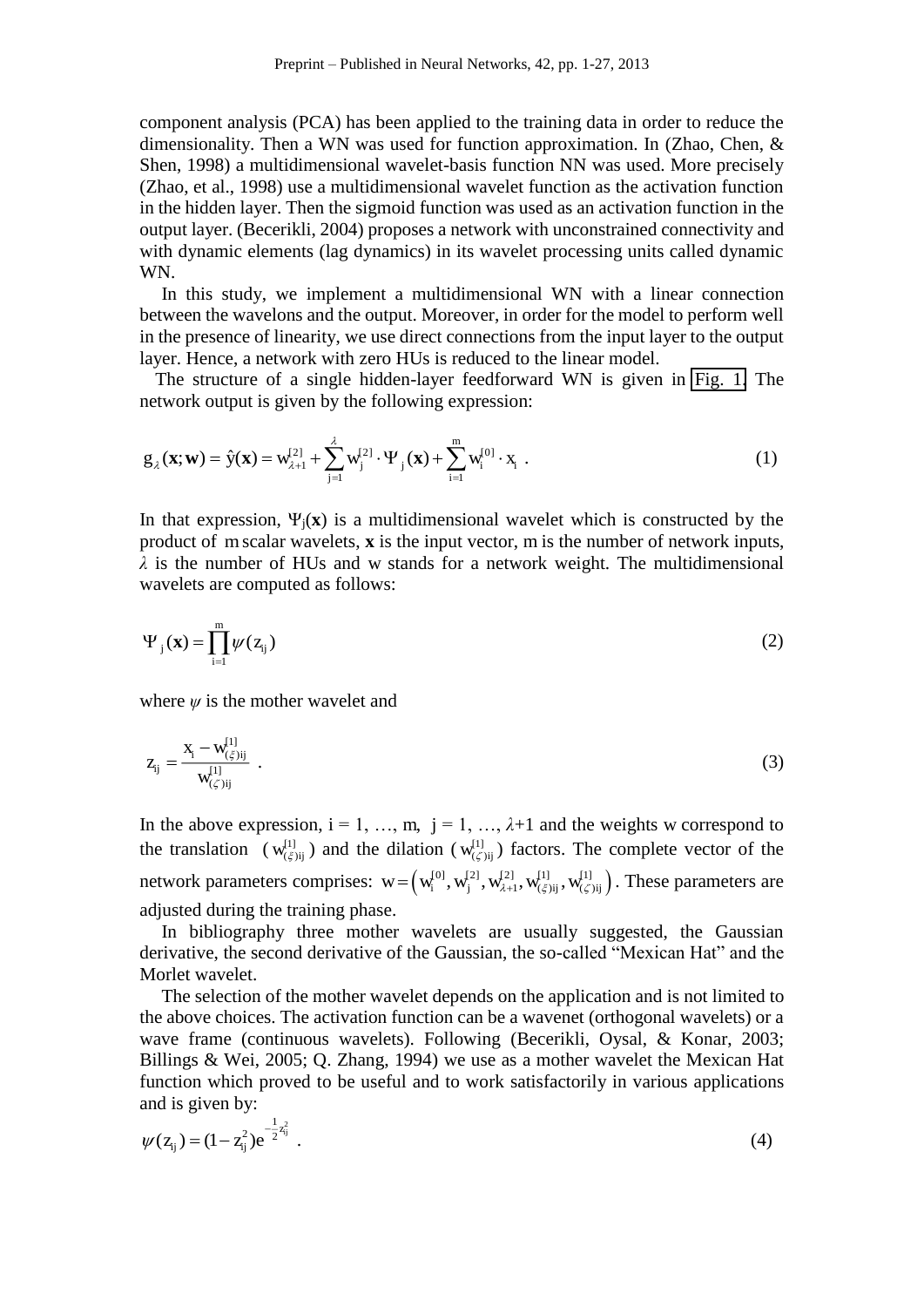#### 2.2.Initialization of the Parameters of the Network

In WNs, in contrast to NNs that use sigmoid functions, selecting initial values of the dilation and translation parameters randomly may not be suitable, (Oussar, et al., 1998). A wavelet is a waveform of effectively limited duration that has an average value of zero and localized properties hence a random initialization may lead to wavelons with a value of zero. Training algorithms like gradient descent with random initialization are inefficient, (Q. Zhang, 1993), since random initialization affects the speed of training and may lead to a local minimum of the loss function, (Postalcioglu & Becerikli, 2007). Also, in sigmoid NNs, although a minimization of the loss function can be replicated with random initialization the values of the weights will be vary each time, (Anders  $\&$ Korn, 1999).

Utilizing the information that can be extracted by the WA from the input dataset the initial values of the parameters w of the network can be selected in an efficient way. Efficient initialization will result to less iterations in the training phase of the network and training algorithms that will avoid local minimums of the loss function in the training phase. Finally, efficient initialization methods will approximate the same vector of weights that minimize the loss function each time.

Various methods have been proposed for an optimized initialization of the wavelet parameters. In (Q. Zhang & Benveniste, 1992) the following initialization for the translation and dilation parameters is introduced:

$$
w_{(\xi)ij}^{[1]} = 0.5(N_i + M_i)
$$
\n(5)

$$
w_{(\zeta)ij}^{[1]} = 0.2(M_i - N_i) \tag{6}
$$

where  $M_i$  and  $N_i$  are defined as the maximum and minimum of input  $x_i$ .

$$
M_i = \max_{p=1,\dots,n} \left( x_{ip} \right) \tag{7}
$$

$$
N_i = \min_{p=1,\dots,n} \left( x_{ip} \right) \tag{8}
$$

In the above framework, the initialization of the parameters is based on the input domains defined by the examples of the training sample, (Oussar, et al., 1998).

The initialization of the direct connections  $w_i^{[0]}$  and the weights  $w_j^{[2]}$  is less important and they are initialized in small random values between 0 and 1.

The previous heuristic method is simple and it its computational cost is almost negligible. However, it is not efficient as it is shown on the next section. The heuristic method does not guarantee that the training will find the global minimum. Moreover this method does not use any information that the wavelet decomposition can provide.

Recent studies proposed more complex methods that utilize the information extracted by the WA, (Kan & Wong, 1998; Oussar & Dreyfus, 2000; Oussar, et al., 1998; Wong & Leung, 1998; Xu & Ho, 2002; Q. Zhang, 1997). These methods are not optimal but a trade-off between optimality and efficiency, (He, Chu, & Zhong, 2002).

The implementation of these methods can be summed in the following three steps.

1. Construct a library W of wavelets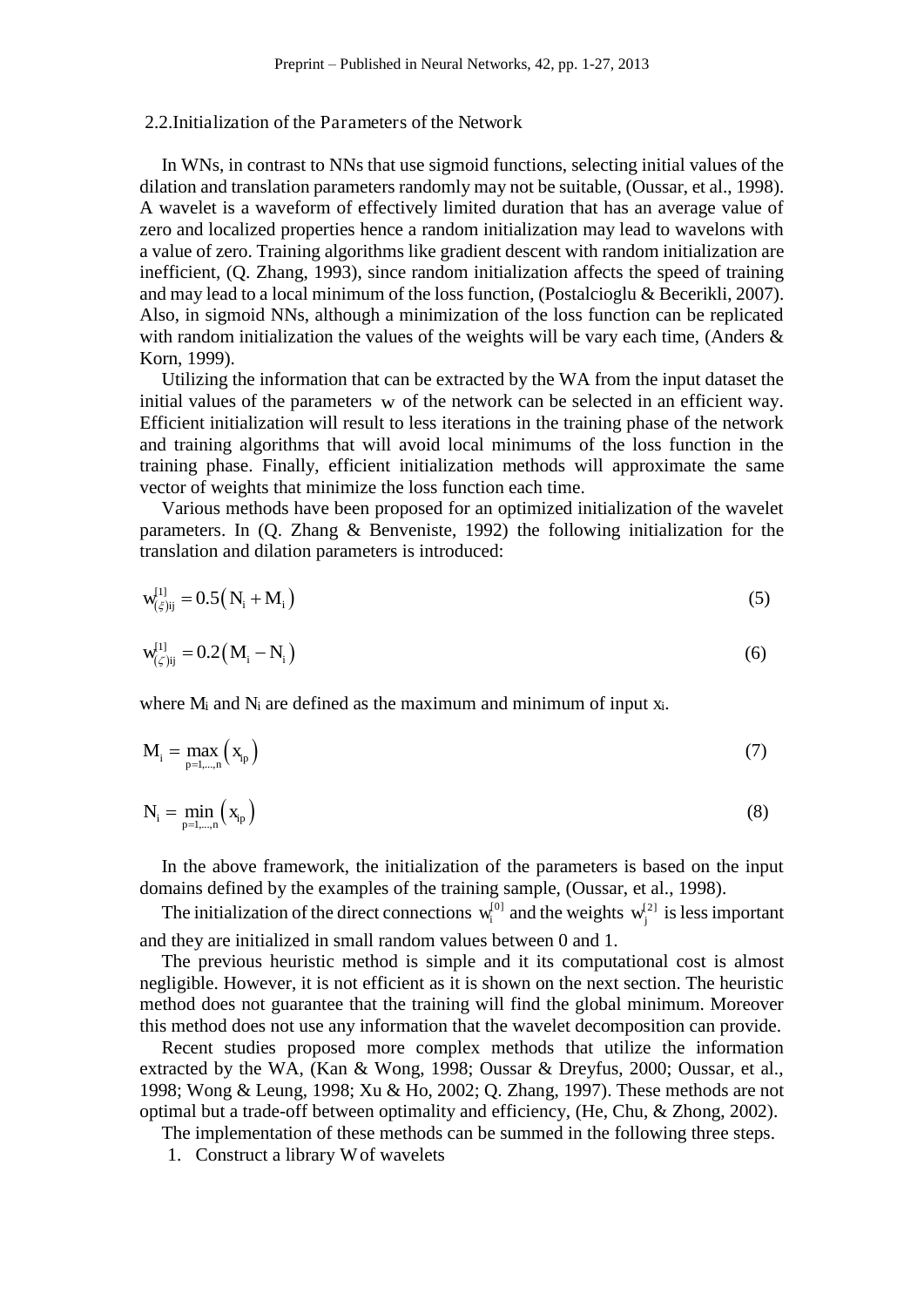- 2. Remove the wavelets that their support does not contain any sample points of the training data.
- 3. Rank the remaining wavelets and select the best wavelet regressors.

In the first step, the wavelet library can be constructed either by an orthogonal wavelet or a wavelet frame, (He, et al., 2002; Postalcioglu & Becerikli, 2007). By determining an orthogonal wavelet basis the WN is simultaneously constructed. However, in order to generate an orthogonal wavelet basis, the wavelet function has to satisfy strong restrictions, (Daubechies, 1992; Mallat, 1999). In addition the fact that orthogonal wavelets cannot be expressed in closed form constitutes them inappropriate for applications of function approximation or process modeling, (Oussar & Dreyfus, 2000).

On the other hand constructing wavelet frames is very easy and can be done by translating and dilating the selected mother wavelet. The results from (Gao & Tsoukalas, 2001) indicate that a family of compactly supported non-orthogonal wavelets is more appropriate for function approximation. Due to the fact that a wavelet family can contain a large number of wavelets, it is more convenient to use a truncated wavelet family than an orthogonal wavelet basis, (Q. Zhang, 1993).

However, constructing a WN using wavelet frames is not a straightforward process. The wavelet library may contain a large number of wavelets since only the input data were considered in the construction of the wavelet frame. In order to construct a WN the "best" wavelets must be selected. However, arbitrary truncations may lead to large errors, (Xu & Ho, 2005). In the second step, (Q. Zhang, 1993) proposes to remove the wavelets that have very few training patterns in their support. Alternatively, in (Cannon & Slotine, 1995) magnitude based methods were used to eliminate wavelets with small coefficients.

In the third step, the remaining wavelets are ranked and the wavelets with the highest rank are used for the construction of the WN.

In (Q. Zhang, 1994) and (Q. Zhang, 1997) three alternative methods were proposed in order to reduce and rank the wavelets in the wavelet library: Residual Based Selection (RBS), Stepwise Selection by Orthogonalization (SSO) and Backward Elimination (BE).

In the framework of RBS, first the wavelet that best fits the output data is selected. Then the wavelet that best fits the residual of the fitting of the previous stage is repeatedly selected. RBS is considered as a very simple method but not an effective one, (Juditsky, Zhang, Delyon, Glorennec, & Benveniste, 1994). However if the wavelet candidates reach a very large number, computational efficiency is essential and the RBS method may be used, (Juditsky, et al., 1994). In (Kan & Wong, 1998) and (Wong & Leung, 1998) the RBS algorithm was used for the synthesis of a WN. In (Xu & Ho, 2002) a modified version of the RBS algorithm was used. More precisely an Orthogonalized Residual Based Selection (ORBS) algorithm is proposed for the initialization of the WN. The ORBS method combines both the RBS and the Ortogonalized Least Squares (OLS) method. In this way high efficiency is obtained while relatively low computational burden is maintained.

The SSO method is an extension of the RBS first proposed by (Chen, Billings, & Luo, 1989; Chen, Cowan, & Grant, 1991). In order to initialize the WN the following procedure is followed: First the wavelet which best fits the output data is selected. Then the wavelet that best fits the residual of the fitting of the previous stage together with the previous selected wavelet is repeatedly selected. In other words the SSO considers the interaction or the non-orthogonality of the wavelets. The selection of the wavelets is performed using the modified Gram-Schmidt algorithm that has better numerical properties and is computationally less expensive than the ordinary Gram-Schmidt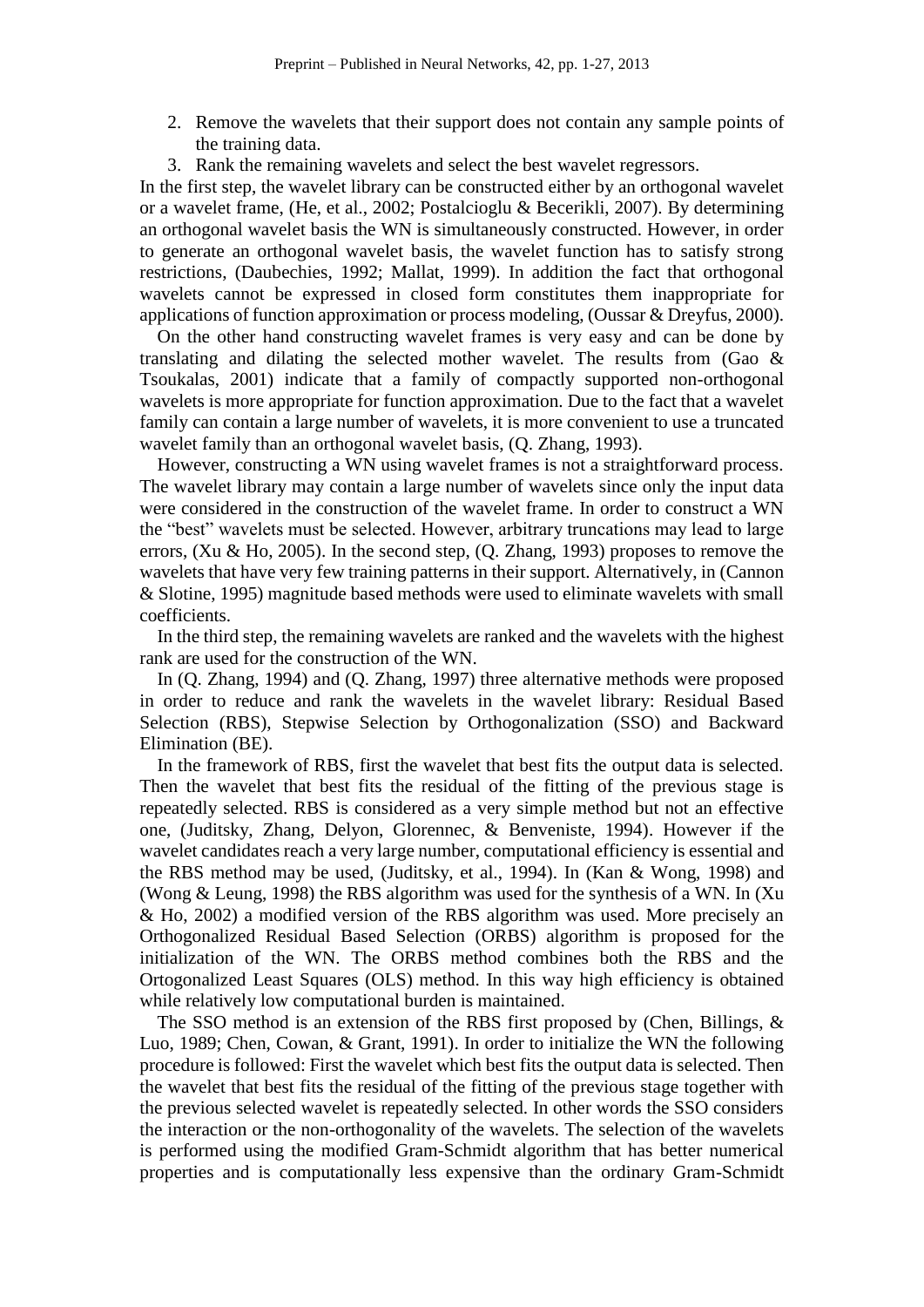algorithm, (Q. Zhang, 1997). SSO is considered to have good efficiency while it is not computationally expensive. In (Oussar & Dreyfus, 2000) an algorithm similar to SSO was proposed.

In contrast to previous methods, the BE starts the regression by selecting all the available wavelets from the wavelet library. Then the wavelet that contributes the least in the fitting of the training data is repeatedly eliminated. The drawback of BE is that it is computationally expensive but it is considered to have good efficiency.

In (Q. Zhang, 1997) the exact number of arithmetic operations of each algorithm are presented. More precisely, for the RSO at each step i the computational cost is  $2nL - 2in + 6n - 1$  where n is length of the training samples, L is the number of the wavelets in the wavelet basis. Similarly, the computational cost of the SSO algorithm at each step is  $8nL - 6n + 9n + 5L$ . Roughly speaking, the SSO is 4 times more computational expensive than the RSO algorithm. Finally, the operations needed in the BE method is  $2n(L-i)+4(L^2+i^2)-8iL-(L-i)$ . In addition at the beginning of the BE algorithm an  $L \times L$  matrix must be inverted. If the number of HUs and as a result the number of the wavelets that must be selected is  $HUs > L/2$  then less steps are performed by the BE algorithm while in the case of  $HUs < L/2$  the contrary is true, (Q. Zhang, 1997).

All methods described above are used just for the initialization of the dilation and translation parameters. Then the network is further trained in order to obtain the vector of the parameters  $w = \hat{w}_n$  which minimizes the cost function.

It is clear that additional computational burden is added in order to initialize efficiently the WN. However the efficient initialization significantly reduces the training phase hence the total amount of computations is significantly smaller than in a network with random initialization.

#### 2.3.Training a Wavelet Network with Back-Propagation

After the initialization phase, the network is further trained in order to find the weights which minimize the cost function.

In (Cristea, et al., 2000) genetic algorithms were used to train a WN while in (Li  $\&$ Chen, 2002) a learning algorithm by applying least trimmed squares was proposed. (He, et al., 2002) suggest an hierarchical evolutionary algorithm. In (Xu & Ho, 2005) the Levenberg-Marquardt algorithm was applied. (Chen, et al., 2006) combine an adaptive diversity learning particle swarm optimization and gradient descent algorithms in order to train a WN. However, most evolutionary algorithms including particle swarm optimization, are inefficient and cannot avoid certain degeneracy and local minimum completely, (Z. Zhang, 2009). Also evolutionary algorithms suffer from fine-tuning inefficiency, (Chen, et al., 2006; X. Yao, 1999). On the other hand the Levenberg-Marquardt is one of the fastest algorithms for training NNs. The main drawback of this algorithm is that it requires the storage and the inversion of some matrices that can be quite large.

The above algorithms originate from classical sigmoid NNs, as they do not take advantage of the properties of wavelets, (Z. Zhang, 2007, 2009). Since a wavelet is a function whose energy is well localized in time-frequency, (Z. Zhang, 2007) and (Z. Zhang, 2009) use sampling theory in order to train a WN in both uniform and non-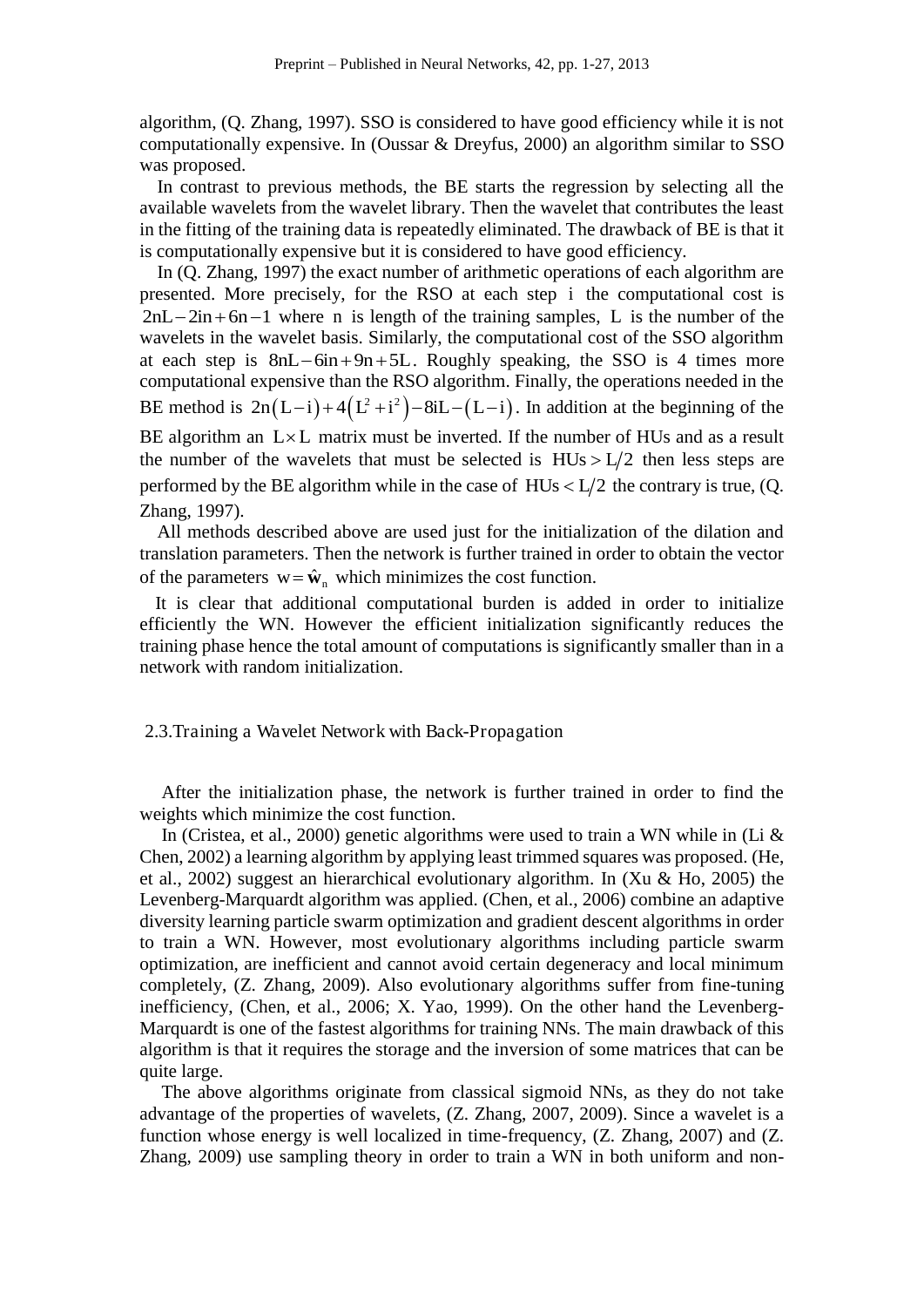uniform data. Their results indicate that their proposed algorithm has global convergence.

In our implementation the ordinary back-propagation (BP) was used. BP is probably the most popular algorithm used for training WNs, (Fang & Chow, 2006; Jiao, et al., 2001; Oussar & Dreyfus, 2000; Oussar, et al., 1998; Postalcioglu & Becerikli, 2007; Q. Zhang, 1997; Q. Zhang & Benveniste, 1992; Z. Zhang, 2007). Ordinary BP is less fast but also less prone to sensitivity to initial conditions than higher order alternatives, (A. Zapranis & Refenes, 1999).

The basic idea of BP is to find the percentage of contribution of each weight to the error. The error  $e_p$  for pattern p is simply the difference between the target ( $y_p$ ) and the network output ( $\hat{y}_p$ ). By squaring and multiplying by  $\frac{1}{2}$  we take the pairwise error  $E_p$  which is used in network training:

$$
E_p = \frac{1}{2} (y_p - \hat{y}_p)^2 = \frac{1}{2} e_p^2.
$$
 (9)

The weights of the network were trained to minimize the mean quadratic cost function (or loss function):

$$
L_{n} = \frac{1}{n} \sum_{p=1}^{n} E_{p} = \frac{1}{2n} \sum_{p=1}^{n} e_{p}^{2} = \frac{1}{2n} \sum_{p=1}^{n} (y_{p} - \hat{y}_{p})^{2}.
$$
 (10)

Other functions can be used instead of (10) however the mean quadratic cost function is the most commonly used. The network is trained until a vector of weights  $w = \hat{w}_n$  that minimizes the proposed cost function is found. The previous solution corresponds to a training sample of size n. Computing the parameter vector  $\hat{\mathbf{w}}_n$  is always done by iterative methods. At each iteration t the derivative of the loss function with respect to the network weights is calculated. Then, the updating of the parameters is performed by the following (delta) learning rule:

$$
w_{t+1} = w_t - \eta \frac{\partial L_h}{\partial w_t} + \kappa (w_t - w_{t-1})
$$
\n(11)

where  $\eta$  is the learning rate and it is constant. The complete vector of the network parameters comprises:  $w = (w_i^{[0]}, w_{(\xi)ij}^{[1]}, w_{(\zeta)ij}^{[1]}, w_j^{[2]}, w_{\lambda+1}^{[2]})$ .

A constant momentum term, defined by  $\kappa$ , is induced which increases the training speed and helps the algorithm to avoid oscillations. The learning rate and momentum speed take values between 0 and 1. The choice of the learning rate and the momentum depends on the application and the training sample. Usually, values between 0.1 and 0.4 are used.

The partial derivative of the cost function with respect to a weight w is given by: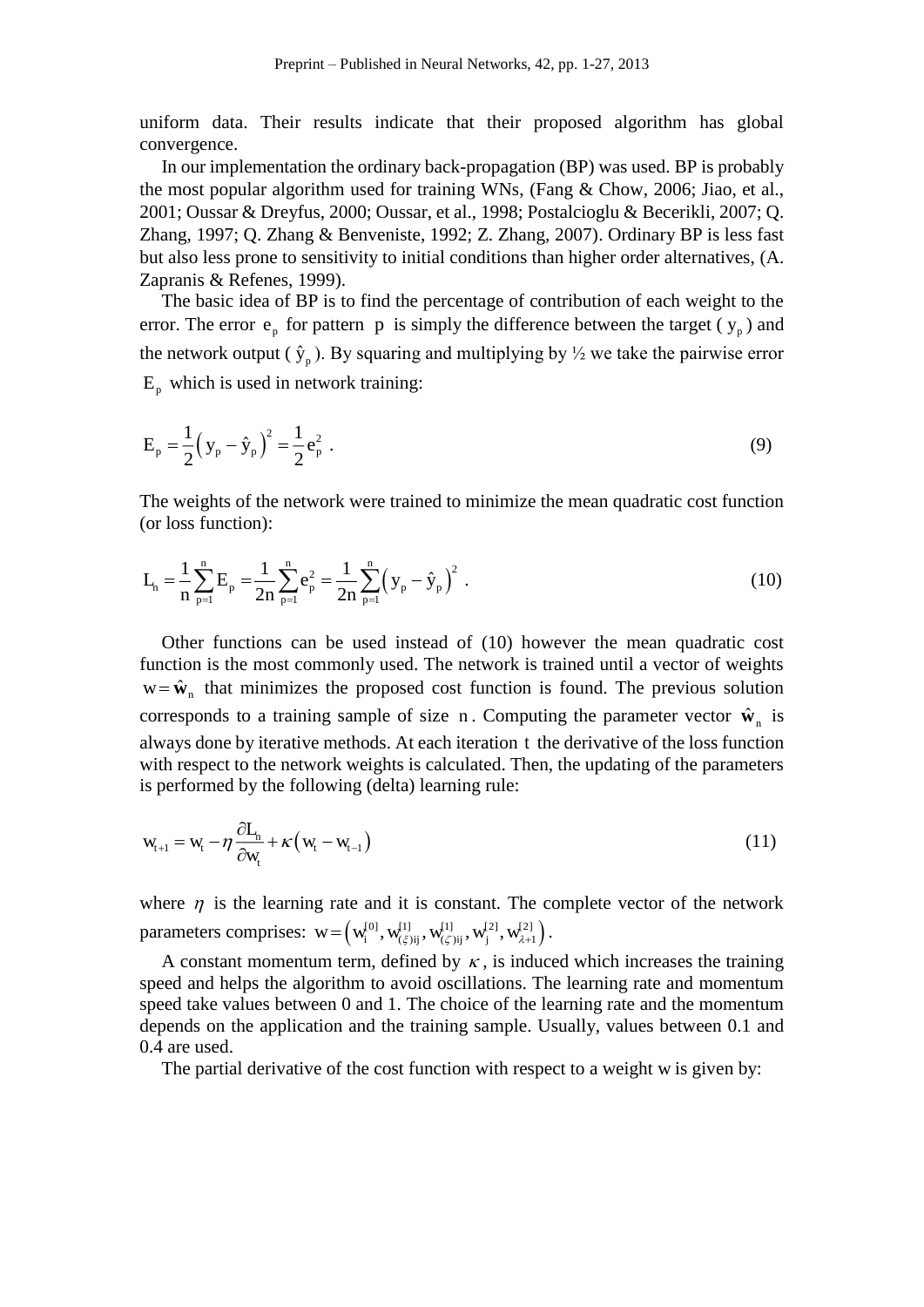$$
\frac{\partial L}{\partial w} = \frac{1}{2n} \sum_{p=1}^{n} \frac{\partial E_p}{\partial w} = \frac{1}{2n} \sum_{p=1}^{n} \frac{\partial E_p}{\partial \hat{y}_p} \frac{\partial \hat{y}_p}{\partial w} \n= \frac{1}{n} \sum_{p=1}^{n} -\left(y_p - \hat{y}_p\right) \frac{\partial \hat{y}_p}{\partial w} = \frac{1}{n} \sum_{p=1}^{n} -e_p \frac{\partial \hat{y}_p}{\partial w} .
$$
\n(12)

The partial derivatives with respect to each parameter,  $\frac{\partial \hat{y}_p}{\partial x}$ w д  $\frac{\partial^2 y}{\partial w}$ , and with respect to each

input variable,  $\hat{\text{y}}_{\text{p}}$ i y x д  $\frac{\partial \mathcal{L}_{\text{p}}}{\partial x}$ , are presented in appendix.

The above training methodology falls to the category of off-line training. This means that the weights of the networks are updated after all training patterns are presented to the network. Alternatively, one can use on-line training methods. In on-line methods the weights are changed after each presentation of a training pattern. For some problems, this method may yield effective results, especially for problems where data arrives in real time, (Samarasinghe, 2006). Using on-line training it is possible to reduce training times significantly. However, for complex problems it is possible, that on-line training, to create a series of drawbacks. First, there is a possibility that the training will stop before the presentation of each training pattern to the network. Second, by changing the weights after each pattern, they could bounce back and forth with each iteration, possibly resulting in a substantial amount of wasted time, (Samarasinghe, 2006). Hence, in order to ensure the stability of the algorithms, offline training is used in this study.

#### 2.4.Stopping Conditions for Training

After the initialization phase of the network parameters w, the weights  $w_i^{[0]}$ ,  $w_j^{[2]}$  and parameters  $w_{(\xi)}^{[1]}$  and  $w_{(\xi)}^{[1]}$  are trained during the learning phase for approximating the target function. A key decision related to the training of a WN is when the weight adjustment should end. Under the assumption that the WN contains the number of wavelets that minimizes the prediction risk the training is stopped when one of the following criteria is met – the cost function reaches a fixed lower bound or the variations of the gradient or the variations of the parameters reaches a lower bound or the number of iterations reaches a fixed maximum, whichever is satisfied first. In our implementation the fixed lower bound of the cost function, of the variations of the gradient and of the variations of the parameters were set to  $10^{-5}$ .

#### 2.5. Evaluating the Initialization Methods

As it was mentioned in the previous section the initialization phase is a very important on the construction and training of a WN. In this section we compare four different initialization methods. The heuristic, the SSO, the RBS and the BE methods, that constitute the bases for alternative algorithms and can be used with the BP training algorithm, will be tested.

The four initialization methods will be compared in three stages. First the distance between the initialization and the underlying function as well as the training data will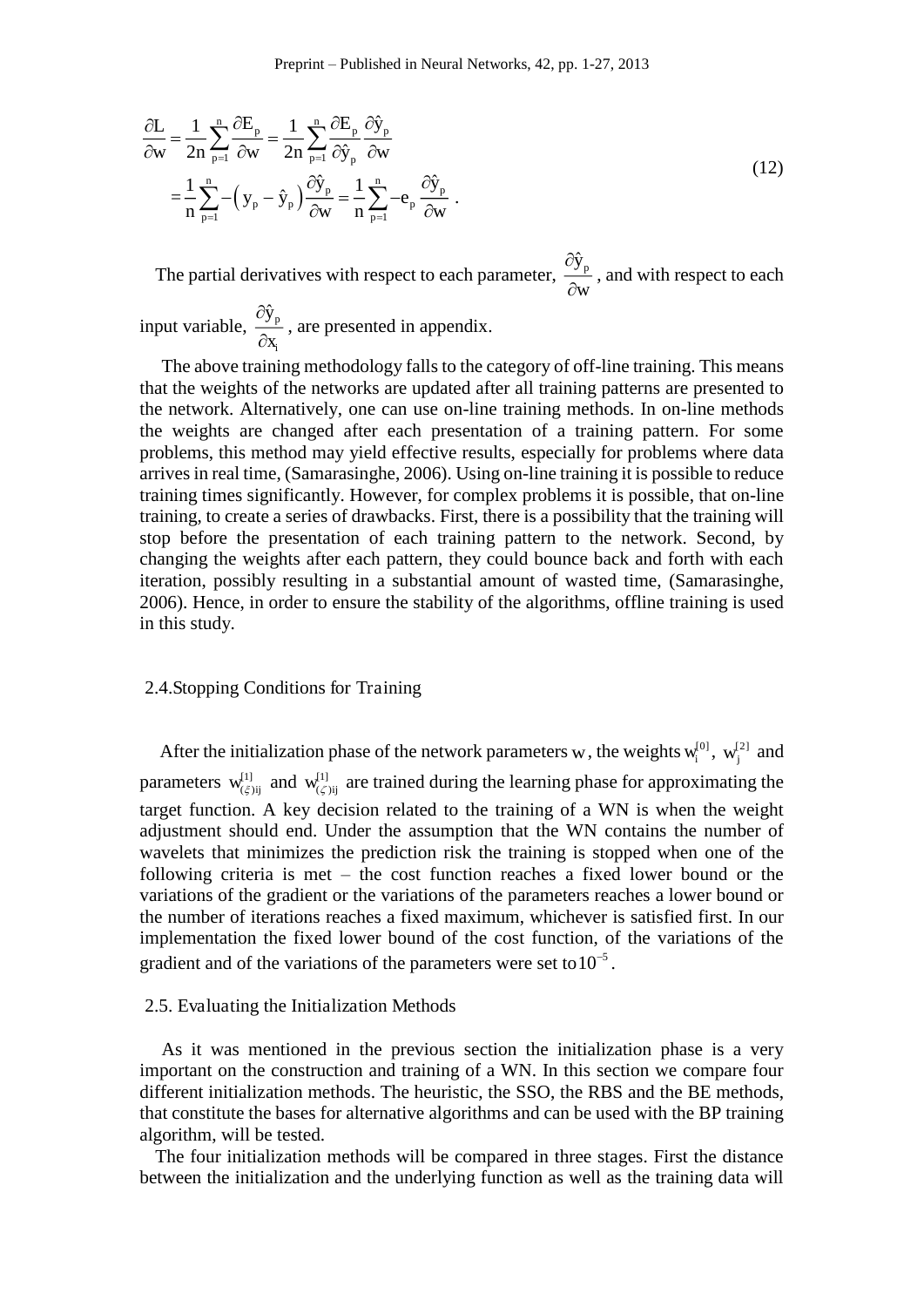be measured. Second the number of iterations needed to train the WN will be compared. Finally, the difference of the final approximation of the trained WN and the underlying function and the training data will be examined. The four initialization methods will be tested in two cases. First on a simple underlying function and second on a more complex function that incorporates large outliers.

#### 2.5.1. Example 1

In the first case the underlying function  $f(x)$  is given by:

$$
f(x) = 0.5 + 0.4\sin(2\pi x) + \varepsilon_1(x) \quad x \in [0,1]
$$
 (13)

where x is equally spaced in [0,1] and the noise  $\varepsilon_1(x)$  follows a normal distribution with mean zero and a decreasing variance:

$$
\sigma_{\varepsilon}^{2}(x) = 0.05^{2} + 0.1(1 - x^{2}).
$$
\n(14)

The four initialization methods will be examined using a WN with 2 HUs with learning rate 0.1 and momentum 0. The choice of the proposed structure of network will be justified in the next section. The training sample consists of 1.000 patterns.

[Fig. 2](#page-40-1) shows the initialization of the four algorithms for the first training sample. It is clear that the heuristic algorithm produces the worst initialization. However, even the heuristic approximation is still better than a random initialization. On the other hand the initialization of the RBS algorithm gives a better approximation of the data however the approximation of the target function  $f(x)$  is still not very good. Finally, both the SSO and the BE algorithms start very close to the target function  $f(x)$ .

The Mean Square Error (MSE) between the initialization of the network and the training data confirms the above results. More precisely the MSE between the initialization of the network and the training data is 0.630809, 0.040453, 0.031331 and 0.031331 for the heuristic, the RBS, the SSO and the BE respectively. Next we will test how close the initialization is to the underlying function. The MSE between the initialization of the network and the underlying function is 0.59868, 0.302782, 0.000121 and 0.000121 for the heuristic, the RBS, the SSO and the BE respectively. The results above indicate that both the SSO and the BE produce the best initialization for the parameters of the WN.

Another way to compare the initialization methods is to compare the number of iterations needed in the training phase until the solution  $\hat{\mathbf{w}}_n$  is found. Also if the proposed initialization methods allow the training procedure to find the global minimum of the loss function will be examined.

First the heuristic method was used to train 100 networks with different initial conditions of the direct connections  $w_i^{[0]}$  and weights  $w_j^{[2]}$ . Training 100 networks with perturbed initial conditions is expected to be sufficient to avoid any possible local minimums of the loss function (10). It was found that the smallest MSE between the target function  $f(x)$  and the final approximation of the WN was 0.031331.

Using the RBS the training phase stopped after 617 iterations. The overall fit was very good and the MSE between the network output and the training data was 0.031401 indicating that the network was stopped before the minimum of the loss function was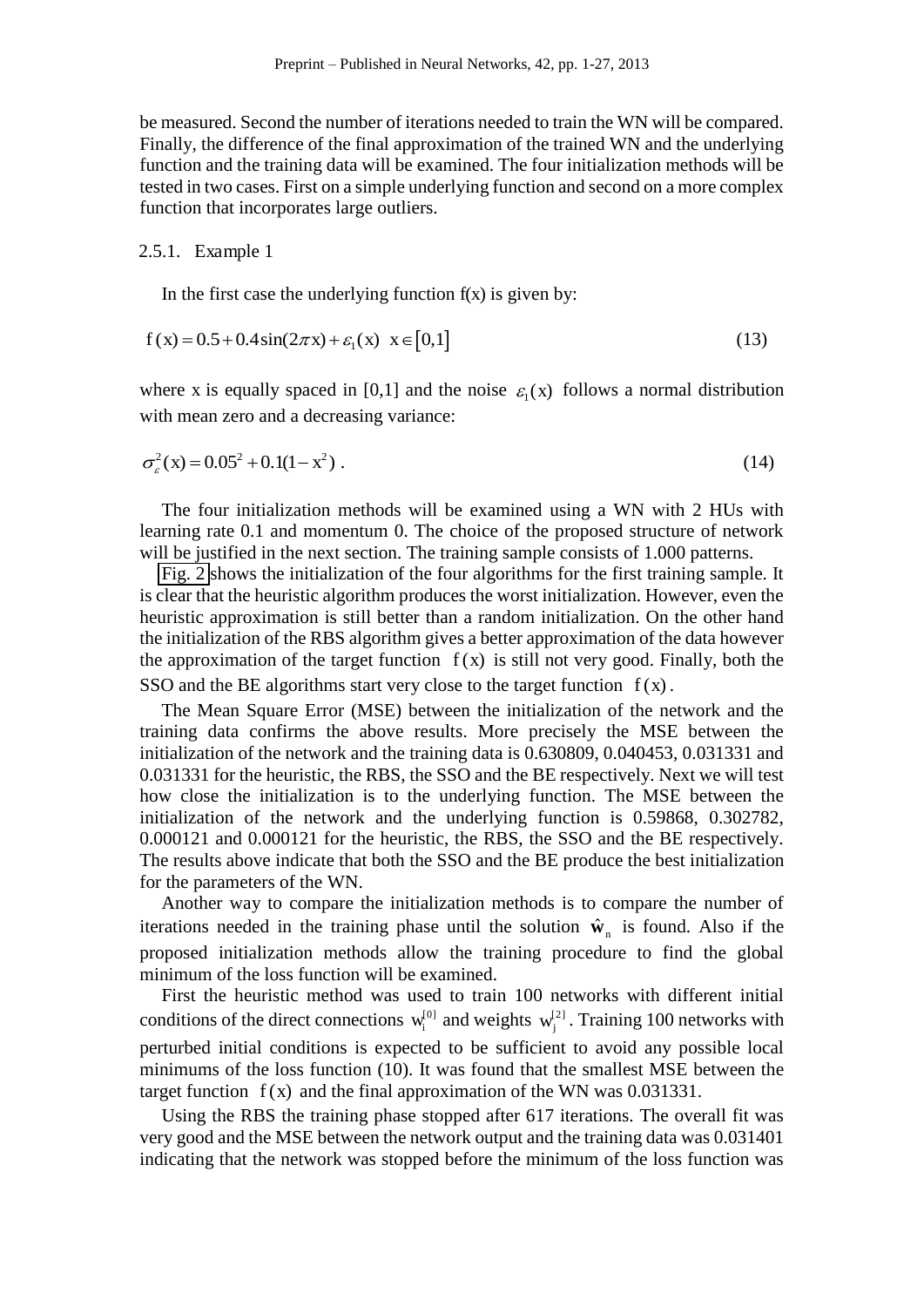achieved. Finally, the MSE between the network output and the target function was 0.000676.

On the other hand, when initializing the WN with the SSO algorithm only 1 iteration was needed in the training phase and the MSE was 0.031331 while the MSE between the underlying function  $f(x)$  and the network approximation was only 0.000121. The same results were achieved by the BE method. Finally, one implementation of the heuristic method needed 1501 iterations. All results are presented in [Table 1.](#page-48-0)

The results above indicate that the SSO and the BE algorithms give the same results and significantly outperform both the heuristic and the RBS algorithms. Moreover the above results indicate that having a very good initialization not only significantly reduces the needed training iterations and as a result the total needed training time but also a vector of weights  $\hat{\mathbf{w}}_n$  that minimizes the loss function can be found.

#### 2.5.2. Example 2

<span id="page-11-0"></span>Next a more complex case is introduced where the function  $g(x)$  is given by:

$$
g(x) = 0.5x\sin(x) + \cos^{2}(x) + \varepsilon_{2}(x) \quad x \in [-6, 6]
$$
 (15)

and  $\varepsilon_2$ (x) follows a Cauchy distribution with location 0 and scale 0.05 and x is equally spaced in [-6,6]. The training sample consists of 1.000 training patterns. While the first function is very simple the second one, proposed by  $(L<sub>i</sub> & Chen, 2002)$ , incorporates large outliers in the output space. The sensitivity to the presence of outliers of the proposed WN will be tested. To approximate function  $g(x)$  a WN with 8 HUs with learning rate 0.1 and momentum 0 is used. The choice of the proposed topology of the WN will be justified in the next section.

The results obtained in the second case are similar. A closer inspection of [Fig. 3](#page-41-0)  reveals that the heuristic algorithm produces the worst initialization in approximating the underlying function  $g(x)$ . The RBS algorithm produces a significantly better initialization than the heuristic method however the initial approximation still differs from the training target values. Finally, both the BE and the SSO algorithms produce a very good initialization. It is clear that the first approximation of the WN is very close to the underlying function  $g(x)$ .

The MSE between the initialization of the network and the training data was 7.87472, 0.041256, 0.012813 and 0.008304 for the heuristic, the RBS, the SSO and the BE algorithms respectively. Also the MSE between the initialization of the network and the underlying function  $g(x)$  was 7.872084, 0.037844, 0.008394 and 0.004015 for the heuristic, the RBS, the SSO and the BE respectively. The previous results indicate that the training phase using the BE algorithm starts very close to the target function  $g(x)$ .

Next the number of iterations needed in the training phase of each method was compared. Also, if the proposed initialization methods allow the training procedure to find the global minimum of the loss function was examined. The RBS algorithm stopped after 3097 iterations and the MSE of the final approximation of the WN and the training patterns was 0.004730. The MSE between the underlying function  $f(x)$ and the network approximation was 0.000558. When initializing the WN with the SSO algorithm only 741 iterations were needed in the training phase and the MSE was 0.004752 while the MSE between the underlying function  $g(x)$  and the network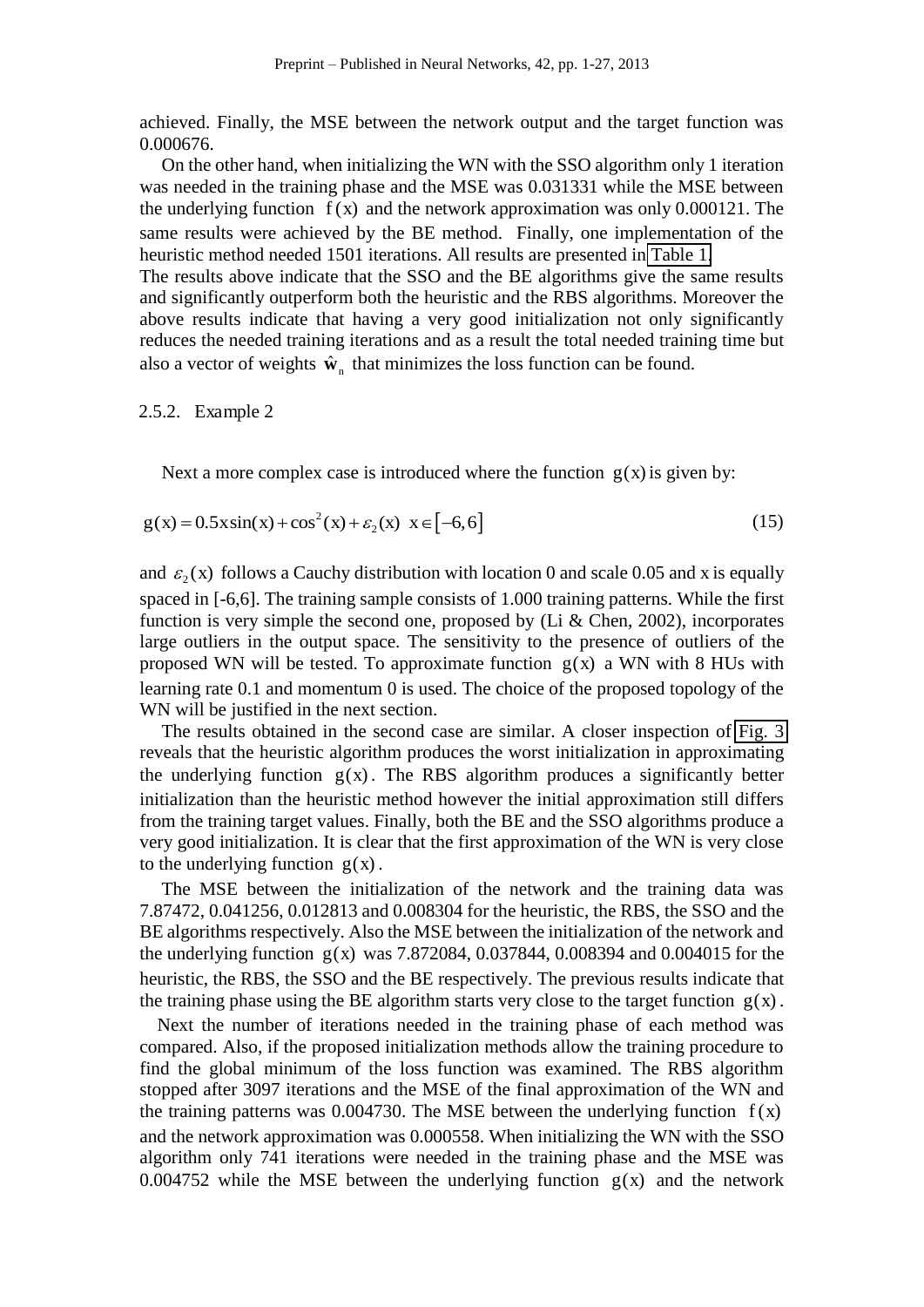approximation was 0.000490. The BE needed 1107 iterations in the training phase and the MSE was 0.004364 while the MSE between the underlying function  $g(x)$  and the network approximation was only 0.000074. Finally, one implementation of the heuristic method needed 4433 iterations and the MSE was 0.106238 while the MSE between the underlying function  $g(x)$  and the network approximation was 0.102569. All results are presented in the second part of [Table 1.](#page-48-0) In the second case the BE was slower than the SSO however the final approximation was significantly closer to the target function than any other method.

The previous examples indicate that SSO and BE perform similarly and outperform the other two methods whereas BE outperforms SSO in complex problems. Previous studies suggest that the BE is more efficient than the SSO algorithm however it is more computationally expensive. On the other hand in the BE algorithm the calculation of the inverse of the wavelet matrix is needed whose columns might be linear dependent, (Q. Zhang, 1997). In that case the SSO must be used. However since the wavelets come from a wavelet frame this is very rare to happen, (Q. Zhang, 1997).

#### 3. Model Selection

In this section we describe the model selection procedure. One of the most crucial steps is to identify the correct topology of the network. A desired WN architecture should contain as few HUs as necessary while at the same time it should explain as much variability of the training data as possible. A network with less HUs than needed would not be able to learn the underlying function while selecting more HUs than needed will result to an over-fitted model. Therefore, an algorithm to select the appropriate WN model for a given problem is necessary to be derived.

The usual approaches proposed in the literature are the early stopping, regularization and pruning. However all these methods have serious drawbacks. In early stopping method a more complex model than needed is used. Hence, a large number of weights must be trained. As a result large training times are expected. Moreover, the network incorporates a large number of connections most of them with small weights. In addition, a validation sample should be used, however, usually there is only a small amount of data available and splitting the data is not useful. Furthermore, growing validation errors indicate the reduction of network's complexity, (Anders & Korn, 1999). Finally, the solution  $\hat{\mathbf{w}}_n$  of the network is highly dependent on the dividing of the data and the initial conditions, (Dimopoulos, Bourret, & Lek, 1995).

In regularization the penalty terms usually are chosen arbitrary without any theoretical justification, (Anders & Korn, 1999). Moreover a bad regularization parameter,  $\delta$ , can severely restrict the growth of weights and as result the network will be under-fitted, (Samarasinghe, 2006). Finally in pruning methods the significance of each weight usually is not measured in a statistical way, (Anders & Korn, 1999). (Reed, 1993) presents an extensive survey on pruning methods. One of the disadvantages of pruning methods is that most of them do not take into account correlated weights. Two weights that cancel out each other do not have any effect at the output of the network however each weight may have a large effect, (Reed, 1993). Also the time when the pruning should stop is usually arbitrary, (Reed, 1993).

In contrast to previous constructive methods, on-line approaches do not require to determine the number of wavelets before the start of the training, (Wong & Leung, 1998). On-line training and synthesis methods allow the parameters to be updated after the presentation of each training pattern. New wavelets are added to the network when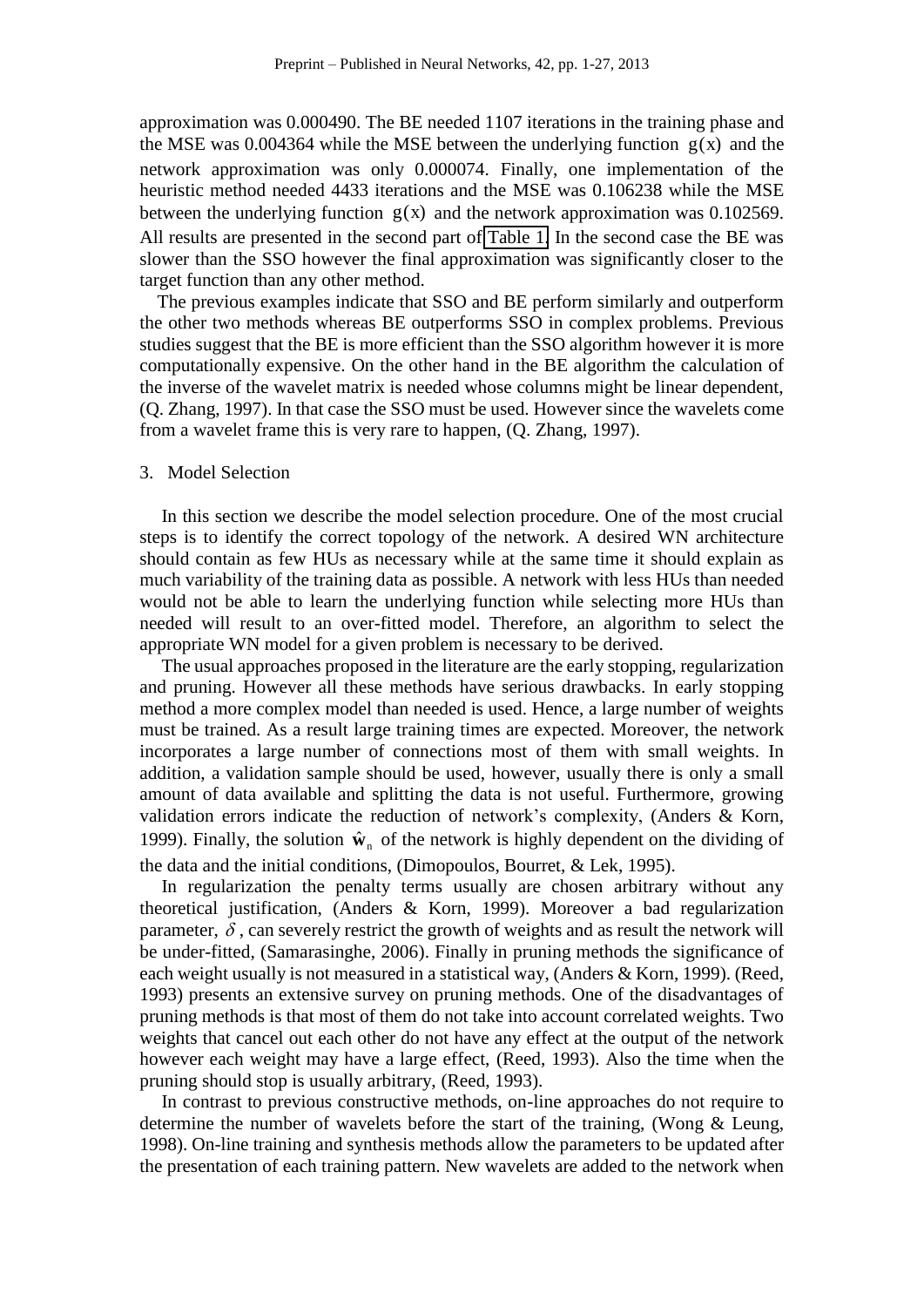it is needed while wavelets that do not contribute to the performance of the network anymore are removed. In (Cannon & Slotine, 1995) and (Wong & Leung, 1998) online synthesis in the construction of the WN was used. Similarly, in  $(Xu \& Ho. 1999)$  a WN proposed and introduced for adaptive nonlinear system identification In (Xu & Ho, 1999) the basis functions were selected on-line according to the local spatial frequency content of the approximated function. However the results from (Wong & Leung, 1998) indicate that this method is very prone to the initialization of the WN. Their results indicate that the suggested topology of a particular function approximation was varying from 4 to 10 HUs.

The previous methods do not use an optimal architecture of a WN. A very large WN is used and then various methods were developed to avoid over-fitting. Smaller networks usually are faster to train and need less computational power to build, (Reed, 1993).

Alternative the Minimum Prediction Risk (MPR) principle can be applied, (Efron & Tibshirani, 1993; A. Zapranis & Refenes, 1999). The idea behind MPR is to estimate the out-of-sample performance of incrementally growing networks. Assuming that the explanatory variables **x** were correctly selected and remain fixed, then the model selection procedure is the following: the procedure starts with a fully connected network with 0 HUs. The WN is trained and then the prediction risk is estimated. Then, iteratively a new HU is added to the network. The new WNs are trained and the new prediction risk is estimated at each step. The number of HUs that minimizes the prediction risk is the appropriate number of HUs that should be used for the construction of the WN.

The prediction risk measures the generalization ability of the network. More precisely, the prediction risk of a network  $g_\lambda(x; \hat{w}_n)$  is the expected performance of the network on new data that were not introduced during the training phase and is given by:

$$
P_{\lambda} = E \left[ \frac{1}{n} \sum_{p=1}^{n} \left( y_{p}^{*} - \hat{y}_{p}^{*} \right)^{2} \right]
$$
 (16)

where  $(\mathbf{x}_p^*, y_p^*)$  are the new observations that have not been used in the construction of the network  $g_{\lambda}(\mathbf{x}; \hat{\mathbf{w}}_n)$  and  $\hat{y}_p^*$  is the network output using the new observations,  $g_{\lambda}(\mathbf{x}^*; \mathbf{w})$ .

However finding a statistical measure that estimates the prediction risk is not a straightforward procedure. Since there is a linear relationship between the wavelons and the output of the WN, (Q. Zhang, 1993, 1994, 1997; Q. Zhang & Benveniste, 1992) propose the use of information criteria previously widely applied in linear models. More precisely, (Q. Zhang, 1994) suggested that the Akaike's Final Prediction Error (FPE) can be used in various applications. More recently, (Q. Zhang, 1997) suggested that the Generalized Cross-Validation (GCV) is an accurate tool for selecting the number of wavelets that constitutes the WN topology. In order to estimate the GCV the noise variance must be identified. In practice the noise variance  $\sigma^2$  is not known. In that case it has to be estimated. An estimate is given by the MSE between the network output and the target data, (Q. Zhang, 1997).

Because we do not have an a priori knowledge of the correct number of HUs or parameters of the WN we estimate the above criteria iteratively. The computational cost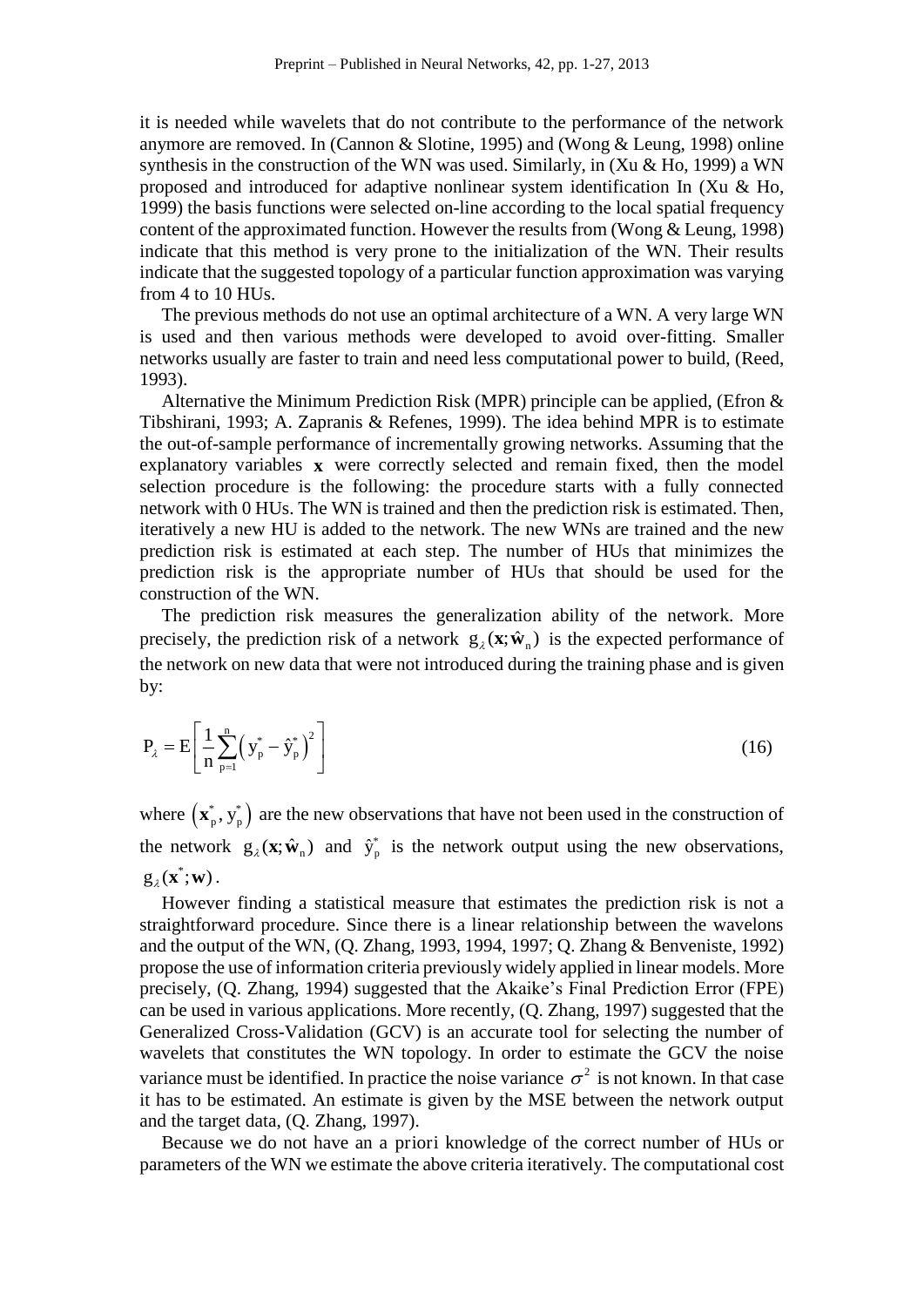of these algorithms can be expressed as a function of WNs to be trained. For example, to estimate the prediction risk using the FPE or the GVC from 1 to 5 HU, 5 WNs must be trained.

The criteria described above for the estimation of the prediction risk are derived from linear models. Usually these models are based on assumptions that are not necessarily true in the framework of nonlinear nonparametric estimation. The hypothesis behind these information criteria is the asymptotic normality of the maximum likelihood estimators hence the information criteria are not theoretically justified for overparameterized networks, (Anders & Korn, 1999).

Moreover, in fitting problems more complex than the least squares the number of parameters k is not known, (Efron & Tibshirani, 1993) and it is unclear how to compute the degrees of freedom, (Curry & Morgan, 2006), or the effective number of parameters described in (Moody, 1992).

 In (A. Zapranis & Refenes, 1999) a different approach is presented. An analytical form of the prediction risk (16) was presented for the sigmoid NNs. However, the assumptions made by (A. Zapranis & Refenes, 1999) are not necessarily true in the framework of WNs and analytical forms are not available for estimating the prediction risk for WNs. Alternatively the use of sampling methods such as bootstrap and crossvalidation can be employed since they do not depend on any assumptions regarding the model, (Efron & Tibshirani, 1993). The only assumption made by sampling methods is that the data are a sequence of independent and identically distributed variables. Another advantage of bootstrap and cross-validation is their robustness. In contrast to sampling methods both GCV and FPE require a roughly correct model to obtain the estimate of the noise variance.

The bootstrap and the *v*-fold cross-validation approaches are analytically described in (Efron & Tibshirani, 1993). It is known that the simple estimation of the bootstrap approach is not very accurate, (Efron & Tibshirani, 1993). Hence, we estimate the improved estimation of the prediction risk following the suggestion of (Efron  $\&$ Tibshirani, 1993). The number of new samples B is usually over 30, (Aczel, 1993; Efron & Tibshirani, 1993). It is clear that as the number of new samples <sup>B</sup> increases the bootstrap method becomes more accurate but also more computationally expensive. Cross-validation is an another standard tool for estimating the prediction error that makes an efficient use of the available information, (Efron & Tibshirani, 1993). The *ち*fold cross-validation is applied as described in (Efron & Tibshirani, 1993). Again, it is expected that as the *v* increases and the new samples B increase, the accuracy of the *v*fold cross-validation to increase but the method becomes computationally expensive. More precisely, the computational burden of the bootstrap and the  $\nu$ -fold crossvalidation methods are B times the computational cost of the FPE and GCV methods.

#### 3.1.Evaluating the Model Selection Algorithm

In order to find an algorithm that will work well with WNs and will lead to a good estimation of prediction risk we will compare, in this section, the various criteria as well as the sampling techniques discussed earlier.

More precisely, in this study we will compare the sampling techniques that are extensively used in various studies with sigmoid NNs and two information criteria previously proposed in the construction of a WN. More precisely, the FPE proposed by (Q. Zhang, 1994), the GCV proposed by (Q. Zhang, 1997), the bootstrap (BS) and the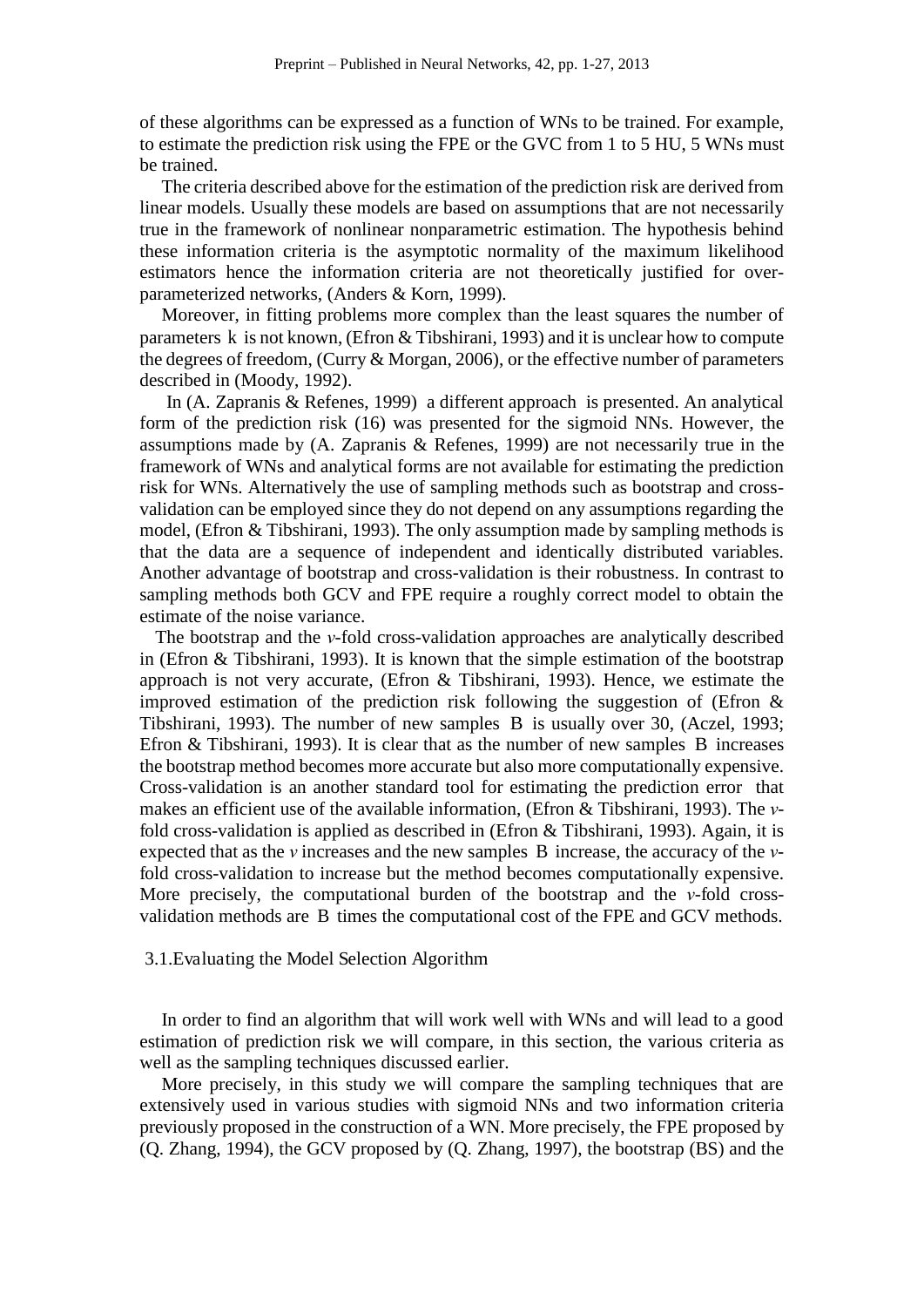v-fold cross-validation (CV) methods proposed by (Efron & Tibshirani, 1993) and (A. Zapranis & Refenes, 1999) will be tested.

In order to evaluate each method the following procedure will be followed. First, the prediction risk according to each method will be estimated for a large number of HUs. Then the number of HUs that minimizes the prediction risk will be selected for the construction of the WN. The WN will be fully trained. Finally the MSE between the WN output and the target function will be estimated. The best network topology will be considered the one that produces the smallest MSE and shows no signs of overfitting.

The four methods are evaluated using the functions  $f(x)$  and  $g(x)$  given by (13) and (15) respectively. Both training samples consist of 1.000 training patterns as in to the previous section. The WNs are trained with the BP algorithm with learning rate 0.1 and zero momentum. In order to estimate the prediction risk using the BS approach 50 new networks were created for each HU ( $B = 50$ ). Similarly, the prediction risk using the CV method was estimated using 50 subsamples for each HU. In other words the 50 fold cross validation was used,  $(v = 50)$ . All WNs were initialized using the BE algorithm since our results in the previous sections indicate that the BE outperforms the alternative algorithms.

#### 3.1.1. Example 1

[Table 2](#page-48-1) presents the prediction risk and the suggested HUs for each information criterion for the two functions described previously. In the first case we estimate the prediction risk for a WN with zero HUs and iteratively one HU is added until a maximum number of 15 HUs. Three of the four criteria, the FPE the BS and the CV suggest that a WN with only 2 HUs is sufficient to model function  $f(x)$ . On the other hand, using the GCV, the prediction risk is minimized when a WN with 3 HUs is used. [Fig. 4](#page-41-1) shows the approximation of the WN to the training data using (a) 1 HU (b) 2 HUs and (c) 3 HUs. Part (d) of [Fig. 4](#page-41-1) shows the training data and the target function  $f(x)$ . It is clear that a WN with only 1 HU cannot learn the underlying function. On the other hand the WNs with 2 and 3 HUs approximate the underlying function very well. However when 3 HUs are used the network approximation is affected by the large variation of the noise in the interval [0, 0.25]. In order to confirm the above results the MSE between the output of the WN and the underlying target function  $f(x)$  is estimated. The MSE is 0.001825 when a WN with only one HU is used. Adding one more HU, two in total, the MSE is reduced to only 0.000121. Finally, when 3 HUs are used the MSE increased to 0.000267. Hence, 2 wavelets should be used to construct a WN to approximate function  $f(x)$ . The results above indicate that the GCV suggested a more complex model than needed. Moreover a WN with 3 HUs shows signs of overfitting.

From [Table 2](#page-48-1) it is shown that the FPE criterion suggests 2 HUs however the prediction risk is only 0.02088 in contrast to GCV, BS and CV which is 0.03966, 0.04002 and 0.03991 respectively. In order to find the correct magnitude of the prediction risk a validation sample is used to measure the performance of the WN with 2 HUs in out-of-sample data. The validation sample consists of 300 patterns randomly generated by (13). These patterns were not used for the training of the WN. The MSE between the network forecasts and the validation targets is 0.048751 indicating that the FPE criterion is too optimistic on the estimation of the prediction risk.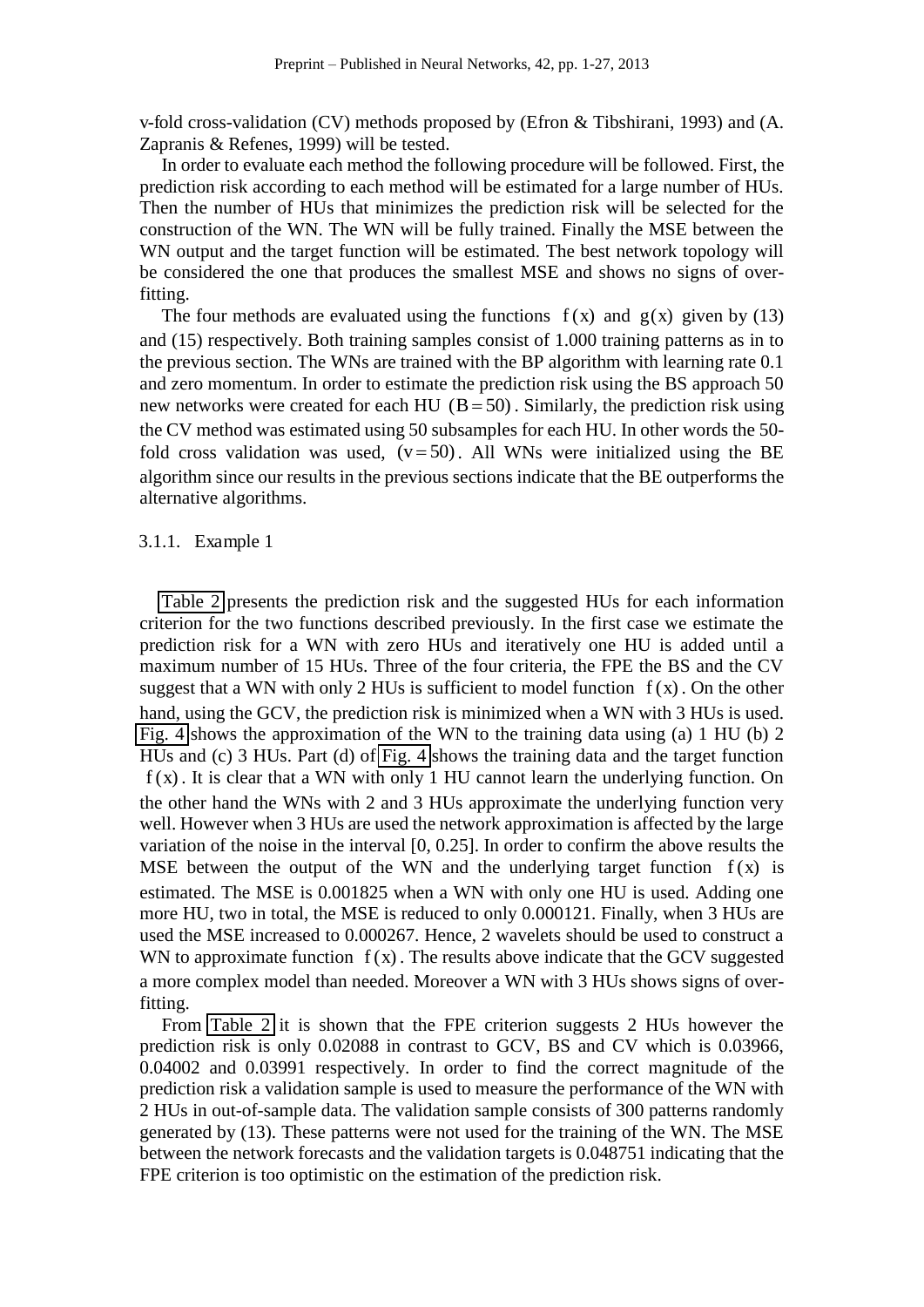#### 3.1.2. Example 2

In the second part of [Table 2](#page-48-1) the results for the second example are presented. As in the first case, the prediction risk for a WN with zero HUs is estimated and iteratively one HUs is added to the WN until a maximum number of 15 HUs is reached. The FPE criterion suggests that 7 HUs is appropriate for modeling the function  $g(x)$ . On the other hand, using the GCV, the prediction risk is minimized when a WN with 14 HUs is used. Finally using the BS and the CV criteria the prediction risk is minimized when a WN with 8 HUs is used. In [Fig. 5](#page-42-0) the approximation of the WN to the training data using (a) 7, (b) 8 and (c) 14 HUs is presented. Part (d) o[f Fig. 5](#page-42-0) shows the target function  $g(x)$  and the training data. It is clear that all networks produce similar results. In order to compare the above results, the MSE between the output of the WN and the underlying target function  $g(x)$  was estimated. The MSE is 0.000239 when a WN with only 7 HUs is used. Adding one more HU, 8 in total, the MSE is reduced to only 0.000074. Finally, when 14 HUs are used the MSE increased to 0.000154. Hence, the optimum number of wavelet to approximate function  $g(x)$  is 8. The results above indicate that the GCV suggests a more complex model while FPE suggest a simpler model than needed. Our results indicate that the sampling techniques outperform the information criteria again.

As reported in [Table 2,](#page-48-1) the estimated prediction risk proposed by the FPE criterion is 0.00041 in contrast to GCV, BS and CV which is 0.00077, 0.00081 and 0.00078 respectively. In order to find the correct magnitude of the prediction risk a validation sample is used to measure the performance of the WN with 8 HUs in out-of-sample data. The validation sample consists of 300 patterns randomly generated by (15). These patterns were not used for the training of the WN. Our results indicate again that the FPE criterion is too optimistic on the estimation of the prediction risk.

A closer inspection of [Fig. 5](#page-42-0) reveals that the WN approximation was not affected by the presence of large outliers in contrast to the findings of (Li  $&$  Chen, 2002). In this study 8 HUs were used to construct the WN as it was proposed by *v*-fold crossvalidation and the BS while in (Li & Chen, 2002) the architecture of the WN had 10 HUs as it was proposed by the FPE criterion. Our results indicate that the FPE criterion does not perform as well as sampling techniques (bootstrap or *v*-fold cross-validation).

#### 3.1.3. Model Selection without Training

In (Q. Zhang, 1997) the estimation of the preferred information criteria is performed after the initialization stage of the network. More precisely in the SSO and RBS the preferred information criteria is evaluated after the selection of each wavelet in the initialization stage. Similarly, when the BE algorithm is used, the preferred information criteria is evaluated after the elimination of each wavelet in the initialization stage. Since the initialization of the WN is very good, as presented in the previous section, the initial approximation is expected to be very close to the target function. Hence, a good approximation of the prediction risk is expected to be obtained. The same idea can also be applied when the BS or the CV are used. The above procedure is significantly less computational expensive.

However, the above procedure is similar to early stopping techniques. Usually early stopping techniques suggest a network with more HUs than necessary, though the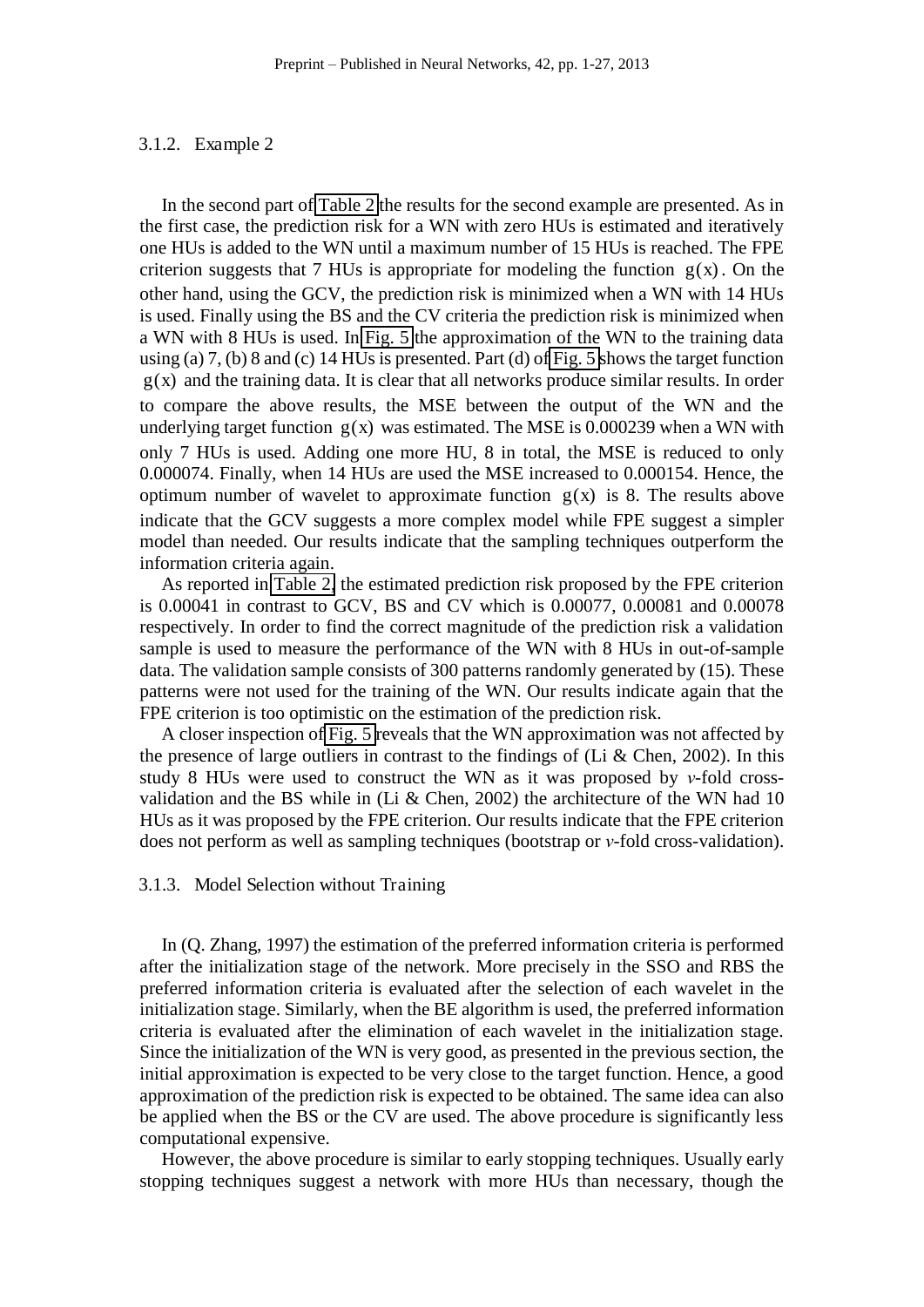network is not fully trained to avoid over-fitting, (Samarasinghe, 2006), while they do not work satisfactorily in complex problems, (Samarasinghe, 2006).

In the first case the results were similar to the case where the WNs were fully trained. More precisely, the FPE, the BS and the CV methods suggested that a WN with 2 HUs is sufficient to model  $f(x)$  while GCV suggested a WN with 3 HUs. In the second case both the information criteria and the sampling techniques suggested that a WN with more than 14 HUs is needed to model function  $g(x)$ . The results above indicate that when more complex problems are introduced, as in the second case, this method does not work satisfactorily.

Since sampling techniques are computationally expensive methods, the FPE criterion can be used initially. Then the BS or the CV methods can be used in +/-5 HU around the HUs proposed by FPE in order to define the best network topology.

#### 4. Variable Selection

In real problems it is important to determine correctly the independent variables. In most problems there is a little information about the relationship of any explanatory variable with the dependent variable. As a result unnecessary independent variables are included in the model reducing its predictive power. In this section various methods for testing the significance of each explanatory variable will be presented and tested. The purpose of this section is to find an algorithm that constantly gives stable and correct results when it is used with WNs.

In linear models in order to determine if a coefficient, and as a result an input variable, is significant the t-stats or the p-values of each coefficient are examined. Applying the previous method in WNs is not a straightforward process since the coefficients (weights) are estimated iteratively and each variable contribute to the output of the WN linearly through the direct connections and nonlinearly through the HUs.

Instead of removing the irrelevant variables one can reduce the dimensionality of the input space. An effective procedure for performing this operation is the PCA. PCA has many advantages and has been applied in many application with great success, (Khayamian, et al., 2005). In applications where WNs are used for prediction of future values of a target variable PCA can be proved very useful. On the other hand in applications where WNs are used for function approximation or sensitivity analysis PCA can be proved cumbersome. The main disadvantage of PCA is that the principal components are usually a combination of all the available variables. Hence, it is often very difficult to distinguish which variable is important and which is not statistical significant. In addition, extra care must be taken when linking the information resulted from principal components to the original variables.

PCA cannot always be used since a linear transformation among the explanatory variables is not always able to reduce the dimension of the dataset. Another disadvantage of the PCA is the fact that the directions maximizing variance do not always maximize information. Finally, PCA is an orthogonal linear transformation however the use of a WN implies a nonlinear relationship between the explanatory variables and the dependent variable.

In (Wei, Billings, & Liu, 2004) a novel approach for term and variable selection is presented. This method applies locally linear models together with orthogonal least squares in order determine which of the input variables are significant. This algorithm ranks the variables and determines the amount of the system output variance that can be explained by each term. The method assumes that non-linearities in the system are relatively smooth. Then local linear models are fitted in each interval. However the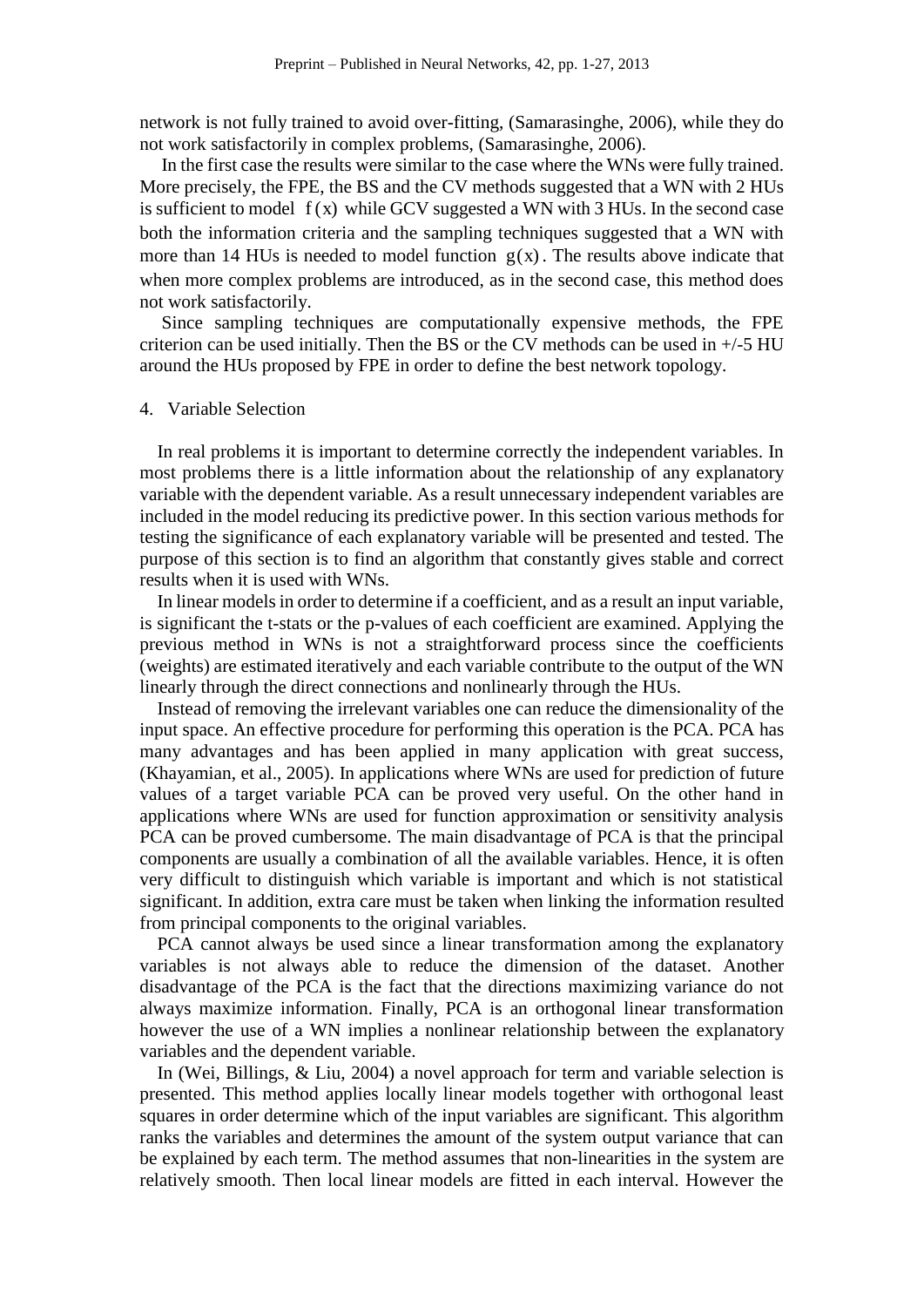number of the locally linear models increases exponentially as the number of intervals for each independent variable is increased, (Wei, et al., 2004). Also, selecting the optimal operating regions for the locally piecewise linear models usually is computational expensive, (Wei, et al., 2004).

A similar approach is presented in (Wei & Billings, 2007) based on feature subset selection. In feature selection an optimal or suboptimal subset of the original features is selected, (Mitra, Murthy, & Pal, 2002). More precisely, in (Wei & Billings, 2007) a forward orthogonal search algorithm by maximizing the overall dependency is presented in order to detect the significant variables. This algorithm can produce efficient subsets with a direct link back to the underlying system. The proposed method assumes a linear relationship between sample features. However, this is assumption is not always true and will lead to a wider subset of explanatory variables.

Alternatively one can quantify the average effect of each input variable,  $x_j$ , on the output variable, <sup>y</sup> . Estimating the sensitivity of the WN output according to small input perturbations of variable  $x_j$  can be done either by applying the average derivative (AvgD) or the average elasticity (AvgL) where the effect is presented as a percentage and are given by the following equations:

$$
AvgD(x_j) = \frac{1}{n} \sum_{i=1}^{n} \frac{\partial \hat{y}}{\partial x_{ij}}
$$
(17)

$$
AvgL(x_j) = \frac{1}{n} \sum_{i=1}^{n} \left( \frac{\partial \hat{y}}{\partial x_{ij}} \right) \left( \frac{x_{ij}}{y} \right)
$$
(18)

Although AvgL conveys more information, in both criterions cancellations between negative and positive values are possible. A natural extension of the above criterions is the average derivative magnitude (AvgDM) and the average elasticity magnitude (AvgLM) given by

$$
AvgDM(x_j) = \frac{1}{n} \sum_{i=1}^{n} \left| \frac{\partial \hat{y}}{\partial x_{ij}} \right|
$$
 (19)

and

$$
AvgLM(x_j) = \frac{1}{n} \sum_{i=1}^{n} \left( \left| \frac{\partial \hat{y}}{\partial x_{ij}} \right| \right) \left( \left| \frac{x_{ij}}{\hat{y}} \right| \right)
$$
(20)

Equation  $(17)-(20)$  utilizes the average derivative of the output of the WN with respect to each explanatory variable. As in averaging procedure a lot of information is lost additional criteria are introduced.

The maximum and minimum derivative (MaxD, MinD) or the maximum and minimum derivative magnitude (MaxDM, MinDM) give additional insight of the sensitivity of the WN output to each explanatory variable. However, these criteria usually cannot be used on their own since they are appropriate only for some applications and are sensitive to inflection points, (A. Zapranis & Refenes, 1999). The mathematical expressions of the above criteria can be found in (A. Zapranis & Refenes, 1999).

Alternatively to sensitivity criteria, model fitness criteria such as the Sensitivity Based Pruning (SBP) proposed by (Moody & Utans, 1992) can be used. The SBP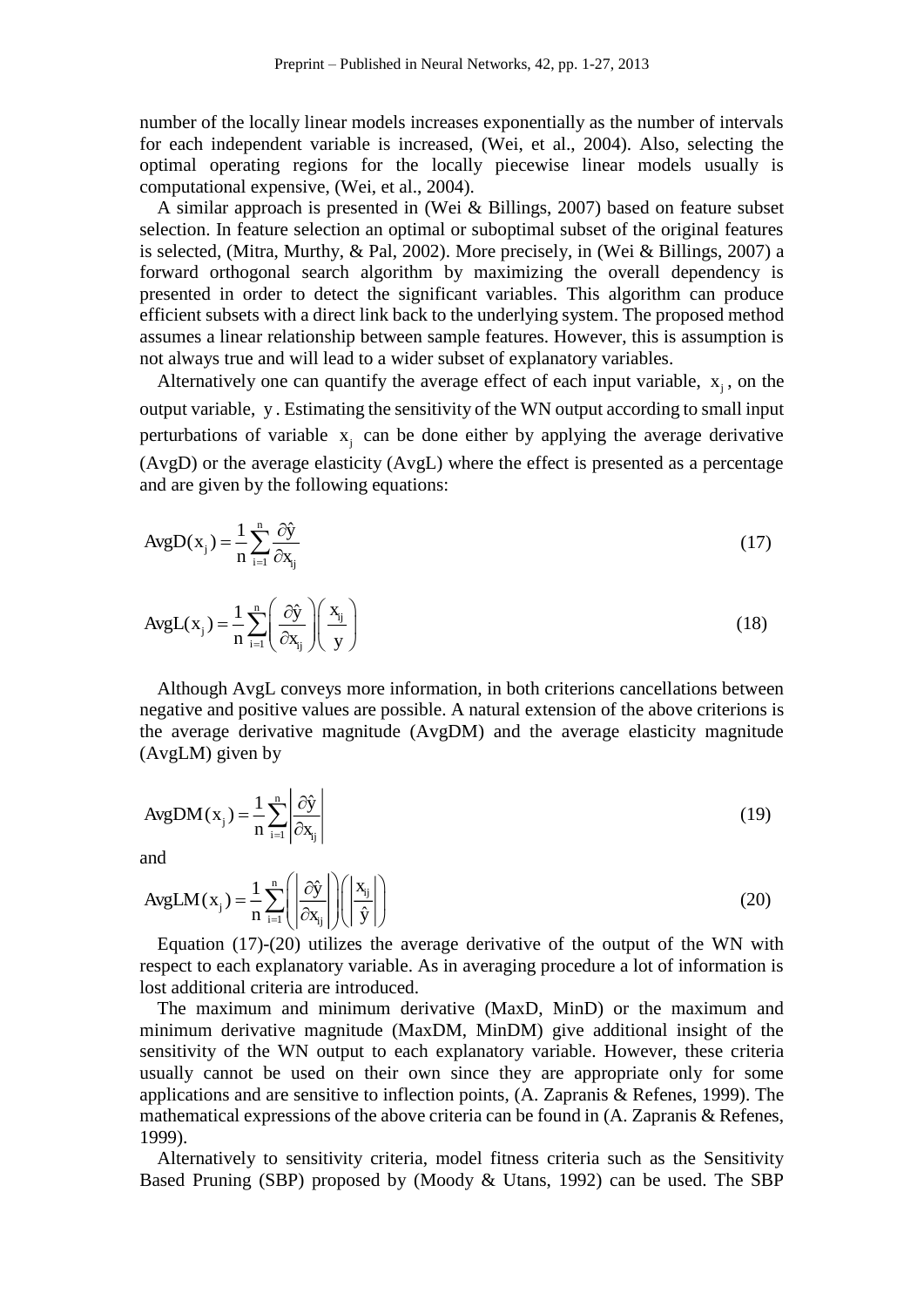method quantifies a variable's relevance to the model by the effect on the empirical loss of the replacement of that variable by its mean. The SBP is given by:

$$
SBP(x_j) = L_n(\mathbf{x}; \hat{\mathbf{w}}_n) - L_n(\overline{\mathbf{x}}^{(j)}; \hat{\mathbf{w}}_n)
$$
\n(21)

where

$$
\overline{\mathbf{x}}^{(j)} = (x_{1,t}, x_{2,t}, ..., \overline{x}_j, ..., x_{m,t})
$$
\n(22)

and

$$
\overline{x}_{j} = \frac{1}{n} \sum_{t=1}^{n} x_{j,t}
$$
 (23)

Additional criteria can be used like the ones presented in (Dimopoulos, et al., 1995). For additional information on the criteria presented above we refer to (A. Zapranis & Refenes, 1999).

#### 4.1.An Algorithm for Selecting the Significant Variables

In order to statistically test whether a variable is insignificant and can be removed for the training dataset or not the distributions of the criteria presented in the previous section are needed. Without the distribution of the preferred measure of relevance it is not clear if the effects of the variable  $x_i$  on y are statistically significant, (A. Zapranis & Refenes, 1999). More precisely, the only information obtained by criteria described in the previous section is how sensitive is the dependent variable to small perturbations of the independent variable. It is clear that the smaller the value of the preferred criterion the less significant is the corresponding variable. However there is no information if this variable should be removed from the model or not.

In order to approximate asymptotically the distribution of the measures of relevance we use the bootstrap method. More precisely, a number of bootstrapped training samples can be created by the original training dataset. The idea is to estimate the preferred criterion on each bootstrapped sample. If the number of the bootstrapped samples is large then a good approximation of the empirical distribution of the criterion is expected to be achieved. Obtaining an approximation of the empirical distributions, confidence intervals and hypothesis tests can be constructed for the value of the criterion. The variable selection algorithm is analytically explained bellow and is illustrated in [Fig. 6.](#page-43-0)

The procedure is the following: The algorithm starts with the training sample that consists of all available explanatory variables.

The first step is to create B bootstrapped training samples from the original dataset. The second step is to identify the correct topology of the WN following the

procedure described in the previous section and estimate the prediction risk.

The third step is to estimate the preferred measure of relevance for each explanatory variable for each one of the B bootstrapped training samples.

The fourth step is to calculate the p-values of the measure of relevance.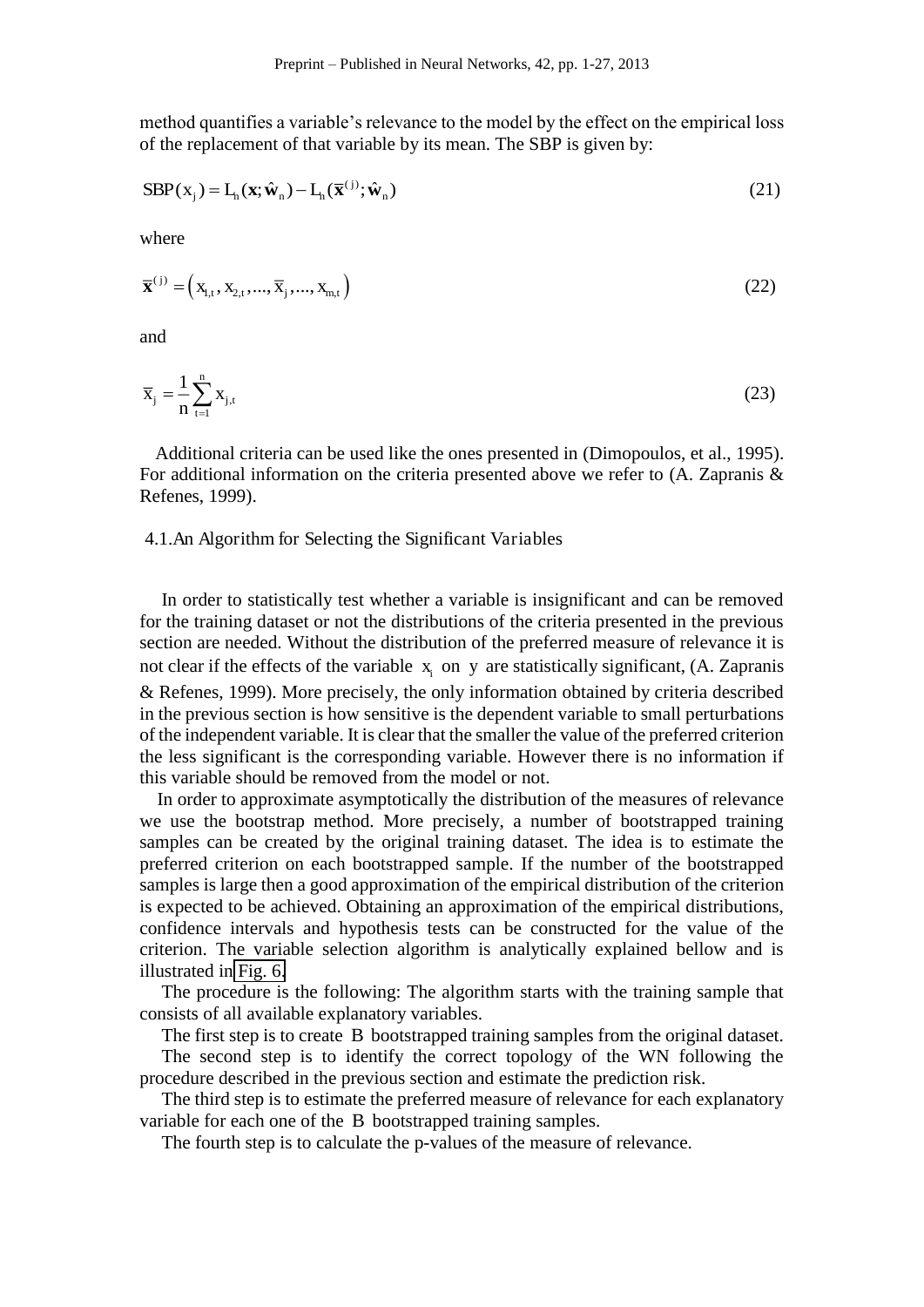The fifth step is to test if any explanatory variables have a p-value greater than 0.1 If variables with a p-value greater than 0.1 exist then the variable with the largest pvalue is removed from the training dataset else the algorithm stops.

The sixth step is to estimate the prediction risk and the new p-values of the reduced model. If the new estimated prediction risk is smaller than the prediction risk multiplied by a threshold (usually 1.05) then the decision of removing the variable was correct and we return to the fifth step.

If the new prediction risk is greater than the new prediction risk multiplied by a threshold (usually 1.05) then the decision of removing the variable was wrong and the variable must be reintroduced to the model. In this case the variable with the next largest p-value which is also greater than 0.1 is removed from the training sample and we return to step six. If the remaining variables have p-values smaller than 0.1 then the algorithm stops.

In order to have a good estimation of the prediction risk as well as an approximation of the distribution of the measure of relevance, a large number of bootstrapped samples <sup>B</sup> is needed. As B increases the accuracy of the algorithm also increases but also increases the computational burden. In (A. Zapranis & Refenes, 1999) two different bootstrap methods were presented, the local bootstrap and the parametric sampling, that are significantly less computationally expensive. However, the bootstrapped samples may significantly differ from the original sample. Hence, applying local bootstrap or parametric sampling may lead to wavelets outside their effective support, i.e. wavelets with value of zero, since wavelets are local functions with limited duration. In addition, in contrast to the case of NNs, the asymptotic distribution of the weights of a WN is not known. These observations constitute both local bootstrap and parametric sampling inappropriate for WNs.

Alternatively new samples from training patterns can be constructed. This can be done by applying bootstrap from pairs and train a WN for each sample. Since, the initialization of a WN is very good this procedure is not of a prohibited computational cost. The computational cost of this algorithm is the number of the WNs that must be trained which is B.

#### 4.2.Evaluating the Variable Significance Criteria

In this section the algorithm proposed in the previous section for selecting the significant explanatory variables will be evaluated. More precisely, the eight sensitivity criteria and the model fitness sensitivity criterion will be evaluated in the two functions,  $f(x)$  and  $g(x)$  given by (13) and (15) respectively.

4.2.1. Example 1

First a second variable is created which was randomly drawn from the uniform distribution within the range (0,1). Both variables are considered significant and constitute the training patterns  $(\mathbf{x}_i, y_i)$  of the training dataset where  $\mathbf{x}_i = \{x_{i,i}, x_{2,i}\}$  and  $y_i$  are the target values. A WN is trained in order to learn the target function  $f(x)$  were both  $x_1$  and  $x_2$  are introduced to the WN as inputs patterns. The BE algorithm was used for the initialization of the WN. Using CV and BS the prediction risk is minimized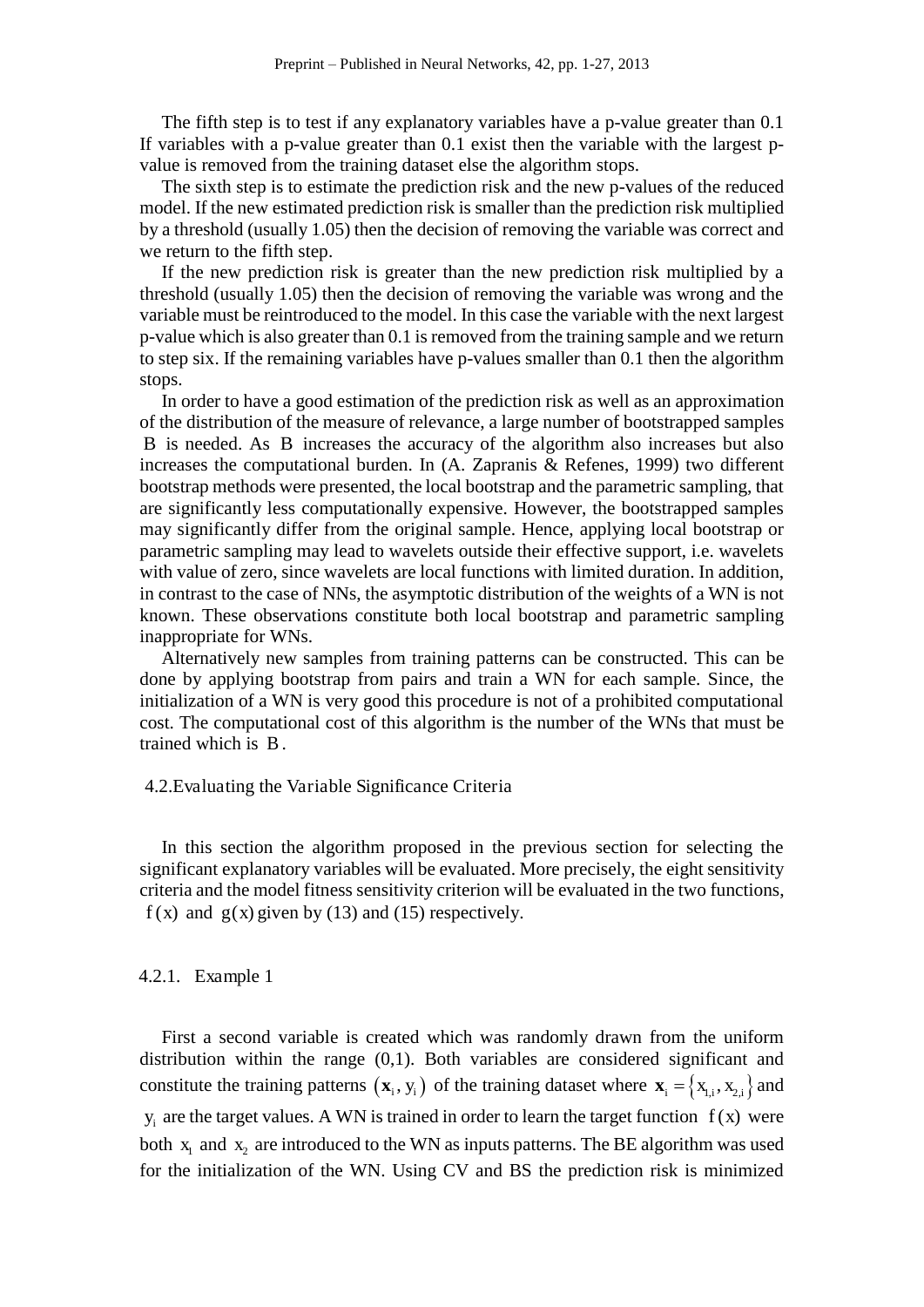when 3 HUs are used and it is 0.04194. The network converges after 3502 iterations. Comparing the results with the findings in previous section it is clear that including an irrelevant variable to our model increases the model complexity and the training time while the predictive power of the model is reduced.

Next, the algorithm described in the previous section will be applied in order to estimate the p-values of each criterion. More precisely, the BS method will be applied in order to estimate the asymptotic distributions of the various criteria. In order to approximate the empirical distributions of the various criteria 50 new bootstrapped samples were created and their corresponding p-values are presented in [Table 3](#page-48-2) . A closer inspection of [Table 3](#page-48-2) reveals that the MaxD, MinD, MaxDM, MinDM, AvgDM and AvgLM suggest that both variables are significant and must remain on the model. On the other hand, the p-values obtained using the AvgL criterion wrongly suggests that the variable  $x_1$  must be removed from the model. Finally, the SBP and AvgD correctly suggest that  $x_2$  must be removed from the model. More precisely the p-values obtained using the AvgD are 0.0614 and 0.3158 for  $x_1$  and  $x_2$  respectively while the p-values obtained using the SBP are 0 and 0.9434 for  $x_1$  and  $x_2$  respectively. Finally, the p-value of  $x_1$  using the SBP in the reduced model is 0 indicating that  $x_1$  is still very significant. However, while the average value of SBP is almost the same in the full and the reduced model, the average value of AvgD is completely different in magnitude and sign.

The correctness of removing a variable from the model should always be further tested. As it was discussed in the previous section this can be done either by estimating the prediction risk or the  $\overline{R}^2$  of the reduced model. The prediction risk in the reduced model was reduced to 0.0396 while it was 0.0419 in the full model. Moreover the  $\overline{R}^2$ increased to 70.8% in the reduced model while it was 69.8% in the full model. The results indicate that the decision to remove  $x_2$  was correct.

#### 4.2.2. Example 2

The same procedure is repeated for the second case where a WN is used to learn the function  $g(x)$  from noisy data. First a second variable is created which was randomly drawn from the uniform distribution within the range (0,1). Both variables are considered significant and constitute the training patterns. A WN is trained in order to learn the target function  $g(x)$  were both  $x_1$  and  $x_2$  are introduced to the WN as inputs patterns. The BE algorithm was used for the initialization of the WN. Using CV and BS the prediction risk is minimized when 10 HUs are used and it is 0.00336. The network approximation converges after 18811 iterations. Again the inclusion of an irrelevant variable to our model increased the model complexity and the training time while the predictive power of the model was reduced.

Next, we estimate the p-values of the various criteria for the second case. The standard deviation and the p-values for all sensitivity and model fitness measures for the two variables of the second case are presented [Table 4](#page-49-0) 

In [Table 4](#page-49-0) the analysis for the second case is presented. A closer inspection of [Table](#page-49-0)  [4](#page-49-0) reveals that MaxD, MinD, AvgDM, and AvgLM suggest that both variables are significant and must remain in the model. On the other hand, the p-values obtained using the AvgL and AvgD criteria wrongly suggest that the variable  $x_1$  must be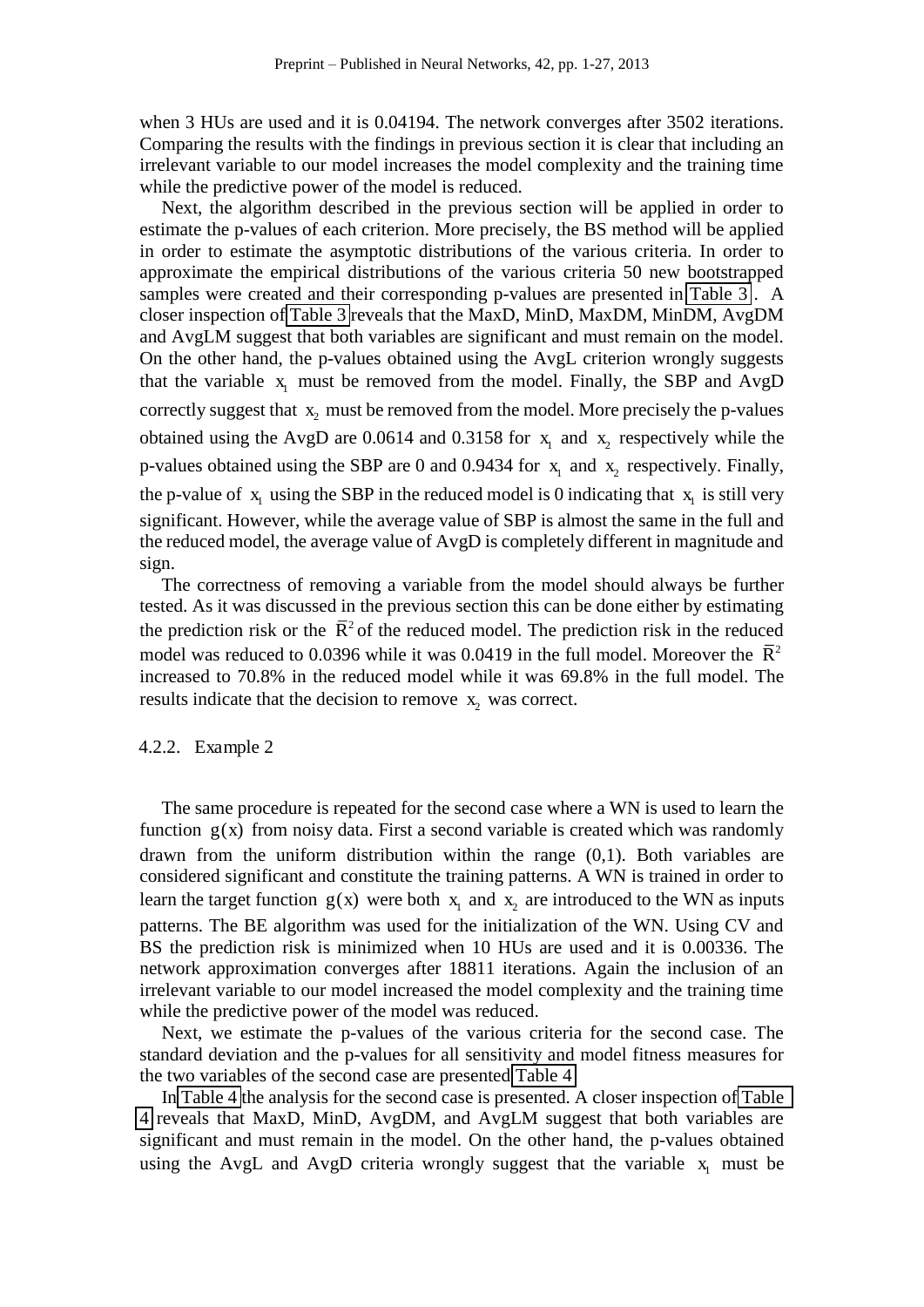removed from the model. Finally, the SBP, MaxD and Min DM correctly suggest that  $x<sub>2</sub>$  is not a significant variable and can be removed from the model. More precisely the p-values obtained using the MaxDM are 0 and 0.1597 for  $x_1$  and  $x_2$  respectively while the p-values obtained using the MinDM are 0.2867 and 0.4158 for  $x_1$  and  $x_2$ respectively. Finally, the p-values obtained using the SBP are 0 and 0.8433 for  $x_1$  and  $x_2$  respectively. Examining the reduced model, where only  $x_1$  is used for the training of the WN, the p-values are 0 for  $x_1$  when the MaxDM or the SBP criteria are used. On the other hand the p-value for  $x<sub>1</sub>$  is 0.1795, when the MinDM is used, indicating that  $x<sub>1</sub>$  is insignificant and should be also removed from the model.

Next, the correctness of removing a variable from the model is further tested. As it was discussed in the previous section this can be done either by estimating the prediction risk or the  $\overline{R}^2$  of the reduced model. The prediction risk in the reduced model was reduced to 0.0008 while it was 0.0033 in the full model. Moreover the  $\overline{R}^2$  increased to 99.7% in the reduced model while it was 99.2% in the full model.

The results from the previous simulated experiments indicate that the SBP gives constantly correct and robust results. In every case the SBP criterion correctly indentified the irrelevant variable. Moreover the SBP criterion was stable and had the same magnitude and sign in both the full and reduced model.

The results of the previous cases indicate that when our algorithm is applied and the p-values are estimated, the performance of the remaining sensitivity criteria is unstable. In general the sensitivity criteria were not able to identify the insignificant variable. Moreover, they often suggested the removal of the significant variable  $x_1$ . The sensitivity criteria are application dependent and extra care must be taken when used, (A. Zapranis & Refenes, 1999). As their name suggest they are more appropriate for use in sensitivity analysis rather in variable significance testing.

#### 5. Modeling The Uncertainty

In the previous sections a framework were a WN can efficiently be constructed, initialized and trained was presented. In this section this framework is expanded by presenting two methods for estimating confidence and prediction intervals. The output of the WN is the approximation of the underlying function  $f(x)$  obtained from the noisy data. In many applications and especially in finance, risk managers may be more interested in predicting intervals for future movements of the underlying function  $f(x)$ than simply point estimates.

In real data sets the training patterns usually are inaccurate since they contain noise or they are incomplete due to missing observations. Especially financial time series as well as temperature time series are dominated by these characteristics. As a result the validity of the predictions of our model (as well as of any other model) is questioned. The uncertainty that results from the data contributes to the total variance of the prediction and it is called the data noise variance,  $\sigma_{\epsilon}^2$ , (Breiman, 1996; Carney, Cunningham, & Bhagwan, 1999; Heskes, 1997; Papadopoulos, Edwards, & Murray, 2000).

On the other hand presenting to a trained network new data that were not introduced to the WN during the training phase, additional uncertainty is introduced to the predictions. Since the training set consist of a finite number of training pairs, the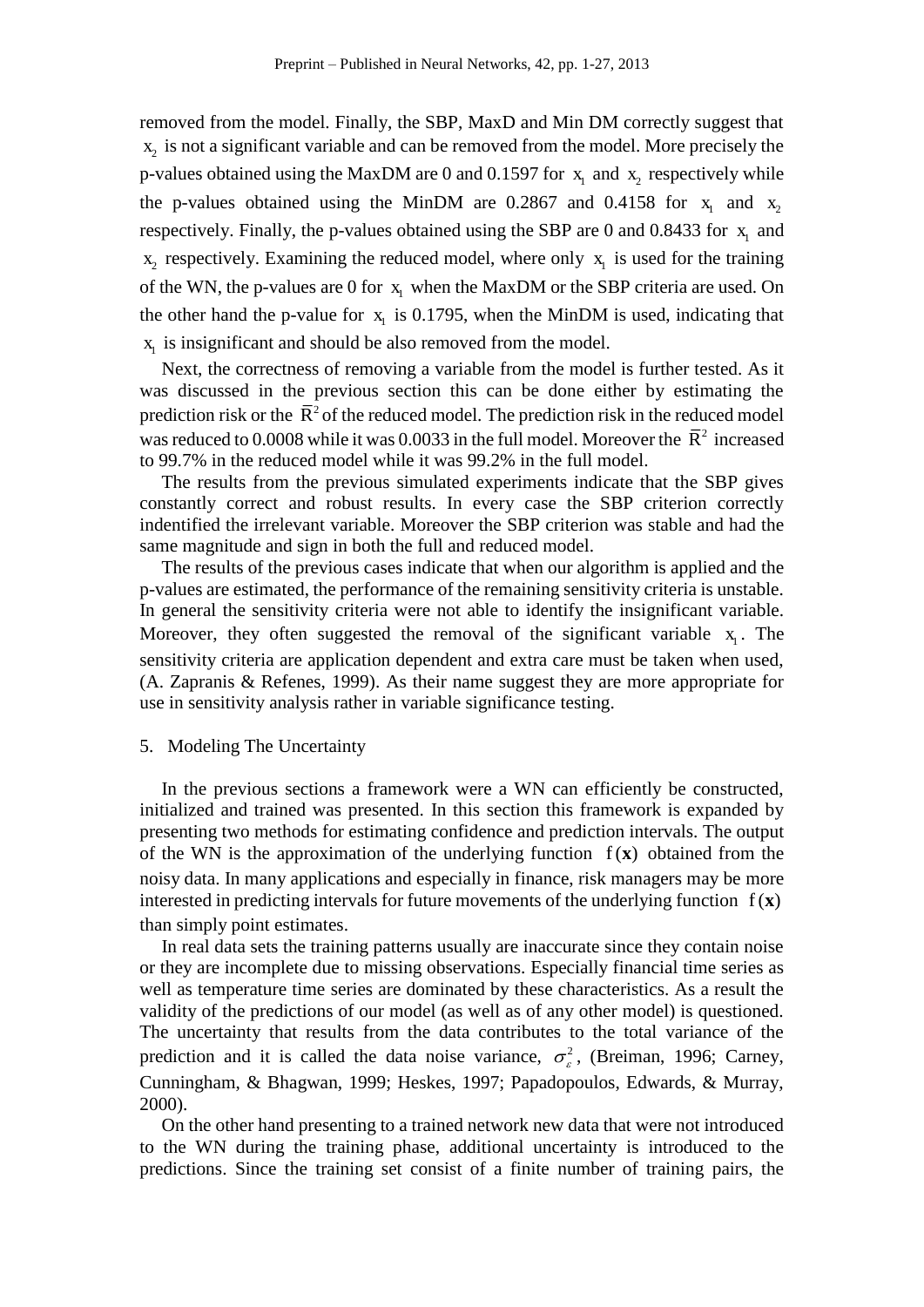solution  $\hat{\mathbf{w}}_n$  is likely not to be valid in regions not represented in the training sample, (Papadopoulos, et al., 2000). In addition, the iterative algorithm that is applied to train a network, often results to local minima of the loss function. This source of uncertainty that arises from misspecifications in model or parameter selection as well as from limitation of the training algorithm contributes also to the total variance of the prediction and it is called the model variance,  $\sigma_{\text{m}}^2$ , (Papadopoulos, et al., 2000).

The model variance and the data noise variance are assumed to be independent. The total variance of the prediction is given by the sum of two variances:

$$
\sigma_{\rm p}^2 = \sigma_{\rm m}^2 + \sigma_{\rm c}^2 \ . \tag{24}
$$

If the total variance of a prediction can be estimated then it is possible to construct confidence and prediction intervals. The rest of the section is dedicated to this purpose.

In the framework of classical sigmoid NNs the proposed methods for constructing confidence and prediction intervals falls into 3 major categories: the analytical the Bayesian and the ensemble networks methods.

Analytical methods provide good prediction intervals, only if the training set is very large, (De Veaux, Schumi, Schweinsberg, & Ungar, 1998). They are based on the assumptions that the noise in the data is independent and identically distributed with mean zero and constant standard deviation. In real problems the above hypothesis usually does not hold. As a result there will be intervals where the analytical method either overestimates or underestimates the total variance. Finally, on analytical methods the effective number of parameters must be identified although pruning schemes like the Irrelevant Connection Elimination scheme can be used to solve this problem. On the other hand, Bayesian methods are computationally expensive methods that need to be tested further, (A. Zapranis & Refenes, 1999;  $Z\alpha\pi\rho\dot{\alpha}\nu\eta\zeta$ , 2005). Results from (Papadopoulos, et al., 2000) indicate that the use of Bayesian methods and the increase in the computational burden is not justified by their performance. Finally, analytical and Bayesian methods are computationally complex since the inverse of the Hessian matrix must be estimated which under certain circumstances can be very unstable.

 Finally, ensemble network methods create different versions of the initial network and then they combine the outputs to provide constancy to the predictor by stabilizing the high variance of a NN. In ensemble network methods the new versions of the network usually are created using bootstrap. The only assumption needed is that the NN provides an unbiased estimation of the true regression. Moreover, ensemble networks can handle non-constant variance. We suppose that the total variance of the prediction is not constant and is given by:

$$
\sigma_{\mathrm{p}}^2(\mathbf{x}) = \sigma_{\mathrm{m}}^2(\mathbf{x}) + \sigma_{\varepsilon}^2(\mathbf{x}) \tag{25}
$$

Two of the most often cited methods is the bagging, (Breiman, 1996), and balancing method, (Carney, et al., 1999; Heskes, 1997). In this section we adapt these two methods in order to construct confidence and prediction intervals under the framework of WNs. A framework similar to the one presented in (Carney, et al., 1999) to estimate the total prediction variance,  $\sigma_{\rm p}^2$  and construct confidence and prediction intervals is adapted.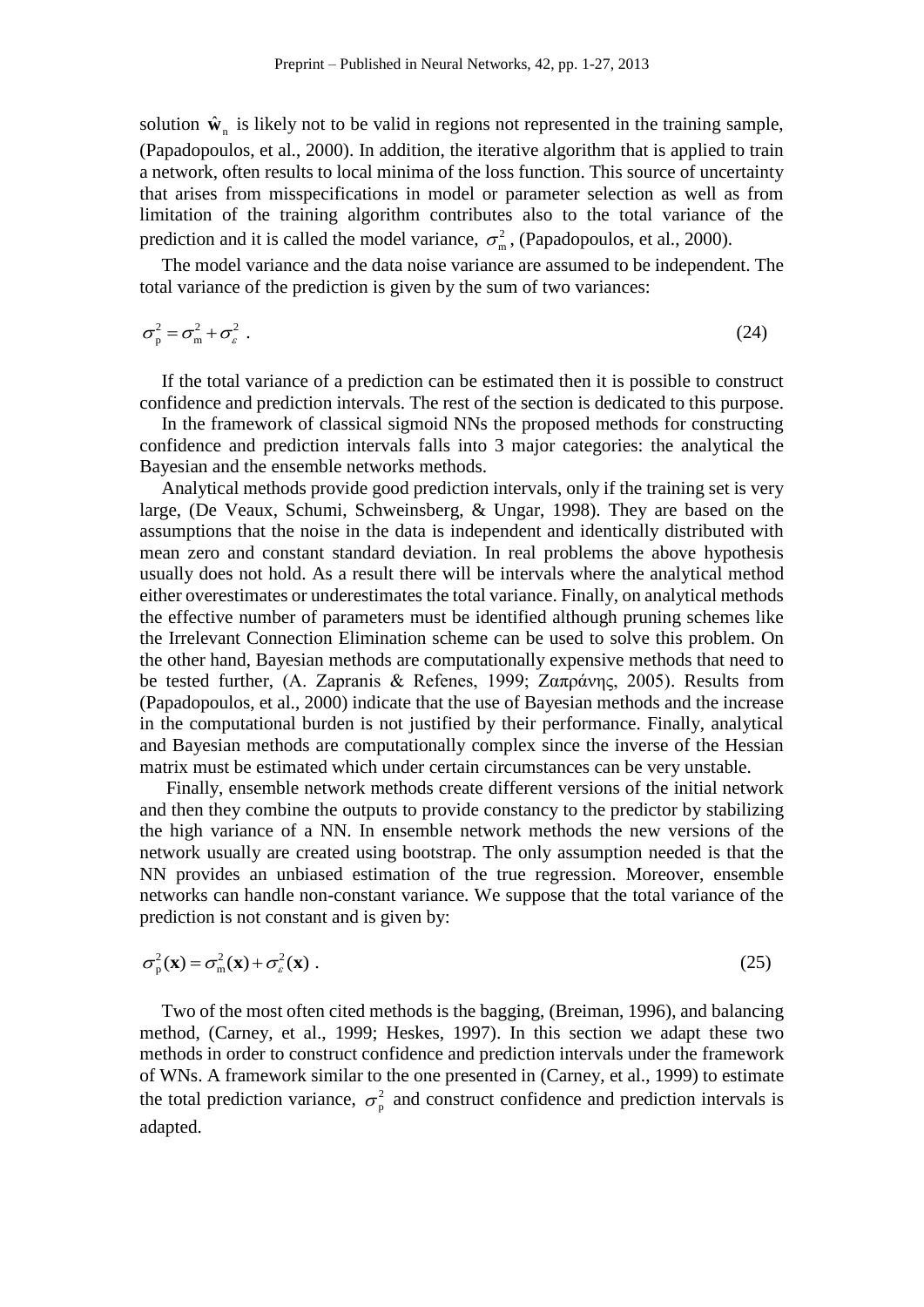#### 5.1.Confidence Intervals

To generate confidence intervals the distribution of the accuracy of the network prediction to the true underlying function is needed. In other words the variance of the distribution of

$$
f(\mathbf{x}) - \hat{\mathbf{y}} \equiv f(\mathbf{x}) - g_{\lambda}(\mathbf{x}, \hat{\mathbf{w}}_{n}).
$$
\n(26)

must be estimated.

The model variance  $\sigma_{\rm m}^2$  will be estimated using two different bootstrap methods, the bagging method proposed by (Breiman, 1996) and the balancing method proposed by (Heskes, 1997) and (Carney, et al., 1999). Both methods are variation of the bootstrap method.

First B=200 new random samples with replacement are created from the original training sample. Each new sample is used to train a new WN with the same topology as the original one,  $g_{\lambda}(\mathbf{x}^{(*i)}; \hat{\mathbf{w}}^{(*)})$ , where (\*i) indicates the i<sup>th</sup> bootstrapped sample and  $\hat{\mathbf{w}}^{(*i)}$  is the solution of the i<sup>th</sup> bootstrapped sample. Then each new network is evaluated using the original training sample **<sup>x</sup>** . Next the average output of the <sup>B</sup> networks is estimated by:

$$
g_{\lambda,\text{avg}}(\mathbf{x}) = \frac{1}{B} \sum_{i=1}^{B} g_{\lambda}(\mathbf{x}; \hat{\mathbf{w}}^{(*)}) .
$$
 (27)

It is assumed that the WN produces an unbiased estimate of the underlying function  $f(\mathbf{x})$ . This means that the distribution of  $P(f(\mathbf{x}) | g_{\lambda, \text{avg}}(\mathbf{x}))$  is centered on the estimate  $g_{\lambda, avg}$ (**x**), (Carney, et al., 1999; Heskes, 1997; A. D. Zapranis & Livanis, 2005). Since, the WN is not an unbiased estimator (as any other model) it assumed that the bias component arising from the WN is negligible in comparison to the variance component, (Carney, et al., 1999; A. D. Zapranis & Livanis, 2005). Finally, if we assume that the distribution of  $P(f(x) | g_{\lambda, avg}(x))$  is normal then the model variance can be estimated by:

$$
\hat{\sigma}_{\mathbf{m}}^{2}(\mathbf{x}) = \frac{1}{\mathbf{B} - 1} \sum_{i=1}^{\mathbf{B}} \left( g_{\lambda}(\mathbf{x}; \hat{\mathbf{w}}^{(*)}) - g_{\lambda, \text{avg}}(\mathbf{x}) \right)^{2} . \tag{28}
$$

In order to construct confidence intervals the distribution of  $P(g_{\lambda, avg}(x) | f(x))$  is needed. Since the distribution of  $P(f(x) | g_{\lambda, avg}(x))$  is assumed to be normal then the "inverse" distribution  $P(g_{\lambda, avg}(x) | f(x))$  is also normal. However this distribution is unknown. Alternatively it is empirically estimated by the distribution of  $P(g_{\lambda}(x) | g_{\lambda, \text{avg}}(x))$ , (Carney, et al., 1999; A. D. Zapranis & Livanis, 2005). Then the confidence intervals are given by: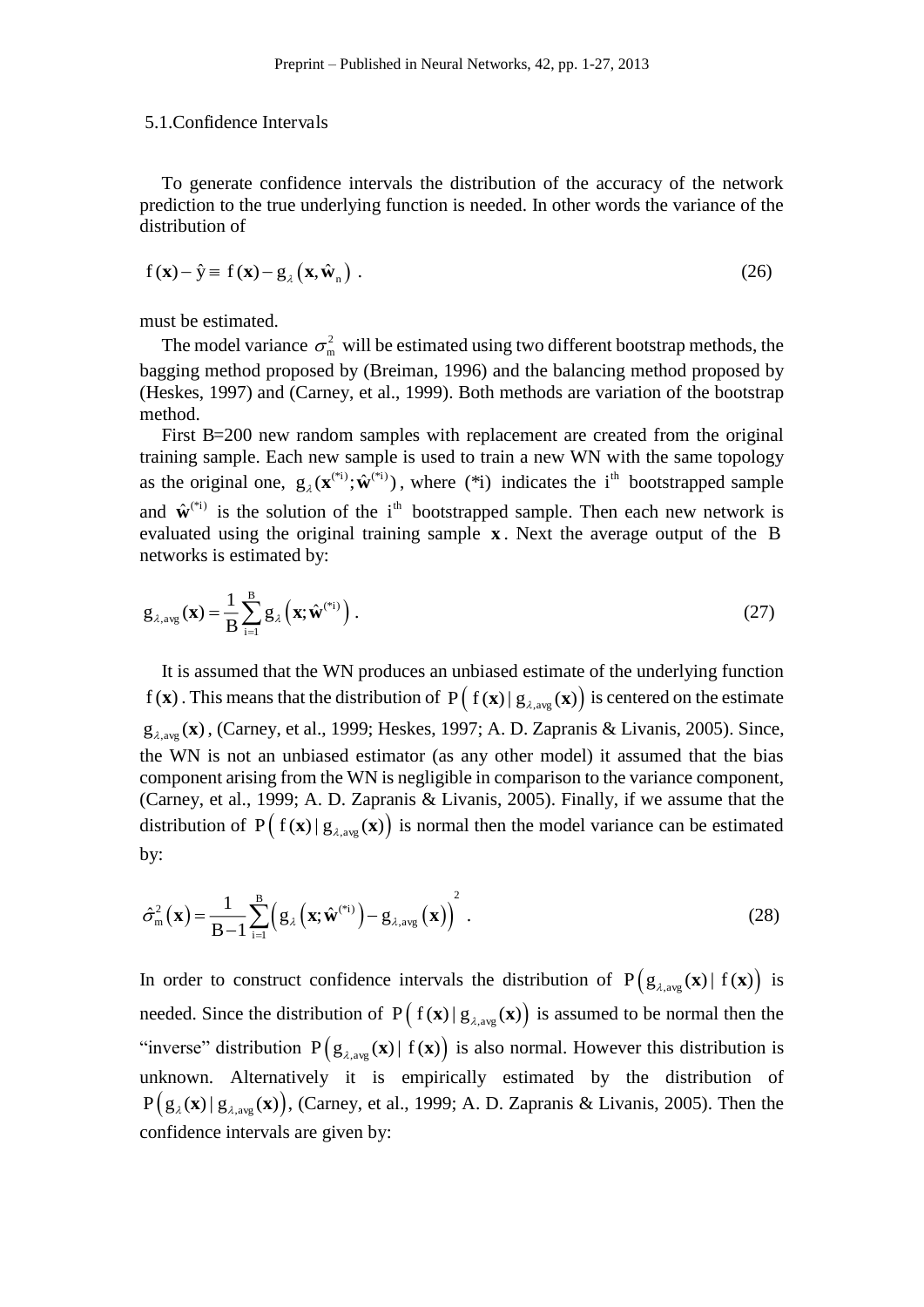$$
g_{\lambda,\text{avg}}\left(\mathbf{x}\right)-t_{\lambda/2}^{\lambda}\hat{\sigma}_{m} \leq f\left(\mathbf{x}\right) \leq g_{\lambda,\text{avg}}\left(\mathbf{x}\right)+t_{\lambda/2}^{\lambda}\hat{\sigma}_{m} \tag{29}
$$

where  $t_{\frac{1}{2}}$  can be found in a Student's t table and  $1 - a$  is the desired confidence level.

However the estimator of the model variance,  $\hat{\sigma}_{m}^{2}$ , given by (28) is known to be biased, (Carney, et al., 1999), as a result wider confidence intervals will be produced. (Carney, et al., 1999) proposed a balancing method to improve the model variance estimator.

The B bootstrapped samples are divided in M groups. More precisely the 200 ensemble samples are divided in 8 groups of 25 samples each. Next the average output of each group is estimated:

$$
\zeta = \left\{ g_{\lambda, \text{avg}}^{(i)} \left( \mathbf{x} \right) \right\}_{i=1}^{M} \tag{30}
$$

The model variance is not estimated just by the <sup>M</sup> ensemble output since this estimation will be highly volatile, (Carney, et al., 1999). In order to overcome this, a set of  $P = 1000$  bootstraps of the values of  $\zeta$  are created:

$$
\mathbf{Y} = \left\{ \boldsymbol{\zeta}^* \right\}_{j=1}^P \tag{31}
$$

where

$$
\boldsymbol{\zeta}_{j}^{*} = \left\{ g_{\lambda,\text{avg}}^{(*\text{ }j1\text{)}}\left(\mathbf{x}\right), g_{\lambda,\text{avg}}^{(*\text{ }j2\text{)}}\left(\mathbf{x}\right), ..., g_{\lambda,\text{avg}}^{(*\text{ }jM)}\left(\mathbf{x}\right) \right\}
$$
(32)

is a bootstrapped sample of *こ*. Then the model variance is estimated on each one of these sets by

$$
\hat{\sigma}_j^{2^*}(\mathbf{x}) = \frac{1}{M} \sum_{k=1}^{M} \left( g_{\lambda, avg}^{(*jk)}(\mathbf{x}) - g_{\lambda, avg}^{j}(\mathbf{x}) \right)^2
$$
(33)

where

$$
g_{\lambda,\text{avg}}^{j}\left(\mathbf{x}\right) = \frac{1}{M} \sum_{k=1}^{M} g_{\lambda,\text{avg}}^{(*jk)}\left(\mathbf{x}\right). \tag{34}
$$

Then the average model variance is estimated by taking the average of all  $\hat{\sigma}^{2*}_{j}(\mathbf{x})$ :

$$
\hat{\sigma}_{\mathbf{m}}^2(\mathbf{x}) = \frac{1}{P} \sum_{j=1}^P \hat{\sigma}_j^{2^*}(\mathbf{x}).
$$
\n(35)

This procedure is not computationally expensive since there is no need to train new networks. Hence, the complexity of both methods is similar and depends of the number <sup>B</sup> of the WNs that must be trained.

Following the same assumptions as in the bagging method, confidence intervals can be constructed. Since a good estimator of the model variance is obtained the improved confidence intervals using the balancing methods are given by: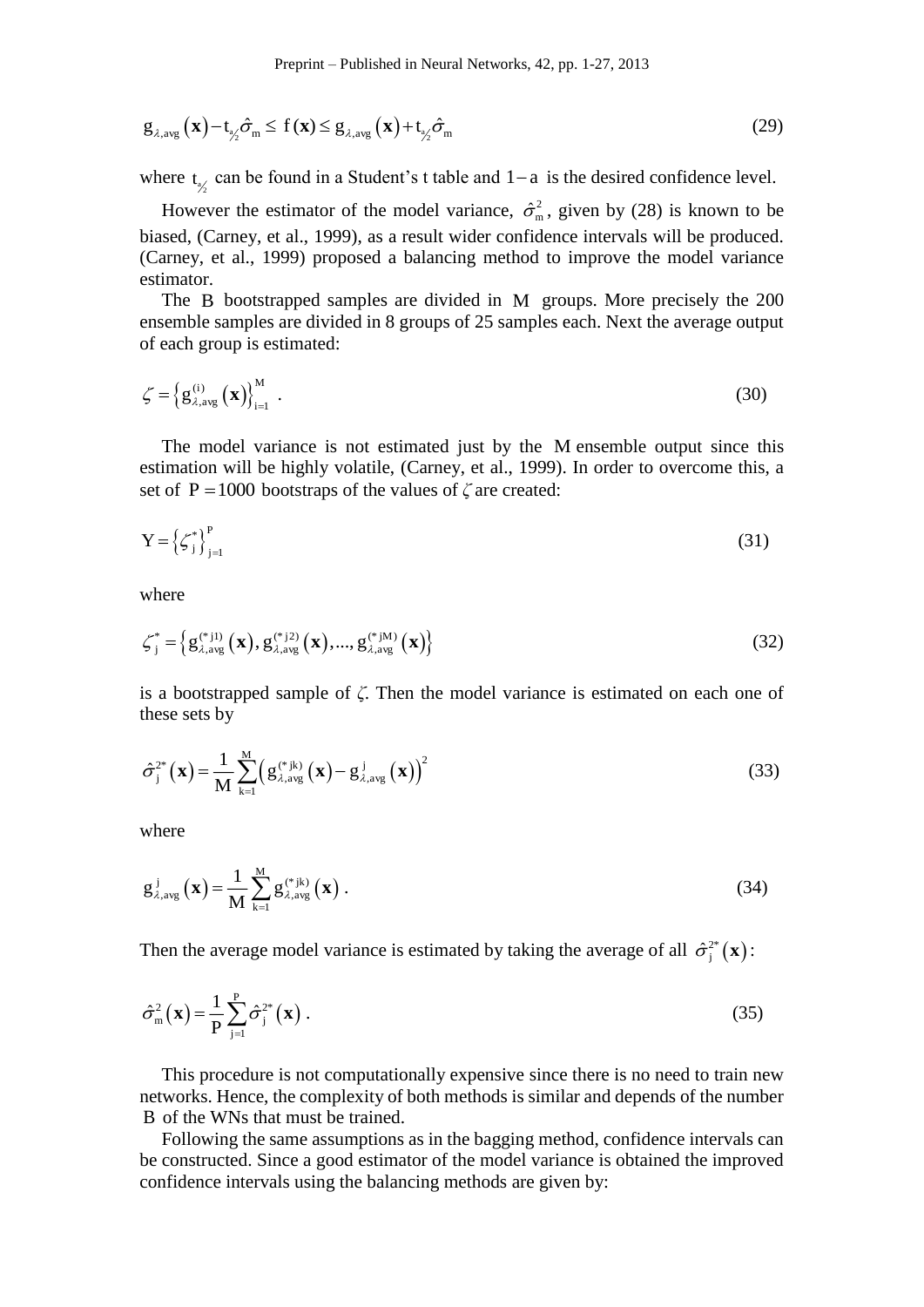$$
g_{\lambda,\text{avg}}\left(\mathbf{x}\right) - z_{\gamma_2} \hat{\sigma}_{\text{m}} \le f\left(\mathbf{x}\right) \le g_{\lambda,\text{avg}}\left(\mathbf{x}\right) + z_{\gamma_2} \hat{\sigma}_{\text{m}}\ .
$$
\n(36)

where  $z_{\gamma}$  can be found in a standard Gaussian distribution table and  $1-a$  is the desired confidence level.

#### 5.2.Prediction intervals

To generate prediction intervals the distribution of the accuracy of the network prediction to target values is needed. In other words the variance of the distribution of

$$
y - \hat{y} = y - g_{\lambda}(\mathbf{x}, \hat{\mathbf{w}}_{n})
$$
\n(37)

must be estimated.

In order to construct prediction intervals the total variance of the prediction,  $\sigma_{\rm p}^2$ , must be estimated. As it was presented earlier the total variance of the prediction is the sum of the model variance and the data noise variance. In the previous section a method for estimating the model variance was presented. Here we emphasize on a method for estimating the data noise variance.

In order to estimate the noise variance  $\sigma_{\varepsilon}^2$  maximum likelihood methods are used. First, the initial WN,  $g_{\lambda}(\mathbf{x}; \hat{\mathbf{w}}_n)$ , is estimated and the solution  $\hat{\mathbf{w}}_n$  of the loss function is found. Since it is assumed that the estimated WN is a good approximation of the unknown underlying function, the vector  $\hat{\mathbf{w}}_n$  is expected to be very close to the true vector  $w_0$  that minimizes the loss function. Hence, the noise variance can be approximated by a second WN,  $f_{\nu}(\mathbf{x}; \hat{\mathbf{u}}_n)$ , where the squared residuals of the initial WN are used as target values, (Satchwell, 1994). In the second WN,  $f_{\nu}(\mathbf{x}; \hat{\mathbf{u}}_n)$ , v is the number of HUs and  $\hat{\mathbf{u}}_n$  is the estimated vector of parameters that minimizes the loss function of the second WN. Since it is assumed that the estimated WN is a good approximation of the unknown underlying function, the vector  $\hat{\mathbf{u}}_n$  is expected to be very close to the true vector  $\mathbf{u}_0$  that minimizes the loss function. Hence the following cost function is minimized in the second network:

$$
\sum_{i=1}^{n} \left\{ \left( \mathbf{g}_{\lambda} \left( \mathbf{x}_{i}; \mathbf{w}_{0} \right) - y_{i} \right)^{2} - f_{\nu} \left( \mathbf{x}_{i}; \mathbf{u}_{0} \right) \right\}^{2} \tag{38}
$$

and for a new set of observations,  $\mathbf{x}^*$  that were not used in the training:

$$
\hat{\sigma}_\varepsilon^2(\mathbf{x}^*) \approx \mathbf{f}_\nu\left(\mathbf{x}^*;\mathbf{u}_0\right). \tag{39}
$$

This technique assumes that the residuals errors are caused by variance alone, (Carney, et al., 1999). In order to estimate the noise variance, data that were not used in the training of the bootstrapped sample should be used. One way to do this is to divide the dataset in training and a validation set. However, leaving out these test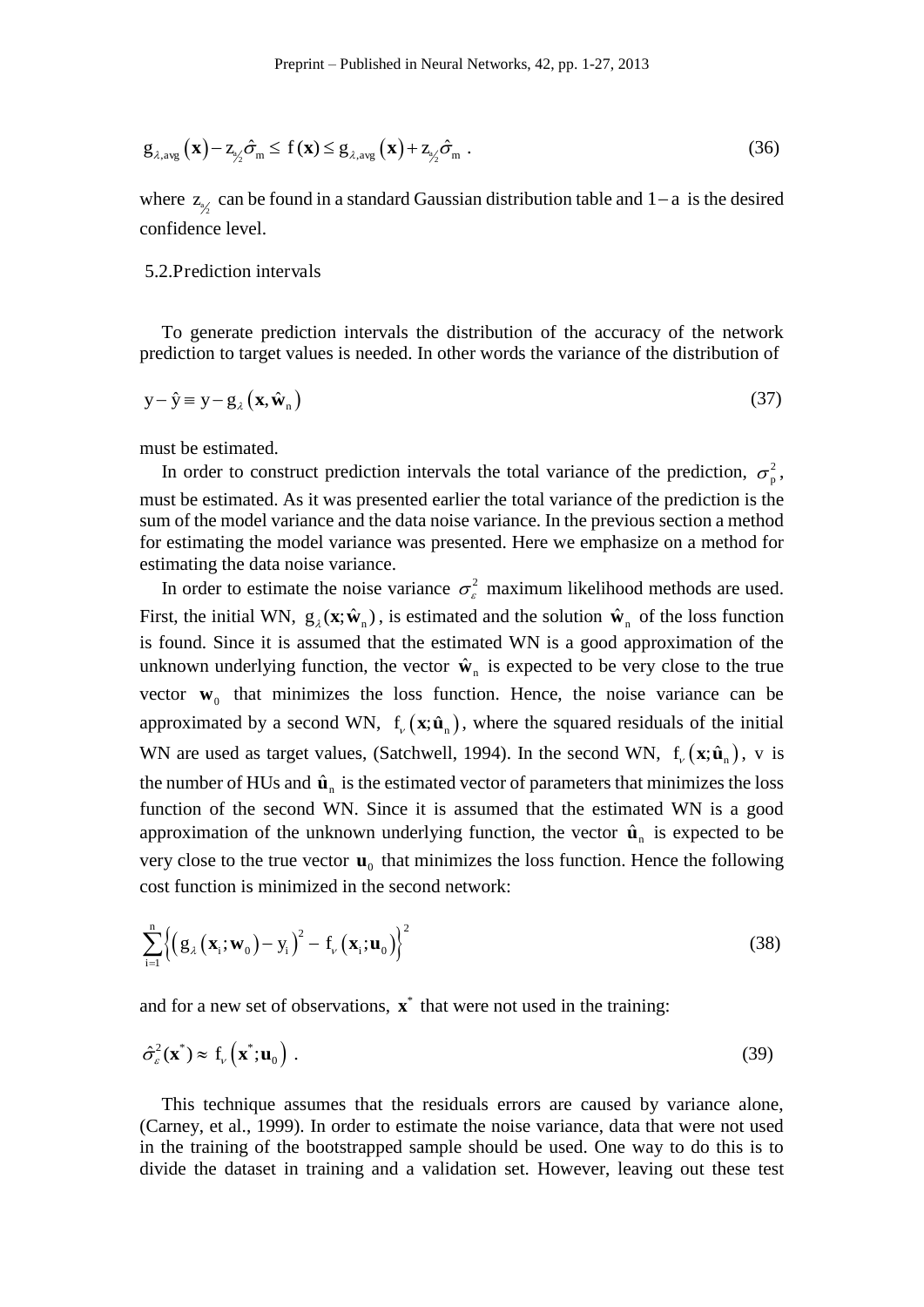patterns is a waste of data, (Heskes, 1997). Alternatively an unbiased estimation of the output of the WN,  $\hat{y}_{ub}(\mathbf{x})$ , can be approximated by:

$$
\hat{y}_{\text{ub}}(\mathbf{x}) = \sum_{i=1}^{B} q_i^m \hat{y}_i(\mathbf{x}) / \sum_{i=1}^{B} q_i^m
$$
\n(40)

where  $q_i^m$  is 0 if pattern mappears on the i<sup>th</sup> bootstrap sample and 1 otherwise. Constructing the new network  $f_{\nu}(\mathbf{x}; \mathbf{u})$  we face the problem of model selection again. Using the methodology described in the previous section, the correct number of v HUs is selected. Usually 1 or 2 HUs are enough to model the residuals. Finding the estimator of the noise variance the prediction intervals can be constructed:

$$
g_{\lambda,\text{avg}}(\mathbf{x}^*) - t_{\lambda/2} \hat{\sigma}_p(\mathbf{x}^*) \le f(\mathbf{x}^*) \le g_{\lambda,\text{avg}}(\mathbf{x}^*) + t_{\lambda/2} \hat{\sigma}_p(\mathbf{x}^*)
$$
\n(41)

where  $t_{\gamma}$  can be found in a Student's t distribution table and  $1-a$  is the desired confidence level. If the balancing method is used then the prediction intervals are given by:

$$
g_{\lambda,\text{avg}}(\mathbf{x}^*) - z_{\gamma_2} \hat{\sigma}_p(\mathbf{x}^*) \le f(\mathbf{x}^*) \le g_{\lambda,\text{avg}}(\mathbf{x}^*) + z_{\gamma_2} \hat{\sigma}_p(\mathbf{x}^*)
$$
\n(42)

where  $z_{\alpha\beta}$  can be found in a standard Gaussian distribution table and  $1-a$  is the desired confidence level.

#### 5.3.Evaluating the confidence and prediction intervals

In this section the bagging and balancing methods are evaluated in constructing confidence and prediction intervals. The two methods will be tested in the two function  $f(x)$  and  $g(x)$  given by (13) and (15) respectively.

In [Fig. 7](#page-44-0) the confidence intervals are presented for the first function. The first part of the [Fig. 7](#page-44-0) presents the confidence intervals using the bagging method while the second part presents the confidence intervals using the balancing method. Similarly, [Fig. 8](#page-44-1) presents the confidence intervals for the second function where the first part refers to the bagging method while the second part refers to the balancing method. It is clear that the confidence intervals using the balancing method are significantly narrower. This is due to the biased model variance estimator of the bagging method which results in overestimation of the confidence intervals, (Carney, et al., 1999).

The 95% prediction intervals of the first function,  $f(x)$ , are presented in [Fig. 9.](#page-44-2) Again, the first part refers to the bagging method while the second part refers to the balancing. It is clear that both methods were able to capture the change in the variance of the noise. In both cases a WN with 2 HUs were used to approximate function  $f(x)$ and a WN with 1 HUs to approximate the residuals in order to estimate the noise variance. In order to compare the two methods the Prediction Interval Correct Percentage (PICP) is used. PICP is the percentage of data points contained in the prediction intervals. Since the 95% prediction intervals were estimated, a value of PICP close to 95 is expected. The bagging prediction intervals contain 98% of the data points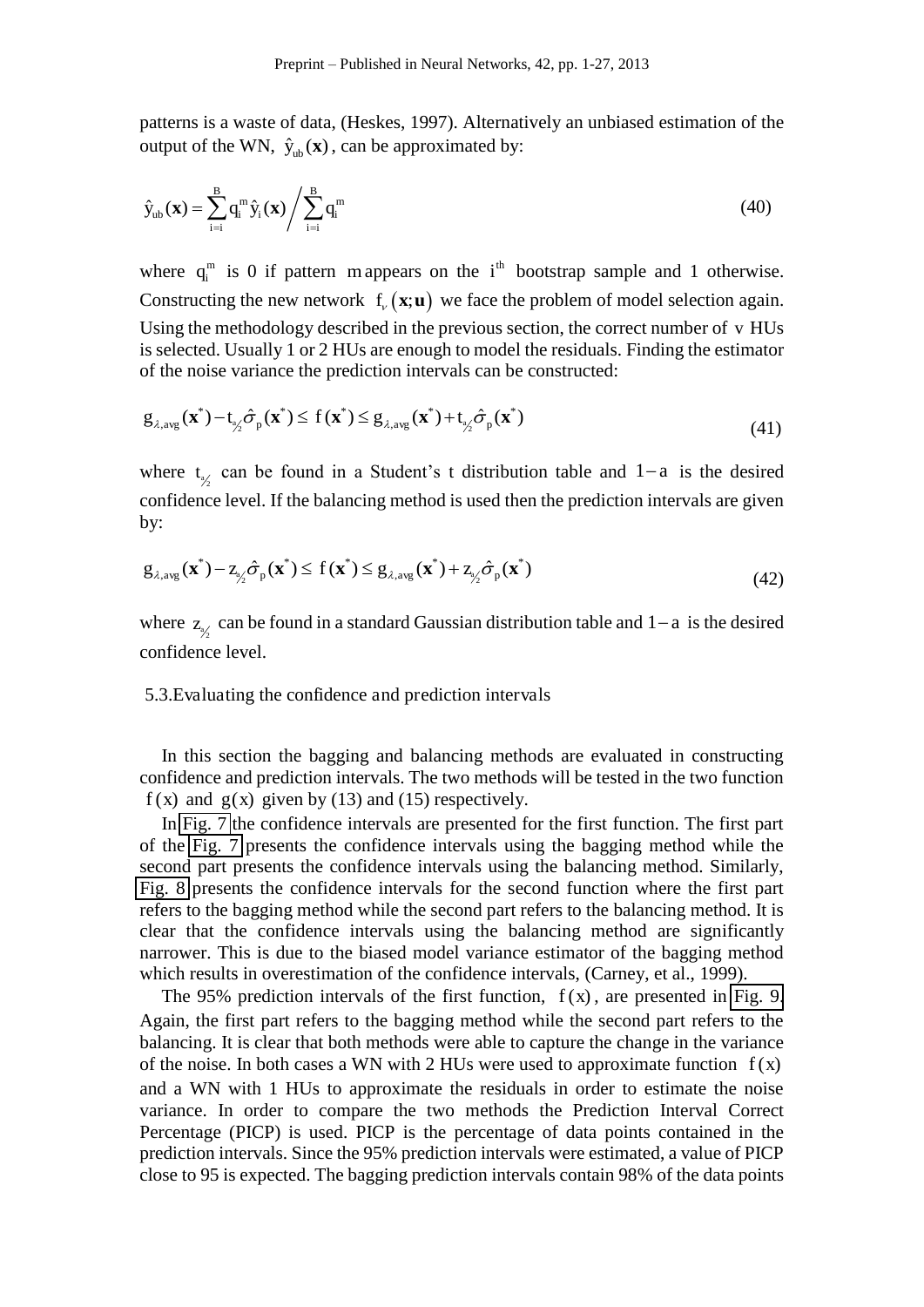(PICP) while in the case of the balancing method the PICP=95% and equal to the nominal value of 95%.

Next, the same analysis is repeated for the second function,  $g(x)$ . The 95% prediction intervals of  $g(x)$  are presented in [Fig. 10.](#page-45-0) The first part refers to the bagging method while the second part refers to the balancing. In both cases a WN with 8 HUs were used to approximate function  $g(x)$  and a WN with 2 HUs to approximate the residuals in order to estimate the noise variance. As in the previous case the two methods are compared using the PICP. For the bagging method the PICP=98.33% while for the balancing method PICP=97.33%.

It is clear that the balancing method produce an improved estimator of the model variance. Our results are consistent with those of (Breiman, 1996; Carney, et al., 1999; Heskes, 1997; Papadopoulos, et al., 2000; A. D. Zapranis & Livanis, 2005; Ζαπράνης, 2005). In all cases the intervals produced by the balancing method were significantly smaller while the PICP were considerable improved and closer to its nominal value.

## 6. Case Study: Modeling The Daily Average Temperature In Berlin

In this section a real dataset is used to demonstrate the application of our proposed framework. More precisely using data from detrended and deseasonalized daily average temperatures (DATs) a WN will be constructed, initialized and trained. Also, at the same time the significant variables will be selected, in this case the correct number of lags. Finally, the trained WN will be used to construct confidence and prediction intervals.

The dataset consists of 3650 values, corresponding to the detrended and deseasonalized DATs of 10 years (1991-2000) in Berlin. In order for each year to have equal observations the 29<sup>th</sup> of February was removed from the data.

Using WNs the generalized version of detrended and deseasonalized is estimated nonlinearly and non-parametrically, that is:

$$
\tilde{\mathbf{T}}(t+1) = \phi\big(\tilde{\mathbf{T}}(t), \tilde{\mathbf{T}}(t-1), \ldots\big) + e(t) \tag{43}
$$

where  $\tilde{T}$  is the detrended and deseasonalized DAT and  $e(t)$  are the residuals of the WN.

For a concise treatment on modeling the temperature process refer to (A. Zapranis & Alexandridis, 2008) and (A. Zapranis & Alexandridis, 2009). In the above expression, the length of the lag series must be selected.

### 6.1.Variable Selection

The target values of the WN are the DATs. The explanatory variables are lagged versions of the target variable. Choosing the length of a lag distribution in linear models can be done by minimizing an information criterion like Akaike or Schwarz criteria. Alternatively the ACF and the PACF can be studied. The ACF suggests that the first 35 lags are significant. On the other hand the PACF suggests that the 6 first lags as well as the  $8<sup>th</sup>$  and the 11<sup>th</sup> lag must be included on the model. However results from these methods are not necessarily true in nonlinear nonparametric models.

Alternatively, in order to select only the significant lags the variable selection algorithm presented in the previous section will be applied. Initially, the training set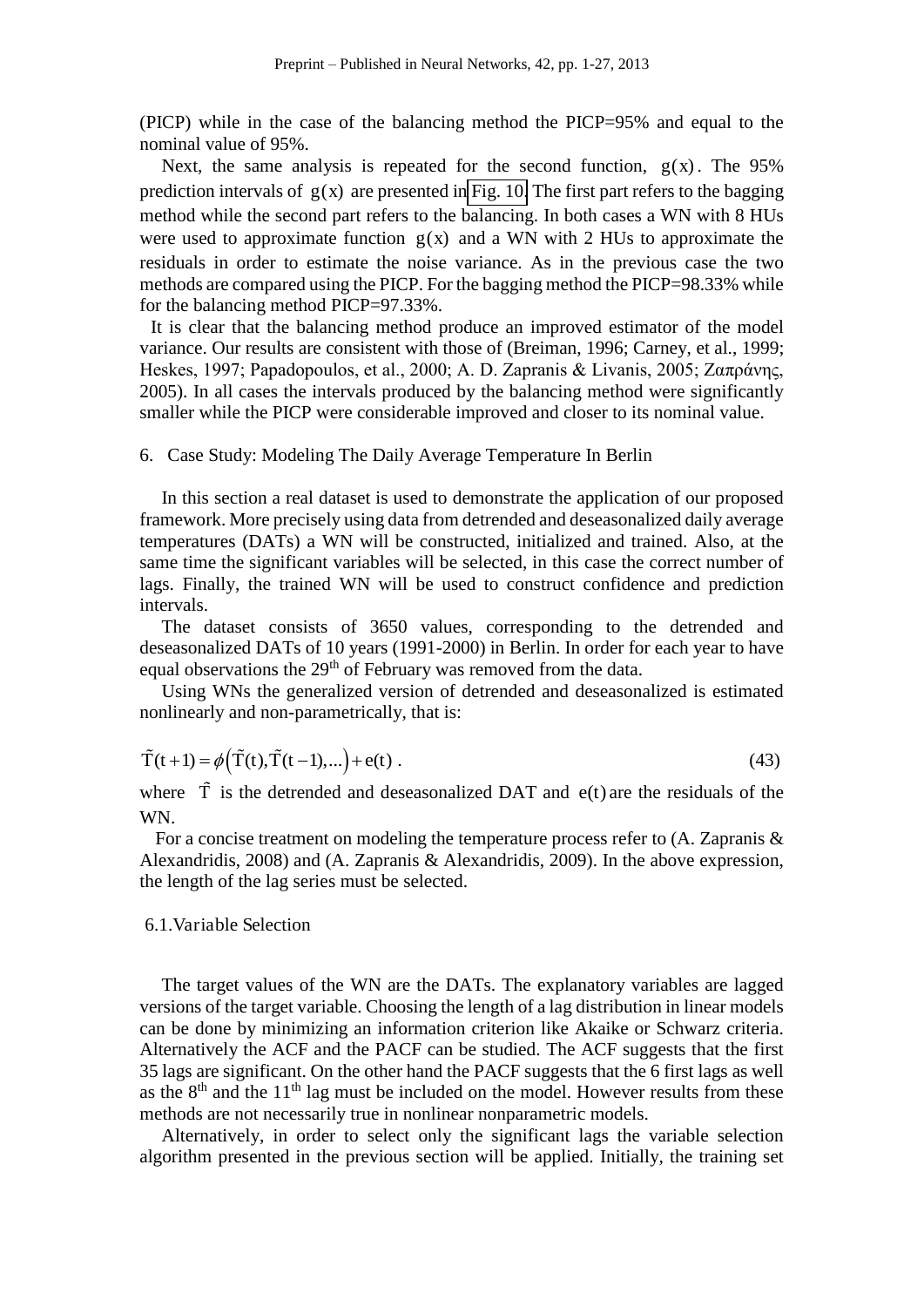contains the dependent variable and 7 lags. Hence, the training set consists of 7 inputs, 1 output and 3643 training pairs.

In this study the relevance of a variable to the model is quantified by the SBP criterion which was introduced in the previous section

[Table 5 s](#page-49-1)ummarizes the results of the model identification algorithm for Berlin. Both the model selection and the variable selection algorithms are included in [Table 5.](#page-49-1) The algorithm concluded in 4 steps and the final model contains only 3 variables. The prediction risk for the reduced model is 3.1914 while for the original model was 3.2004. On the other hand the empirical loss slightly increased from 1.5928 for the initial model to 1.5969 for the reduced model indicating that the explained variability (unadjusted) slightly decreased. However, the explained variability (adjusted for degrees of freedom) was increased for the reduced model to 64.61% while it was 63.98 initially. Finally, the number of parameters is significantly reduced in the final model. The initial model needed 5 HUs and 7 inputs. Hence, 83 parameters were adjusted during the training phase. Hence the ratio of the number of training pairs n to the number of parameters <sup>p</sup> was 43.9. In the final model only 1 HU and 3 inputs were used. Hence only 11 parameters were adjusted during the training phase and the ratio of the number of training pairs n to the number of parameters <sup>p</sup> was 331.2.

In [Table 6](#page-50-0) the statistics for the WN model at each step can be found. More precisely, the first part of [Table 6](#page-50-0) reports the value of the SBP and its p-value. In the second part o[f Table 6 v](#page-50-0)arious fitting criteria are reported. More precisely the Mean Absolute Error, the Maximum Absolute Error (Max AE), the Normalized Mean Square Error (NMSE), the Mean Absolute Percentage Error (MAPE), the  $\overline{R}^2$ , the empirical loss and the prediction risk.

In the full model, it is clear that the value of the SBP for the last three variables is very small in contrast to the first two variables. Observing the p-values, we conclude that the last four variables have p-value greater than  $0.1$  while the  $6<sup>th</sup>$  lag has a p-value of 0.882θ strongly indicating a "not significant" variable. The WN was converged after 43 iterations. In general a very good fit was obtained. The empirical loss is 1.5928 and the prediction risk is 3.2004. The Max AE is 11.1823 while the MAE is 1.8080 and the NMSE is 0.3521. The MAPE is 3.7336. Finally the  $\bar{R}^2 = 63.98\%$ .

The statistics for the WN at step 1 are also presented in [Table 6.](#page-50-0) The network had 6 inputs, 2 wavelets were used to construct the WN and 33 weights adjusted during the training phase. The WN converged after 17 iterations. By removing  $X_6$  from the model, we observe from [Table 6](#page-50-0) that the p-value of  $X_5$  became 0 while for  $X_7$  and  $X_4$  the pvalues became 0.5700 and 0.1403 respectively. The empirical loss was slightly decreased to 1.5922. However the MAE and NMSE were slightly increased to 1.8085 and 0.3529 respectively. On the other hand the Max AE and the MAPE were decreased to 11.1446 and 3.7127 respectively. Next the decision of removing  $X_6$  is tested. The new prediction risk was reduced to 3.1812 while the explained variability adjusted for degrees of freedom increased to 64.40%. Hence, the removal of  $X_6$  reduced the complexity of the model while its predictive power was increased.

At step 2,  $X_7$ , which had the largest p-value=0.5700 at the previous step, was removed from the model. [Table 6](#page-50-0) shows the statistics for the WN at step 2. The new WN had 5 inputs, 1 HU was used and 17 weights adjusted during the training phase. The WN converged after 19 iterations. A closer inspection of [Table 6](#page-50-0) reveals that the removal of  $X_7$  resulted to an increase in the error measures and a worse fit were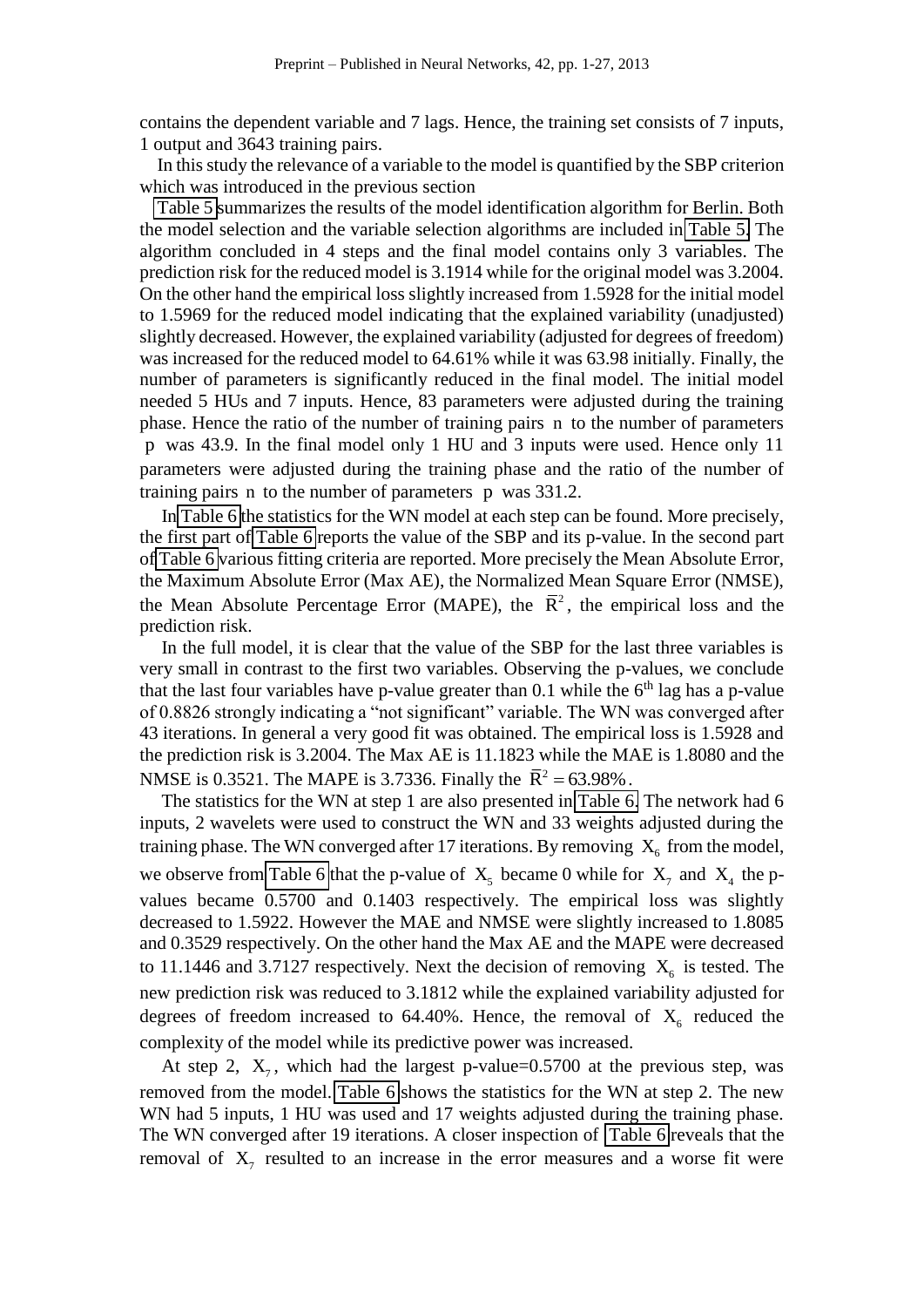obtained. The new  $\overline{R}^2$  is 64.59%. The new prediction risk increased to 3.1902 which is smaller than the threshold. In other words, by removing  $X_7$  the total predictive power of our model was slightly decreased; however, adding the variable  $X_7$  on the model only 0.28% additional variability of our model was explained while the computational burden was significantly increased.

Examining the values of the SBP on [Table 6](#page-50-0) it is observed that the first two variables still have significantly larger values than the remaining variables. The p-values reveal that at in the third step the  $X_5$  must be removed from the model since its p-value is 0.1907.

At step 3 the network had 4 inputs, 1 HU was used and 14 weights adjusted during the training phase. The WN converged after 4 iterations. When removing  $X<sub>5</sub>$  from the model we observe from [Table 6](#page-50-0) that only  $X_4$  has a p-value greater than 0.1. Again the empirical loss and the prediction risk were increased. More precisely the empirical loss is 1.6004 and the prediction risk increased 0.48% to 3.2056. The new prediction risk is greater than the estimated prediction risk of the initial model about 0.16%. Again the increase in the prediction risk was significantly smaller than the threshold. On the other hand, the  $\overline{R}^2$  was increased to 64.61% indicating an improved fit. Hence, the decision of removing  $X_5$  was accepted.

In the final step the variable  $X_4$  had p-value=0.4701 and it was removed from the model. The network had 3 inputs, 1 wavelet was used for the construction of the WN and only 11 weights adjusted during the training phase. The WN converged after 19 iterations. After the removal of  $X_4$  a new WN was trained with only one wavelet. The new empirical loss was decreased to 1.5969. The MAE and NMSE are 1.8095 and 0.3530 respectively while the Max AE and the MAPE are 11.0925 and 3.7171 respectively. Next the decision of removing  $X_4$  was tested. The new prediction risk was reduced to 3.1914 while the explained variability adjusted for degrees of freedom was 64.61%. Hence, the removal of  $X_4$  reduced the complexity of the model while its performance was increased. The p-values of the remaining variables are zero indicating that the remaining variables are characterized as very significant variables. Hence, the algorithm stops. Our proposed algorithm indicates that only the 3 most recent lags should be used while PACF suggested the first 6 lags as well as the  $8<sup>th</sup>$  and the  $11<sup>th</sup>$  lag.

Concluding, in the final model only three of the seven variables were used. The complexity of the model was significantly reduced since from 83 parameters in the initial model only 11 parameters have to be trained in the final model. In addition, in the reduced model the prediction risk minimized when only one HU was used while 5 HUs were needed initially. Our results indicate that the in-sample fit was slightly decreased in the reduced model. However when an adjustment for the degrees of freedom is made we observe that the  $\overline{R}^2$  was increased to 64.61% from 63.98% in the initial model. Finally, the prediction power of the final and less complex proposed model was improved since the prediction risk was reduced to 3.1914 from 3.2004.

#### 6.2.Model Selection

In each step the appropriate number of HUs is determined by applying the model selection algorithm presented in section [3.](#page-11-0) [Table 7](#page-50-1) shows the prediction risk for the first 5 HUs at each step of the variable selection algorithm for Berlin. Ideally, the prediction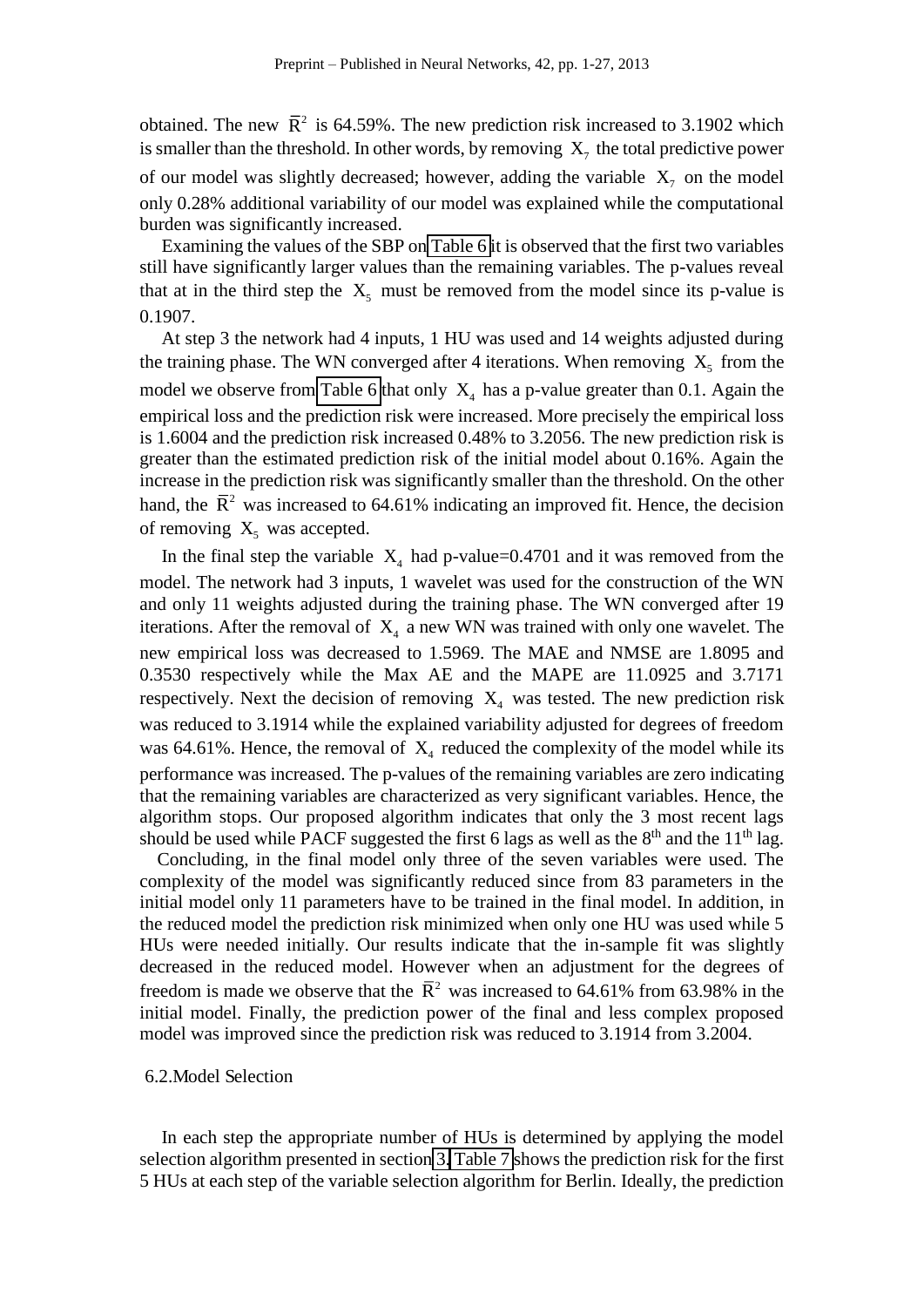risk will decrease (almost) monotonically until a minimum is reached and then it will start to increase (almost) monotonically. The number of HUs that minimizes the prediction risk is selected for the construction of the model.

In the initial model, where all seven inputs were used, the prediction risk with one HU is only 3.2009. When one additional HU is added to the model the prediction risk increases. Then, as more HUs are added to the model the prediction risk monotonically decreases. The minimum is reached when 5 HUs are used and is 3.2004. When additional HUs are added in the topology of the model the prediction risk increases. Hence, the architecture of the WN contains 5 HUs. In other words, the 5 higher ranking wavelets should be selected form the wavelet basis in order to construct the WN. Observing [Table 7](#page-50-1) it is clear that the prediction risk at the initial model with only one HU is almost the same as in the model with 5 HUs. This due to the small number of parameters that were adjusted during the training phase when only 1 HU is used and not due to a better fit.

At the second step, when variable  $X_6$  was removed, the prediction risk is minimized when 2 HUs are used. Similarly, at steps two, three and four the prediction risk is minimized when only one HU is used. Additional HUs does not improve the fitting or the predictive power of the model.

#### 6.3.Initialization and training

<span id="page-31-0"></span>After the training set and the correct topology of the WN are selected, the WN can be constructed and trained. The BE method is used to initialize the WN. A wavelet basis is constructed by scanning the 4 first levels of the wavelet decomposition of the DAT in Berlin.

The wavelet basis consists of 168 wavelets. However, not all wavelets in the wavelet basis contribute to the approximation of the original time-series. Following (Q. Zhang, 1997) the wavelets that contain less than 5 sample points of the training data in their support are removed. 76 wavelets that do not significantly contributed to the approximation of the original time-series were indentified. The truncated basis contains 92 wavelet candidates. Applying the BE method the wavelet are ranked in order of significance. The wavelets in the wavelet library are ranked as follows: the BE starts the regression by selecting all the available wavelets from the wavelet library. Then the wavelet that contributes the least in the fitting of the training data is repeatedly eliminated. Since only one HU is used on the architecture of the model, only the wavelet with the highest ranking is used to initialize the WN. Part (a) of [Fig. 11](#page-45-1) presents the initialization of the final model using only 1 HU. The initialization is very good and the WN converged after only 19 iterations. The training stopped when the minimum velocity,  $10^{-5}$ , of the training algorithm was reached. The fitting of the trained WN can be found in part (b) of [Fig. 11.](#page-45-1)

Next, various fitness criteria of the WN corresponding to the DAT in Berlin are estimated. Our results reveal that the WNs fit the DATs reasonable well. The overall fit for Berlin is  $\overline{R}^2$  = 64.61% while the MSE is 5.4196 and the MAE is only 1.8090.

Next the Prediction of Sign (POS) as well the Prediction of Change in Direction (POCID) and the Independent Prediction of Change in Direction (IPOCID) are also estimated. These three criteria examine the ability of the network to predict changes, independently of the size of the change and they are referred as percentages. The POS measures the ability of the network to predict the sign of the target values, positive or negative. For analytical expressions of these criteria we refer to (A. Zapranis &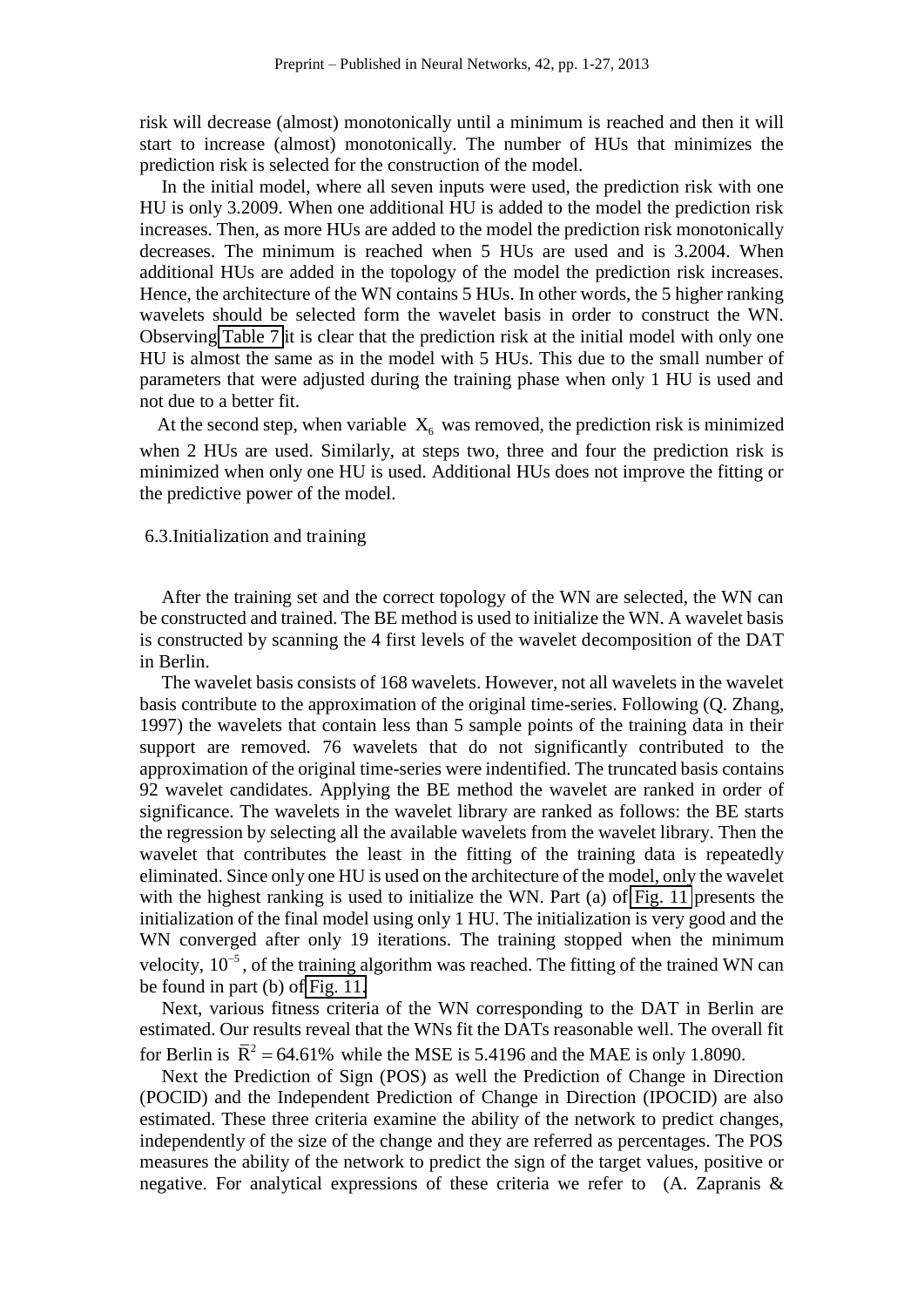Refenes, 1999). The POS for the detrended and deseasonalized DATs is very high and it is 81.49%. The POCID is 60.15% while the IPOCID is 52.30%.

#### 6.4 Confidence and prediction intervals

After the WN is constructed and trained it can be used for prediction. Hence, confidence and prediction intervals can be constructed. In this section both confidence and prediction intervals will be constructing using the balancing method. Using the BS method 200 training sample will be created and then they will be divided in 8 groups. In each group the average output of the WNs will be estimated. Next new 1000 bootstrapped samples will be created for the 8 average outputs in order to estimate the model variance given by (35). Then the confidence intervals are estimated with level of significance  $a = 5%$ .

[Fig. 12](#page-45-2) presents the confidence intervals for the detrended and deseasonalized DAT in Berlin as well as the average WN output obtained from 200 bootstrapped samples. Because the intervals are very narrow in order to obtain a clear figure only the 5 first values are presented. Next, the prediction intervals are constructed for the out-ofsample dataset. The out-of-sample data consists of 365 values of detrended and deseasonalized DATs in Berlin for the period 2000-2001. In [Table 8](#page-50-2) the out-of-sample performance criteria are presented. The overall fit adjusted for degrees of freedom is  $\overline{R}^2$  = 59.27%. The NMSE is 0.3961 while the MAPE is only 2.4108. In [Fig. 13](#page-46-0) the prediction intervals together with the real data and the average forecast of the WN for the 200 bootstrapped samples. The PICP=93.46%.

#### 7. Case Study 2: Modeling The Daily Average Wind Speed in New York

In this section the proposed framework is applied on a second real dataset. More precisely daily average wind speeds (DAWS) are modeled and forecasted using a WN. The data were collected from NOAA and correspond to DAWS collected from New York, USA. The wind speeds are measured in 0.1 knots while the measurement period is between  $1<sup>st</sup>$  of January 1988 and  $28<sup>th</sup>$  of February 2008. The first 20 years are used for the estimation of the parameters while the remaining two months are used for the evaluation of the performance of the proposed model. In order for each year to have the same number of observations the  $29<sup>th</sup>$  of February is removed from the data resulting to 7,359 data points. The dataset is complete without any missing values.

Our aim is to select the correct number of lags that describe the dynamics of the detrended and deseasonalized DAWSs and then build a WN that can accurately forecasts the DAWSs. For a concise treatment on modeling the speed process refer to (Alexandridis & Zapranis, 2011). The predictive power of the proposed model is evaluated in the periods of January and February. These periods exhibits the highest variability and it is much harder to accurately predict the wind speed, (Alexandridis & Zapranis, 2011)

#### 7.1. Variable selection

The first step is to identify the length of the lag series. The targets of the WN are the detrended and deseasonalized DAWSs while the explanatory variables are lagged versions of the target variable. Initially the training set contains the depended variable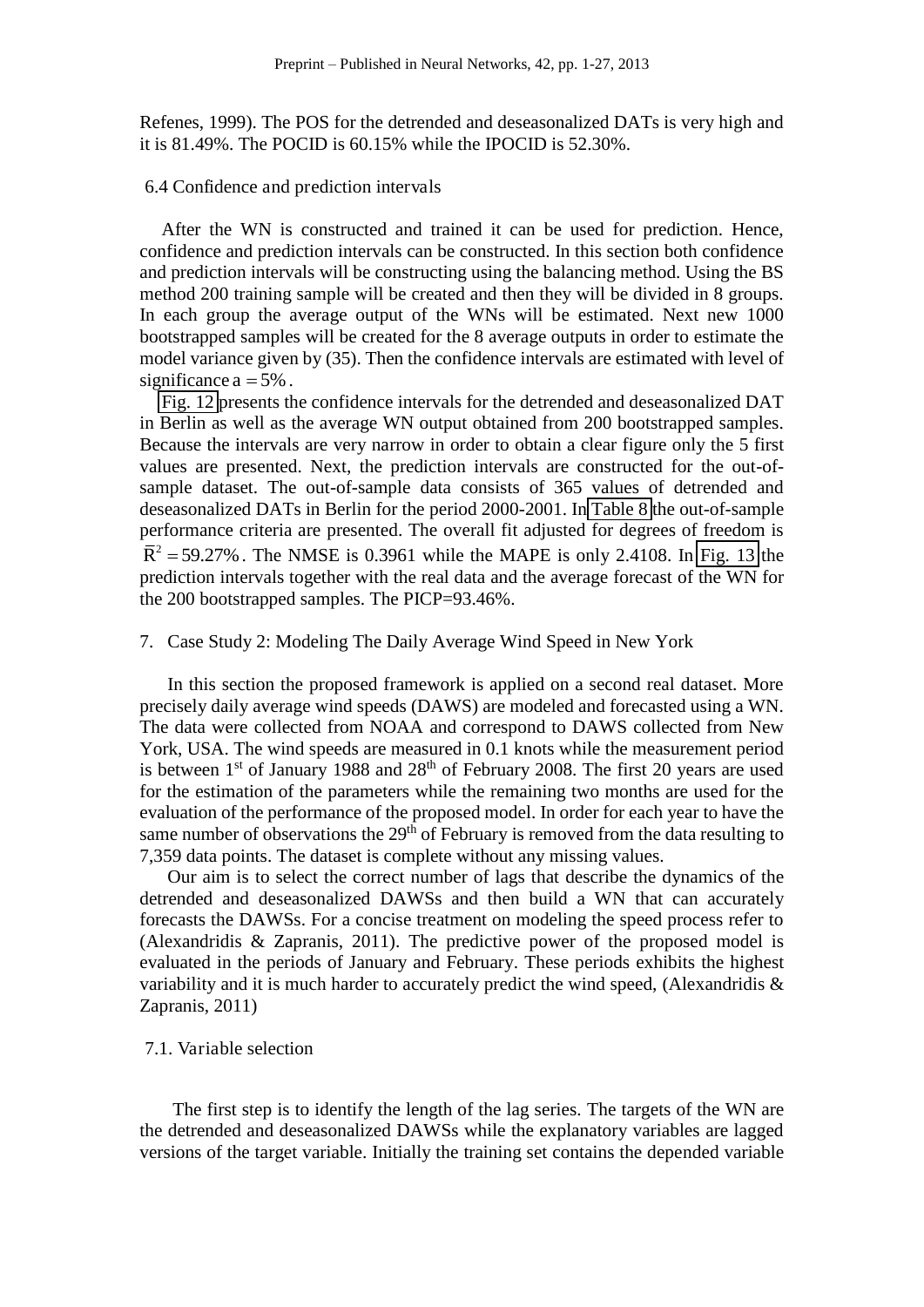and 7 lags. Hence, the training set consists of 7 inputs and 7,293 training pairs. Again the relevance of each variable to the model is quantified by the SBP criterion.

[Table 9](#page-51-0) summarizes the results of the model identification algorithm in New York. Both the model selection and the variable selection algorithms are included in [Table 9.](#page-51-0) The algorithm concluded after 4 steps and the final model contains only 3 variables. The prediction risk for the reduced model is 0.0937 while for the original model was 0.0938 indicating that the predictive power of the WN was slightly increased. On the other hand the empirical loss slightly increased from 0.0467 for the initial model to 0.0468 for the reduced model indicating that the explained variability (unadjusted) slightly decreased. Finally, the complexity of the network structure and the number of parameters were reduced in the final model. The initial model needed 1 HU and 7 inputs. Hence, 23 parameters were adjusted during the training phase and the ratio of the number of training pairs to the number of parameters was 317.4. In the final model only 2 HU and 3 inputs were used. Hence, only 18 parameters were adjusted increasing the ratio of the number of training pairs to the number of parameters to 405.6.

In [Table 10](#page-51-1) the statistics for the WN at each step can be found. More precisely, the first part of [Table 10](#page-51-1) reports the values of the SBP and its p-value. In the second part various fitting criteria are reported. A closer inspection of [Table 10](#page-51-1) revels that the various error measures are reduced in the final model. However, the values of  $\overline{R}^2$  are relative small in all cases. This is due to the presence of large noise values compared to the small values of the underlying function.

Concluding, in the final model only three of the seven variables were used. The complexity of the model was reduced while at the same the prediction power of the reduced model was increased. However, a slightly worse fit in-sample was obtained.

#### 7.2. Model selection

In this section the appropriate number of HUs is determined by applying the model selection algorithm. [Table 11](#page-51-2) shows the prediction risk for the first 5 HUs at each step of the variable selection algorithm for the DAWSs in New York. It is clear that only 1 HU is sufficient to model the detrended and deseasonalized DAWS in New York at the first three steps. Similarly, 2 HU are need for the last two steps.

#### <span id="page-33-0"></span>7.3. Initialization and training

After the training set and the correct topology of the WN are selected, the WN can be constructed and trained. In this case study the BE method is used to initialize the WN. A wavelet basis is constructed by scanning the 4 first level of the wavelet decomposition of the detrended and deseasonalized DAWSs in New York.

The wavelet basis consists of 205 wavelets. In order to reduce the number of the wavelets in the wavelet basis, the wavelets that contain less than 6 sample points of the training data in their support are removed. The truncated basis contains 119 wavelet candidates. Applying the BE method the wavelets are ranked in order of significance. Since, only 2 HUs are used in the architecture of the model, the best two wavelets are selected. Part (a) of [Fig. 14](#page-46-1) presented the initialization of the final model using 2 HUs. The initialization is very good and the WN converged after 225 iterations. The training stopped when the minimum velocity,  $10^{-5}$ , of the training algorithm was reached. The fitting of the trained WN can be found in part (b) of [Fig. 14.](#page-46-1)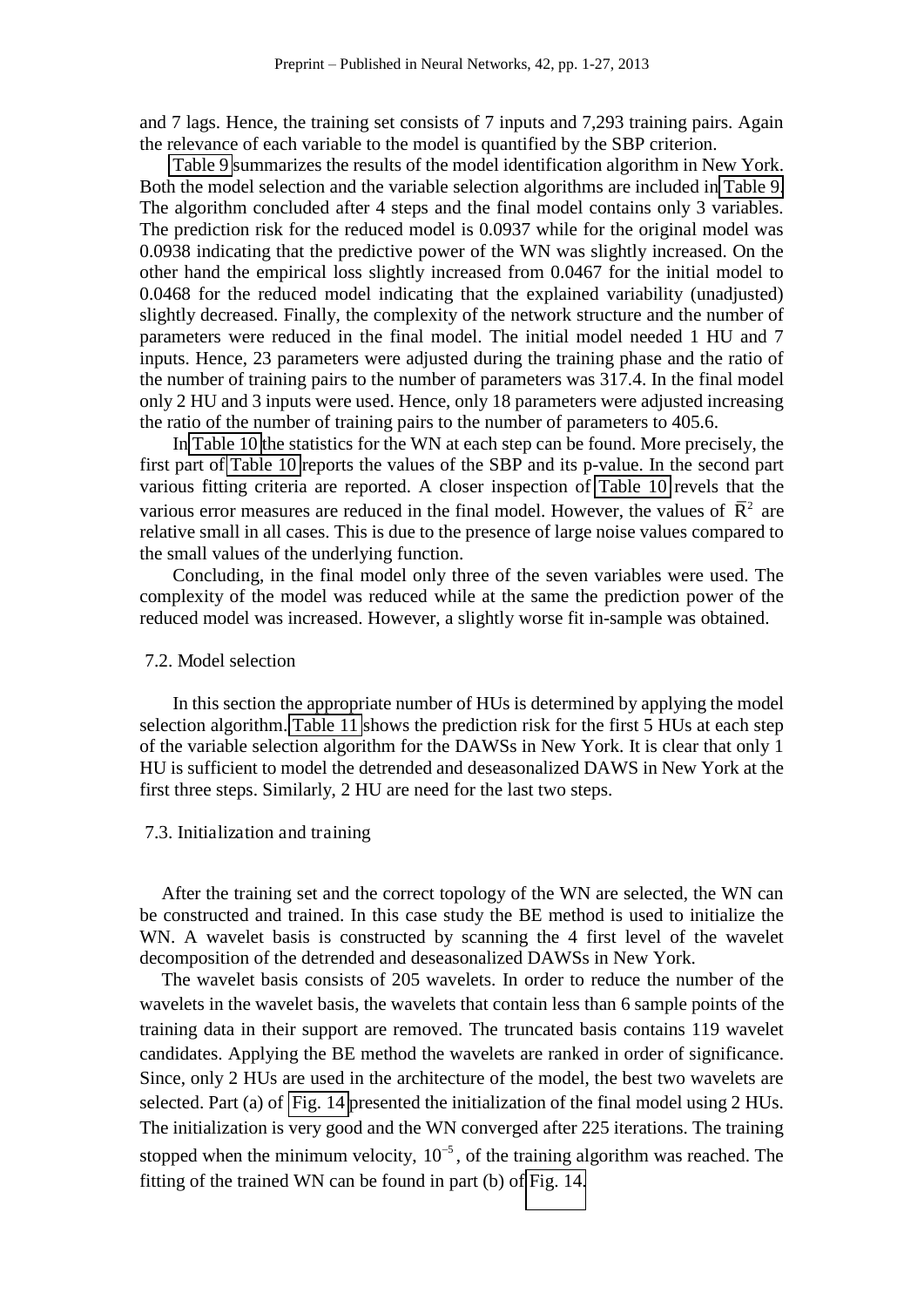#### 7.4. Prediction

In this section the proposed model will be evaluated out-of-sample. More precisely, the trained WN will be used in order to predict the future evolution of the dynamics of the wind speed process.

The out-of-sample data corresponds to the period of  $1<sup>st</sup>$  of January 2008 to  $28<sup>th</sup>$  of February 2008 and were not used for the training of the WN. Note, that previous analysis indicates that the variance is higher in the winter period indicating that it is more difficult to forecast accurately DAWS for these two moths. The objective here is to estimate the cumulative wind speed index for the two periods. As a comparison the Historical Burn Analysis (HBA) method will be used. The HBA is a statistical method that estimates the performance of the index over the specific period the previous years. In other words, is the average of 20 years of the index of the period of January and February and it will be used as a benchmark. In (Alexandridis & Zapranis, 2011) the proposed framework is compared against various methods. The aim here is to show the accuracy of the proposed framework rather than an extensive comparison against various models.

In [Table 12](#page-52-0) the performance of the WN and the HBA are presented. In addition the actual values of the cumulative wind speed index for the two periods are presented in the final row. A closer inspection o[f Table 12](#page-52-0) reveals that the WN can accurately predict the future evolution of the wind speed process.

First, the cumulative wind speed index is estimated for the period of January. The HBA is 345.5 while the actual index is 311.2. The prediction of the WN is 312.7 and it is very close to the real value of the index. Second, the index is estimated for the whole period between January and February. The HBA suggests that the index is 658.3 while the actual index is 600.6. The forecasted index using the WN is 591.1 which is again very close to real value.

Our results indicate that WNs constitute an accurate and efficient tool for modeling the dynamics of the wind process in New York.

#### 8. Case Study 3: Breast Cancer Classification in Wisconsin

In this section a different problem is considered. A WN will be constructed in order to classify breast cancer based on various attributes. The data set were obtained by the UCI Machine Learning Repository and provided by (Mangasarian & Wolberg, 1990).

The Wisconsin breast cancer (WBC) data contains 699 samples. However, there are 16 missing values that are omitted, reducing the sample to 683 values. Each instance has one of two possible classes: benign or malignant. There are 239 (35%) malignant cases and 444 (65%) benign cases. The aim is to construct a WN that accurately classify each clinical case. The classification is based on 9 attributes: clump thickness, uniformity of cell size, uniformity of cell shape, marginal adhesion, single epithelial cell size, bare nuclei, bland chromatin, normal nucleoli and mitoses.

#### 8.1.Variable selection

The target values of the WN are the two possible classes. The explanatory variables are the 9 attributes described in the previous section. In order to construct an accurate WN classifier the contribution of each attribute to the predictive power of the classifier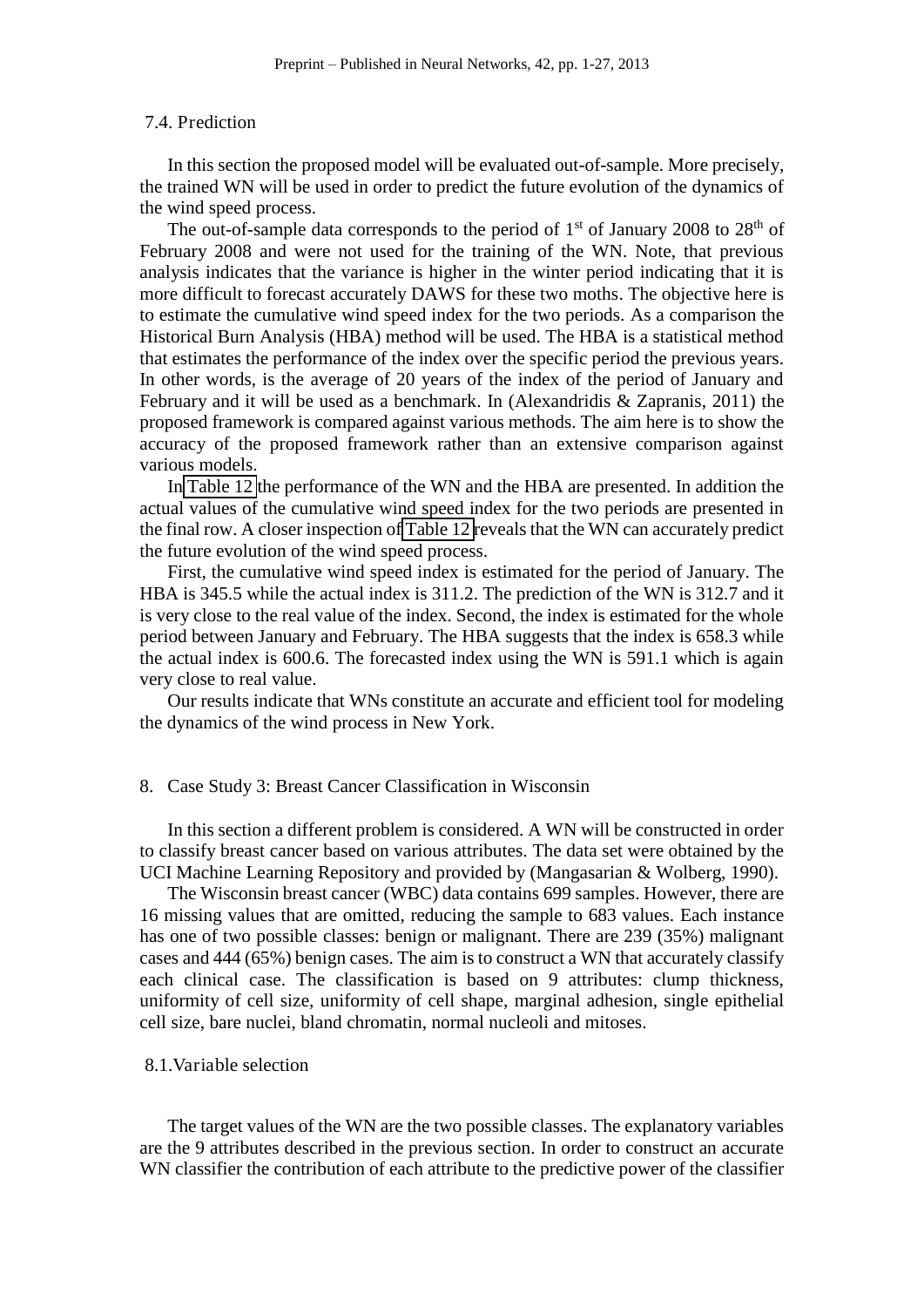must be tested. First, the significance of each attribute is examined. Hence, the initial training set consists of 9 inputs, 1 output and 683 training samples. Again, the relevance of each attribute is quantified by the SBP criterion. Applying the proposed variable selection the final model has only 6 variables while the predictive power of the model remains almost unchanged.

[Table 13](#page-52-1) summarizes the results of the model identification algorithm for the WBC data. Both the model selection and variable selection algorithm are included in [Table](#page-52-1)  [13.](#page-52-1) The algorithm concluded in 3 steps and the final model consists of 6 variables only. A closer inspection of [Table 13](#page-52-1) reveals that the empirical loss decreased from 0.0713 in the full model to 0.0426 to the reduced and simpler model. In addition, the prediction risk is also decreased from 0.1488 to 0.1135 indicating that the reduced model provides a better fitting to the data but also has a better forecasting ability. The results of the variable significance algorithm indicate that the uniformity of cell shape, marginal adhesion and mitoses should be removed from the input of the training sample in breast tumor classification.

#### 8.2. Model selection

In [Table 13](#page-52-1) the results of the model selection algorithm are presented. In the full model a WN with 1 HU was constructed. Applying the model selection algorithm using 50 bootstrapped sample of the initial training set, the prediction risk was minimized when only 1 HU was used. The prediction risk for the full model was 0.1488 while the empirical loss was 0.0713. Similarly, in the final step, the reduced model needed 3 HU. The prediction risk was 0.1135 while the empirical loss was 0.0426 indicating that the reduced model provides a better fitting to the data but also has a better forecasting ability

#### <span id="page-35-0"></span>8.3. Initialization and training

After the training set and the correct topology of the WN are selected, the WN can be constructed and trained. The BE method is used to initialize the WN. A wavelet basis is constructed by scanning the 4 first levels of the wavelet decomposition of the data set.

The initial wavelet basis consists of 675 wavelets. However, not all wavelets in the wavelet basis contribute to the approximation of the original time-series. The wavelets that contain less than 8 sample points of the training data in their support are removed. The truncated basis contains 28 wavelet candidates. The MSE after the initialization was 0.173170 and the initialization needed 0.23 seconds to finish. The initialization is very good and the WN converged after only 264 iterations. The training stopped when the minimum velocity,  $10^{-5}$ , of the training algorithm was reached. The MSE error after the training is 0.145352 and the total amount of time needed to train the network (initialization and training) was 1.53 seconds.

8.4. Classification power of the full and the reduced model

In this section the predictive and classification power of the WN will be evaluated. More precisely, first the full model, including all 9 attributes will be tested using the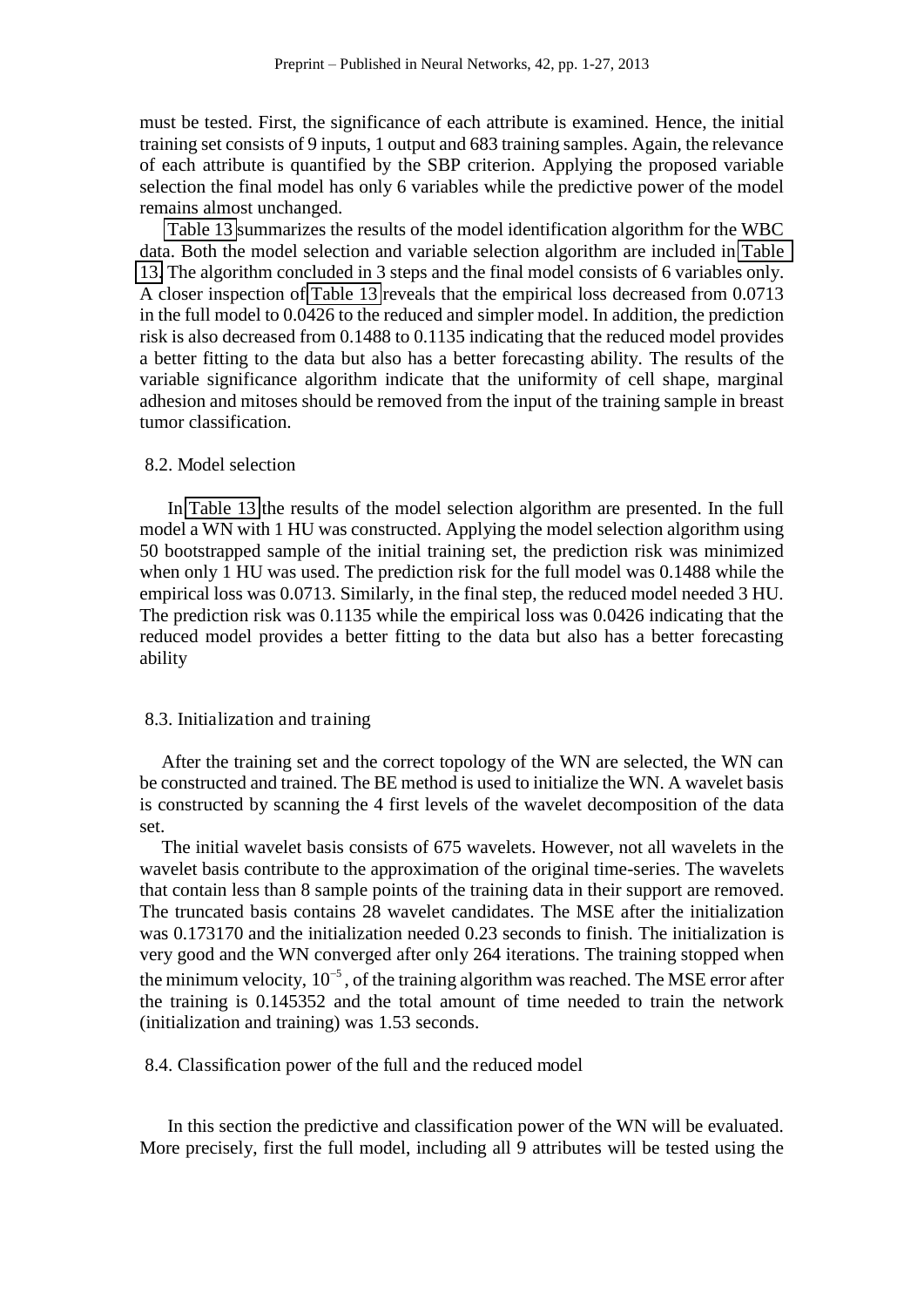leave-one-out cross validation. Then, a comparison will be made against the reduced model that uses only 6 attributes.

 The full model is first trained using all training examples. The predictive power of the in-sample classifying power is presented in [Table 14.](#page-52-2) The WN accuracy in sample is 97.65%. Also, the WN classified wrong the malignant tumors only 3 times. Next, the predictive power of the WN is evaluated out-of-sample using the leave-one-out crossvalidation method. Each time a validation sample is created that consists of only one observation while the remaining pairs  $(x, y)$  are used for the training of a WN. In the next step another validation sample is created and a new WN is trained. The procedure is repeated until the WN classifies all pairs  $(x, y)$ . The accuracy of the full model outof-sample is 97.51% while the misclassification of the malignant cases is 4.

Next, the predictive power of the reduced model is evaluated in-sample and out-ofsample. In-sample the accuracy of the WN is 97.51% and 4 malignant cases were misclassified. Similarly, the accuracy of the WN out-of-sample is 97.36% with 5 misclassified malignant cases. A closer inspection of [Table 14](#page-52-2) reveals that the full model outperforms the reduced model only by one correct classification.

It is clear that the accuracy of the network remain practically the same although 3 classifiers were removed from the data. Hence, we can conclude that the information that comes from the uniformity of cell shape, marginal adhesion and mitoses does not contribute significantly in classifying breast tumors since the additionally accuracy is only 0.15%.

Our results indicate that a WN can successfully be used in breast cancer classification providing high classification accuracy. Moreover, the accuracy of the WN is higher than the ones presented in relevant studies, (Duch & Adamczak, 1998; Hassanien & Ali, 2006; Senapati, Mohanty, Dash, & Dash, 2011; Setiono & Liu, 1997; Wei & Billings, 2007).

#### 9. Case Study 4: The Mackey-Glass equation

In this section the proposed framework will be evaluated in a chaotic time series. Data from Mackey-Glass series were generated, (Mackey & Glass, 1977). The Mackey-Glass equation is a time-delay differential equation given by:

$$
\frac{\partial x}{\partial t} = \frac{ax(t-\tau)}{1+x^c(t-\tau)} - bx(t)
$$
\n(44)

The behaviour of the Mackey-Glass equation depends on the choice of the timedelay  $\tau$ . The common value that it is used is  $\tau = 17$  and this will also be the case in this case study, (Hsu & Tenorio, 1992; Yingwei, Sundararajan, & Saratchandran, 1997). The Mackey-Glass equation with  $\tau = 17$  has a chaotic behaviour and an attractor with fractal dimension  $\approx 2.1$ . The usual function approximation approaches are disadvantageous when the fractal dimension is greater than 2, (Cao, et al., 1995; Iyengar, et al., 2002). In addition the usual values of the parameters are  $a = 0.2$ ,  $b = 0.1$ and  $c = 10$ . The series initialized at  $x_0 = 0.1$ . In order for the initialization transients to decay the first 4000 data points were discarded, (Platt, 1991; Yingwei, et al., 1997).

The series is predicted with  $v = 50$  sample steps ahead using four past samples:  $X_{n-\nu}$ ,  $X_{n-\nu-6}$ ,  $X_{n-\nu-12}$ ,  $X_{n-\nu-18}$ .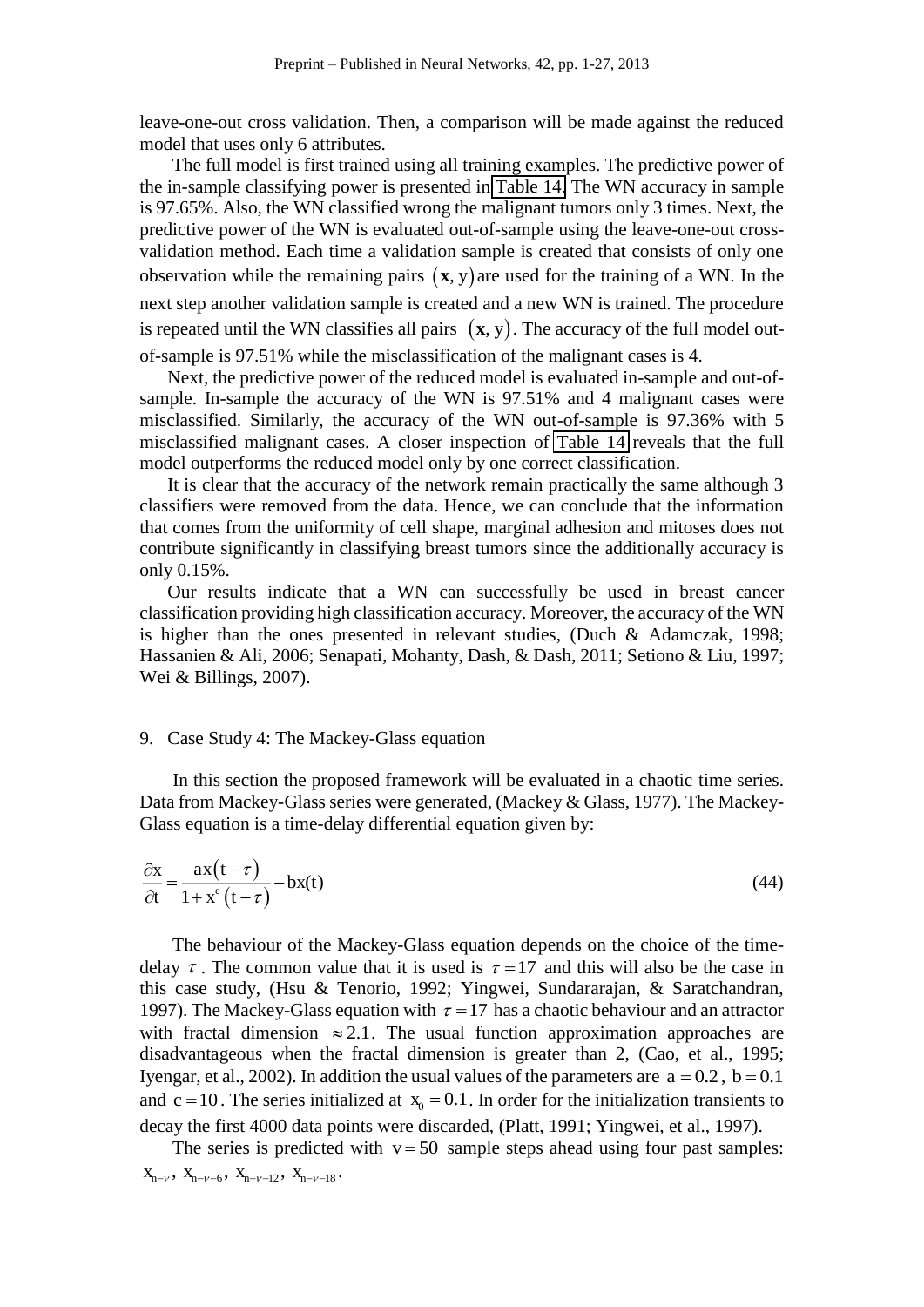#### 9.1.Model Selection

In this section the appropriate number of HUs is determined by applying the model selection algorithm presented in section [3.](#page-11-0) In [Fig. 15](#page-46-2) the prediction risk and the empirical loss for the Mackey-Glass equation is presented. The prediction risk was estimated for the 35 first. It is clear that the empirical loss is decreases (almost) monotonically as the complexity of the network increases. On the other hand the prediction risk decreases (almost) monotonically until a minimum is reached and then it will start to increase (almost) monotonically. The minimum value of the prediction risk is 0.002185 and is obtained when a WN with 21 HUs is used. Hence, 21 HUs were selected for the construction of the model.

#### 9.2. Initialization and training

After the training set and the correct topology of the WN are selected, the WN can be constructed and trained. The BE method is used to initialize the WN. A wavelet basis is constructed by scanning the 4 first levels of the wavelet decomposition of the data set.

The initial wavelet basis consists of 254 wavelets. However, not all wavelets in the wavelet basis contribute to the approximation of the original time-series. The wavelets that contain less than 6 sample points of the training data in their support are removed. The truncated basis contains 116 wavelet candidates. The MSE after the initialization was 0.220581 and the initialization needed 0.45 seconds to finish. The initialization is very good and the WN converged after only 1901 iterations. The training stopped when the minimum velocity,  $10^{-4}$ , of the training algorithm was reached. In this case, the minimum velocity was slightly increased, from  $10^{-5}$  to  $10^{-4}$ , in order to avoid very large training times. The MSE error after the training is 0.000299 and the total amount of time needed to train the network (initialization and training) was 39.2 seconds. The  $\overline{R}^2$  = 99.30% while the POCID = 89.60% and IPOCID = 91.23%. The initialization of the WN and the final approximation after the training phase are presented in [Fig. 16.](#page-47-0)

#### 9.3. Predicting the evolution of the chaotic Mackey-Glass time-series

In this section the performance of the WN out-of-sample is evaluated. The training data set was consisting of 983 pairs while the out-of-sample dataset consists of 950 pairs. These additional data were not used for the training of the WN. The ability of the WN to forecast the evolution of the chaotic Mackey-Glass equation is presented in [Fig.](#page-47-1)  [17.](#page-47-1)

The WN has a very good generalization and forecasting ability. The MSE in the outof-sample data set is only 0.000347. Similarly, the  $\overline{R}^2 = 99.14\%$  while the  $POCID = 87.36\%$  and the  $IPOCID = 90.41\%$  indicating that the WN can predict with great accuracy the changes in the direction of the chaotic system.

9.4. Confidence and prediction intervals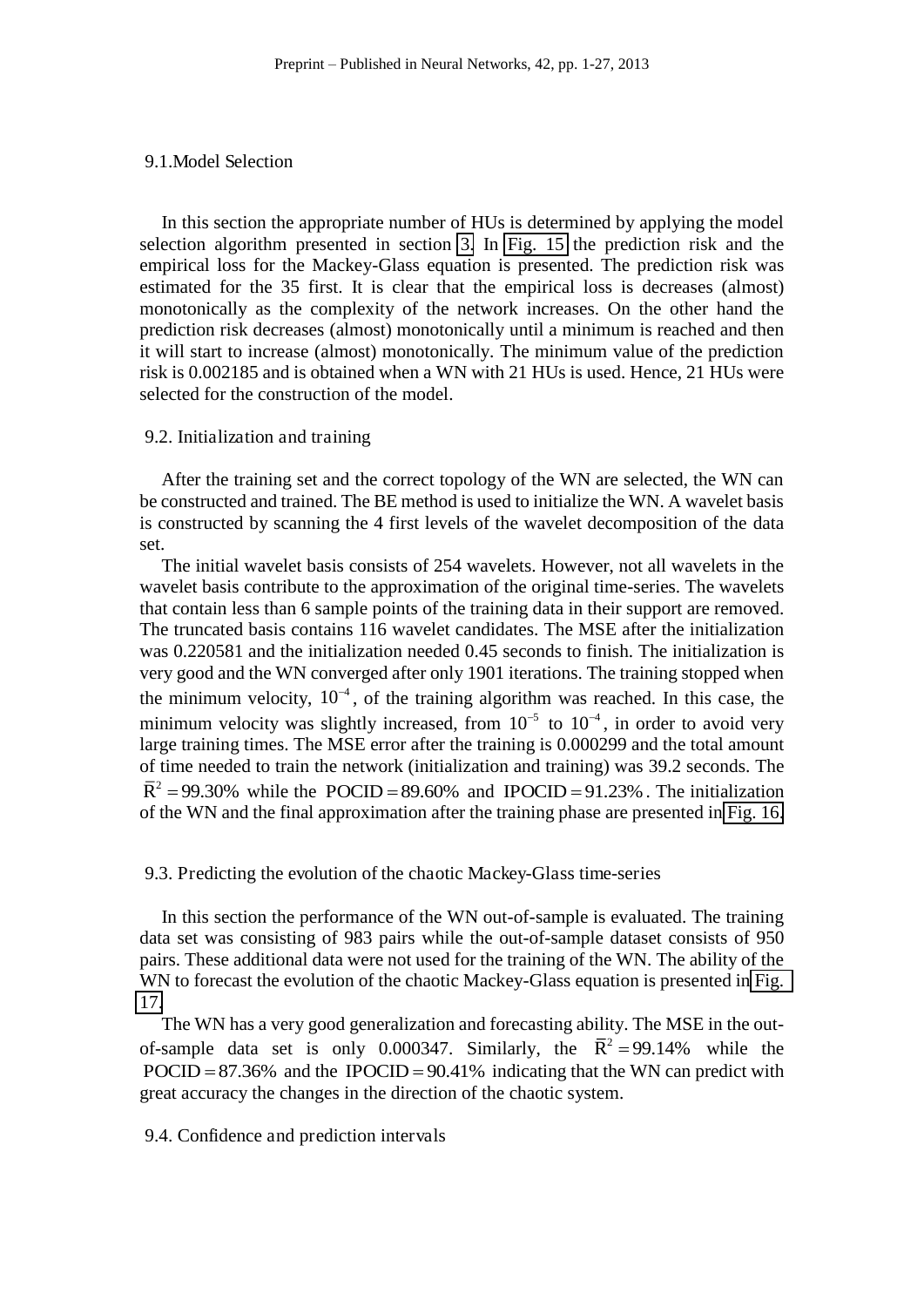After the WN is constructed and trained it can be used for prediction. Hence, confidence and prediction intervals can be constructed. In this section both confidence and prediction intervals will be constructing using the balancing method. Using the BS method 200 training sample will be created and then they will be divided in 8 groups. In each group the average output of the WNs will be estimated. Next new 1000 bootstrapped samples will be created for the 8 average outputs in order to estimate the model variance given by (35). Then the confidence intervals are estimated with level of significance  $a = 5\%$ . Unlike, the previous case studies and examples, in this case there is no additional noise to the underlying function. Moreover, the network fitting and prediction are very good, as it was mentioned in the previous section, with  $\overline{\mathbf{R}}^2$  = 99.30% in sample and  $\overline{\mathbf{R}}^2$  = 99.14% out-of-sample. As a result, it is expected that the variance  $\sigma_p^2 = \sigma_m^2 + \sigma_\varepsilon^2$  to be very small.

Part (a) of [Fig. 18](#page-47-2) presents the confidence intervals and the true underlying function which is the Mackey-Glass equation. Since, the confidence intervals are very narrow, for clarity reasons, only a selected part is shown in [Fig. 18.](#page-47-2) It s clear that the underlying function is always between the confidence intervals.

In addition, in part (b) [Fig. 18](#page-47-2) the prediction intervals for the out-of-sample data set together with the read data and the average forecast of the WN for the 200 bootstrapped samples are presented. The PICP=98.8%.

#### 10. Conclusions

In this study a complete statistical framework for constructing and using WNs in various applications was presented. Although a vast literature about WNs exists, to our knowledge this is the first study that presents a step by step guide for model identification for WNs. More precisely, the following subjects were examined: the structure of a WN, training methods, initialization algorithms, model selection methods, variable significance and variable selection methods and finally methods to construct confidence and prediction intervals. Finally the partial derivatives with respect to the weights of the network, to the dilation and translation parameters as well as the derivative with respect to each input variable are presented.

Our proposed framework was tested in two simulated cases, in three real dataset consisting of daily temperatures in Berlin, daily wind speeds in New York, Wisconsin breast cancer classifications and in predicting one chaotic time-series, the Mackey-Glass equation. Our results have shown that the proposed algorithms produce stable and robust results indicating that our proposed framework can be applied in various applications.

A multidimensional WN with a linear connection of the wavelons to the output and direct connections from the input layer to the output layer is proposed. The training is performed by the classic back-propagation algorithm.

One of the advantages of WNs is the allowance of constructive algorithms for the initialization of the WN. Four initialization methods were tested. The heuristic, the RSO, the SSO and the BE method. Our results indicate that SSO and BE perform similarly and outperform the other two methods whereas BE outperforms SSO in complex problems. Using the BE and SSO the training times were reduced significantly while the network converged to the global minimum of the loss function. The BE is more efficient than the SSO algorithm however it is more computationally expensive. On the other hand in the BE algorithm the calculation of the inverse of the wavelet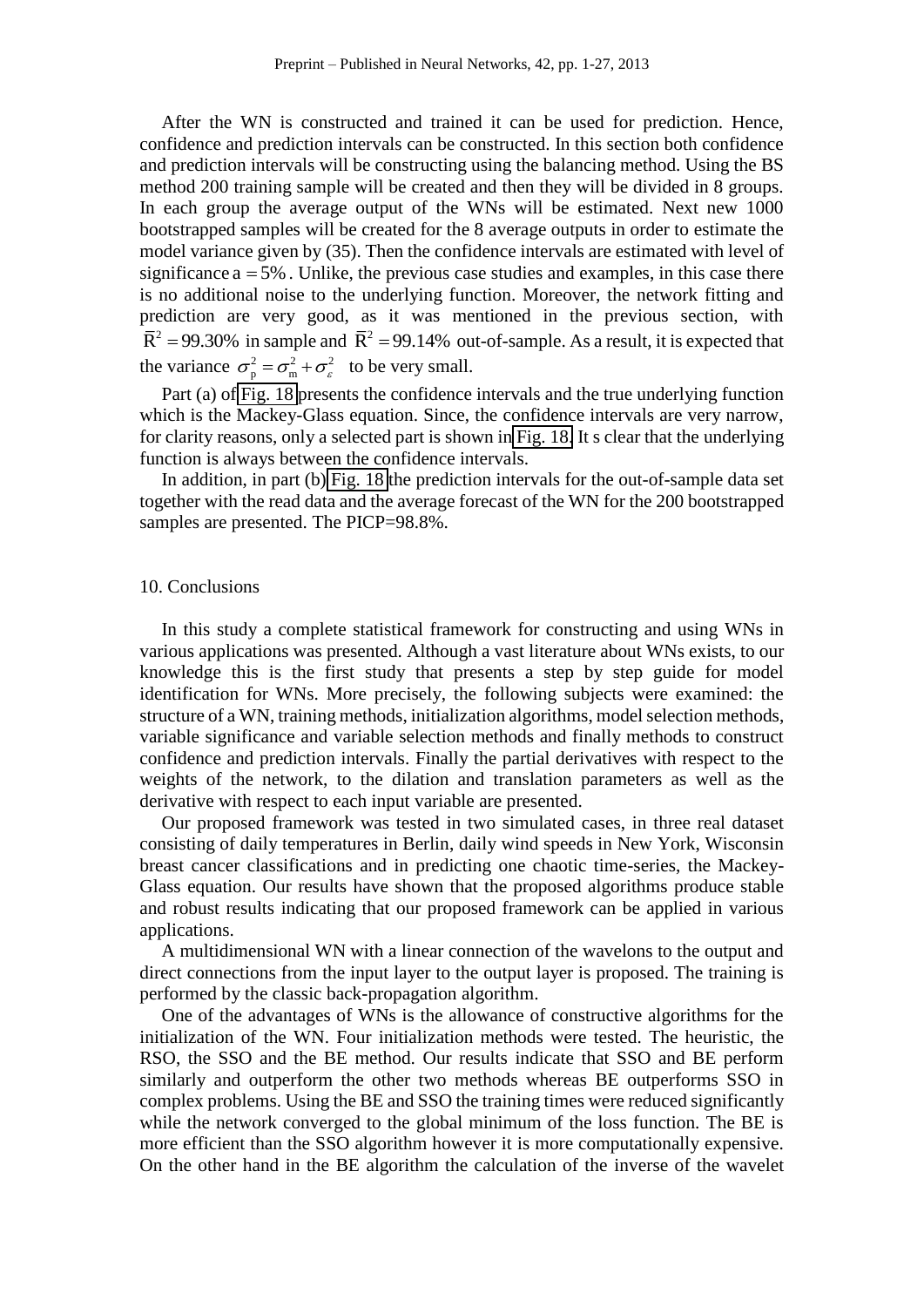matrix is needed which columns might be linear dependent. In that case the SSO must be used. However since the wavelets come from a wavelet frame this is very rare to happen. It is clear that additional computational burden is added in order to initialize efficiently the WN. However the efficient initialization significantly reduces the training phase hence the total amount of computations is significant smaller than a network with random initialization.

Model selection is a very important step. A network with less HUs than needed is not able to learn the underlying function while selecting more HUs than needed the network will be over-fitted, i.e. the network will start to learn the noise. Four techniques were applied to estimate the prediction risk, the FPE, the GCV, and two sampling techniques the BS and the CV. Our results indicate that the sampling techniques give more stable results than other alternatives. BS and CV found the correct network topology in both cases. Although FPE and GCV are extensively used in finding the topology of a WN, due to the linear relation of the wavelets and the original signal, our results indicate that both criteria should not be used in complex problems. Moreover our results indicate that early stopping techniques in complex problems tend to propose more complex problems than needed.

In order to indentify the significance of each explanatory variable 9 criteria were presented. These are the weights of the direct connections between the input and the output variable, 8 sensitivity criteria and one model fitness criterion. In order to statistically test whether a variable is insignificant and can be removed for the training dataset or not the distributions of these criteria were estimated. Our results indicate that only SBP correctly indentifies the insignificant variable and produce correct and robust results in all cases. On the other hand using the AvgDM or the AvgLM the resulting pvalues are inconclusive and very volatile on the bootstrapped samples. After each variable is removed it is very important to test the correctness of this decision. This can be done by checking the prediction risk or the  $\overline{R}^2$  of the reduced model. In all cases, when the irrelevant variable was removed the prediction risk decreased while the  $\overline{R}^2$ increased.

Next, a framework for constructing confidence and prediction intervals was presented. Two methods originating from the sigmoid NNs were adapted, the bagging and the balancing method. Our results indicate that the bagging method overestimates the model variance and as a result wider intervals are constructed. On the other hand the balancing method produces an unbiased estimator of the model variance. Our results are consistent with previous studies.

Although a framework for selecting an appropriate model was presented the adequacy of the final model must be further tested. This is usually done by examining the residuals by various criteria. However, the selection of these criteria depends on the nature of the underlying function and the assumptions made while building the model.

In order to ensure the stability and robustness of the proposed algorithms online training or synthesis of the WN was avoided. The adaption of the proposed methods to switching models and adaptive networks is left as a future research.

**APPENDIX** 

A. Partial derivatives w.r.t. the bias term

[2] 1  $\frac{\hat{y}_p}{\hat{y}_p} = 1$  $\mathrm{W}_{\lambda+}$  $\frac{\partial \hat{\mathbf{y}}_{\text{p}}}{\partial \mathbf{w}^{[2]}_{\text{p}1}} =$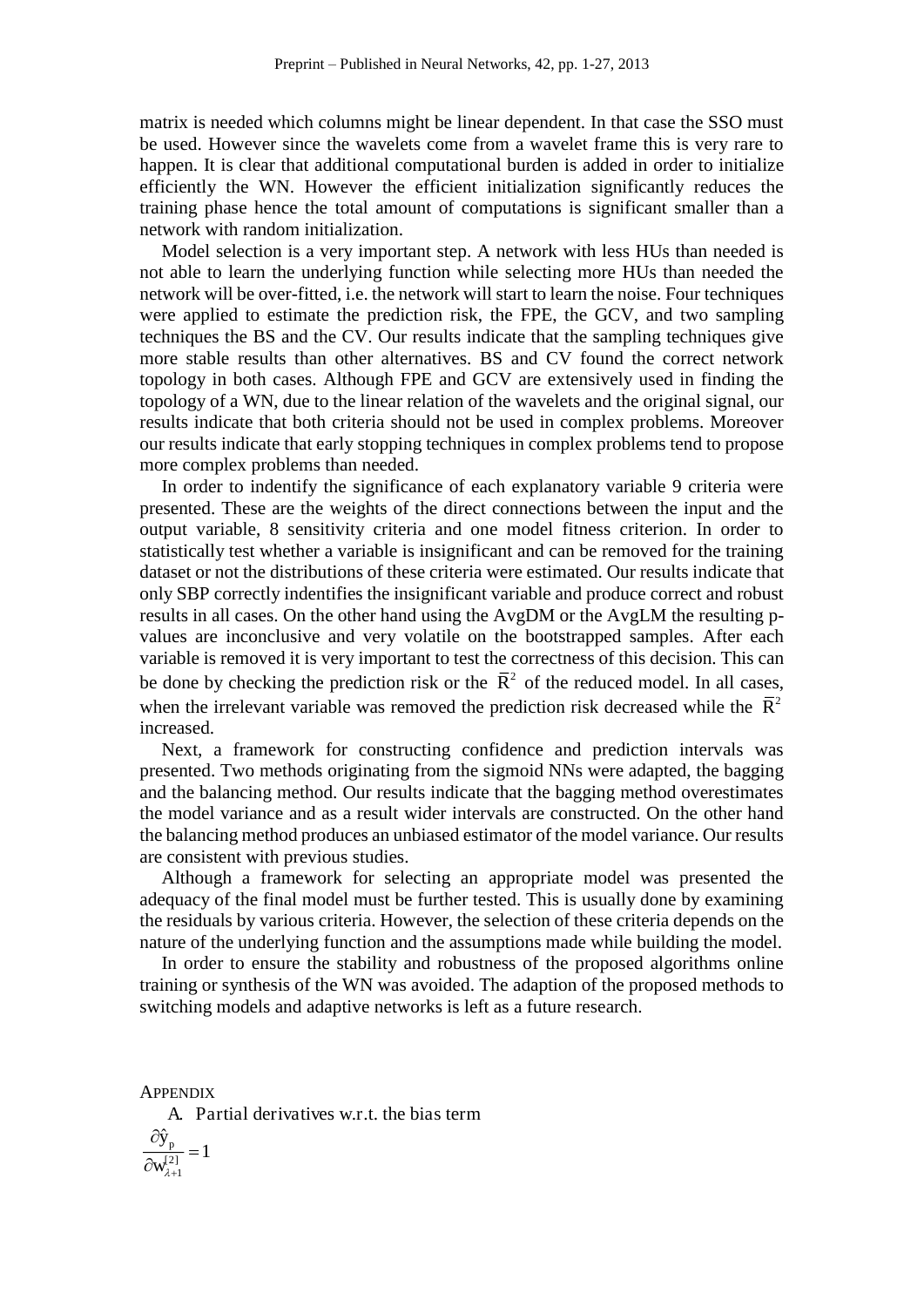B. Partial derivatives w.r.t. the direct connections

$$
\frac{\partial \hat{y}_p}{\partial w_i^{[0]}} = x_i \quad i = 1, ..., m
$$

C. Partial derivatives w.r.t. the linear connections between the wavelets and the output

$$
\frac{\partial \hat{\mathbf{y}}_{\mathrm{p}}}{\partial \mathbf{w}_{\mathrm{j}}^{[2]}} = \mathbf{\Psi}_{\mathrm{j}}(\mathbf{x}) \quad \mathrm{j} = 1, ..., \lambda
$$

D. Partial derivatives w.r.t. the translation parameters

$$
\begin{aligned} \frac{\partial \hat{y}_p}{\partial w_{(\xi)ij}^{[1]}} &= \frac{\partial \hat{y}_p}{\partial \Psi_j(\mathbf{x})} \cdot \frac{\partial \Psi_j(\mathbf{x})}{\partial \psi(z_{ij})} \cdot \frac{\partial \psi(z_{ij})}{\partial z_{ij}} \cdot \frac{\partial z_{ij}}{\partial w_{(\xi)ij}^{[1]}} \\ &= w_j^{[2]} \cdot \psi(z_{1j}) \cdots \psi'(z_{ij}) \cdots \psi(z_{mj}) \cdot \frac{-1}{w_{(\zeta)ij}^{[1]}} \\ &= -\frac{w_j^{[2]}}{w_{(\zeta)ij}^{[1]}} \psi(z_{1j}) \cdots \psi'(z_{ij}) \cdots \psi(z_{mj}) \end{aligned}
$$

E. Partial derivatives w.r.t. the dilation parameters

<span id="page-40-0"></span>
$$
\begin{aligned} \frac{\partial \hat{y}_p}{\partial w_{(\zeta)ij}^{[1]}} &= \frac{\hat{y}_p}{\partial \Psi_j(\mathbf{x})} \cdot \frac{\partial \Psi_j(\mathbf{x})}{\partial \psi(z_{ij})} \cdot \frac{\partial \psi(z_{ij})}{\partial z_{ij}} \cdot \frac{\partial z_{ij}}{\partial w_{(\zeta)ij}^{[1]}} \\ &= w_j^{[2]} \cdot \psi(z_{1j}) \cdots \psi'(z_{ij}) \cdots \psi(z_{mj}) \cdot \frac{x_i - w_{(\zeta)ij}^{[1]}}{w_{(\zeta)ij}^{[1]}} \\ &= - \frac{w_j^{[2]}}{w_{(\zeta)ij}^{[1]}} \frac{x_i - w_{(\zeta)ij}^{[1]}}{w_{(\zeta)ij}^{[1]}} \psi(z_{1j}) \cdots \psi'(z_{ij}) \cdots \psi(z_{mj}) \\ &= - \frac{w_j^{[2]}}{w_{(\zeta)ij}^{[1]}} z_{ij} \psi(z_{1j}) \cdots \psi'(z_{ij}) \cdots \psi(z_{mj}) \\ &= z_{ij} \frac{\partial \hat{y}_p}{\partial w_{(\zeta)ij}^{[1]}} \end{aligned}
$$

## F. Partial derivatives w.r.t. the input variables

<span id="page-40-1"></span>
$$
\begin{aligned} \frac{\partial \hat{y}_p}{\partial x_i} &= w_i^{[0]} + \frac{\displaystyle\sum_{j=1}^{\lambda}w_j^{[2]}\partial \Psi_{j}\left(\boldsymbol{x}\right)}{\partial \psi\left(z_{ij}\right)}\cdot \frac{\partial \psi\left(z_{ij}\right)}{\partial z_{ij}}\cdot \frac{\partial z_{ij}}{\partial x_i} \\ &= w_i^{[0]} + \sum_{j=1}^{\lambda}w_j^{[2]}\cdot \psi\left(z_{1j}\right)\!\cdots\!\psi^{\top}\!\!\left(z_{ij}\right)\!\cdots\!\psi\left(z_{mj}\right)\!\cdot\!\frac{1}{w_{(\zeta)ij}^{[1]}} \\ &= w_i^{[0]} + \sum_{j=1}^{\lambda}\frac{w_j^{[2]}}{w_{(\zeta)ij}^{[1]}}\cdot \psi\left(z_{1j}\right)\!\cdots\!\psi^{\top}\!\!\left(z_{ij}\right)\!\cdots\!\psi\left(z_{mj}\right) \\ &= w_i^{[0]} - \sum_{j=1}^{\lambda}\frac{\partial \hat{y}_p}{\partial w_{(\zeta)ij}^{[1]}} \end{aligned}
$$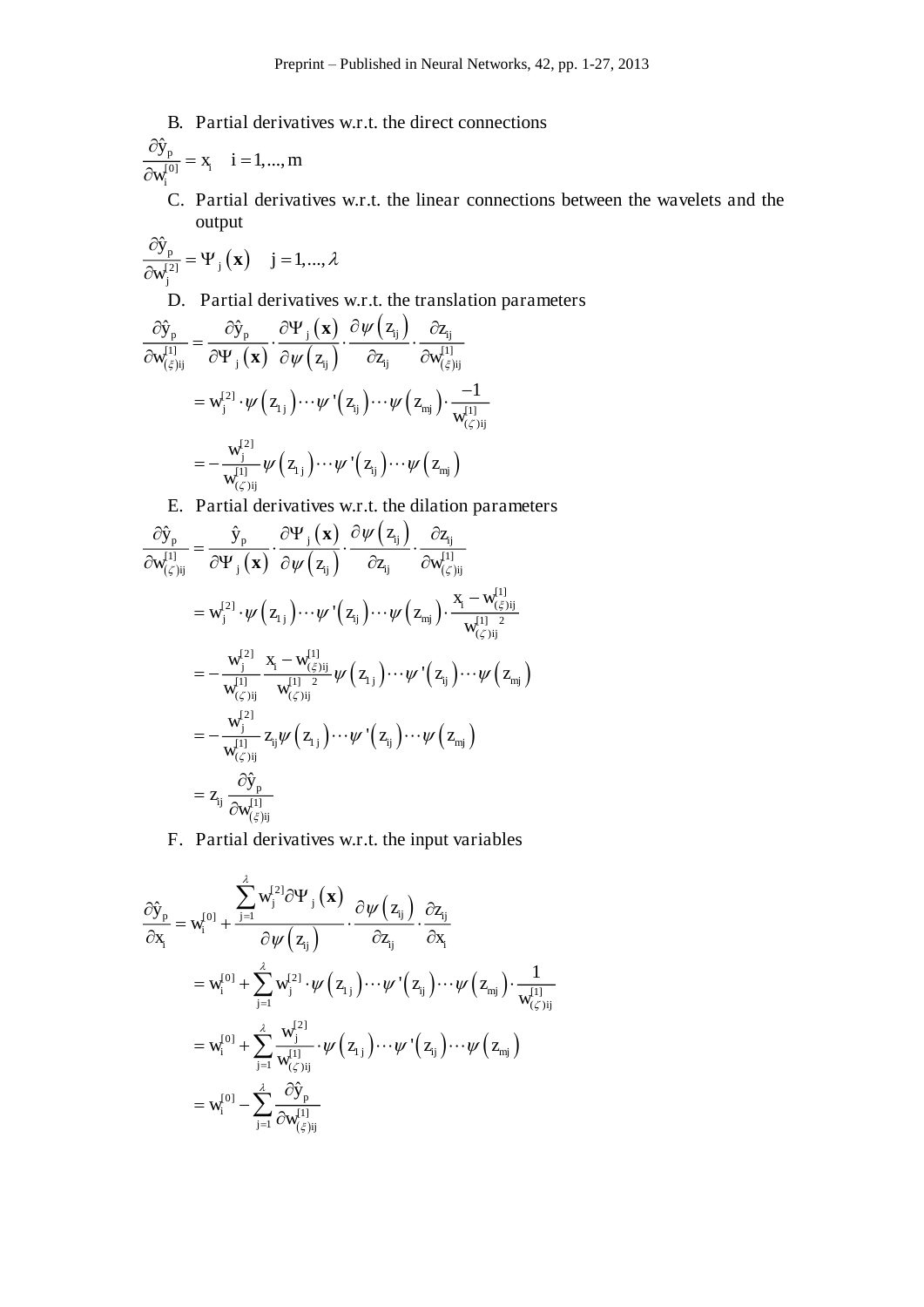

<span id="page-41-0"></span>Fig. 1. A feedforward wavelet neural network



<span id="page-41-1"></span>Fig. 2. Four different initialization methods of the first case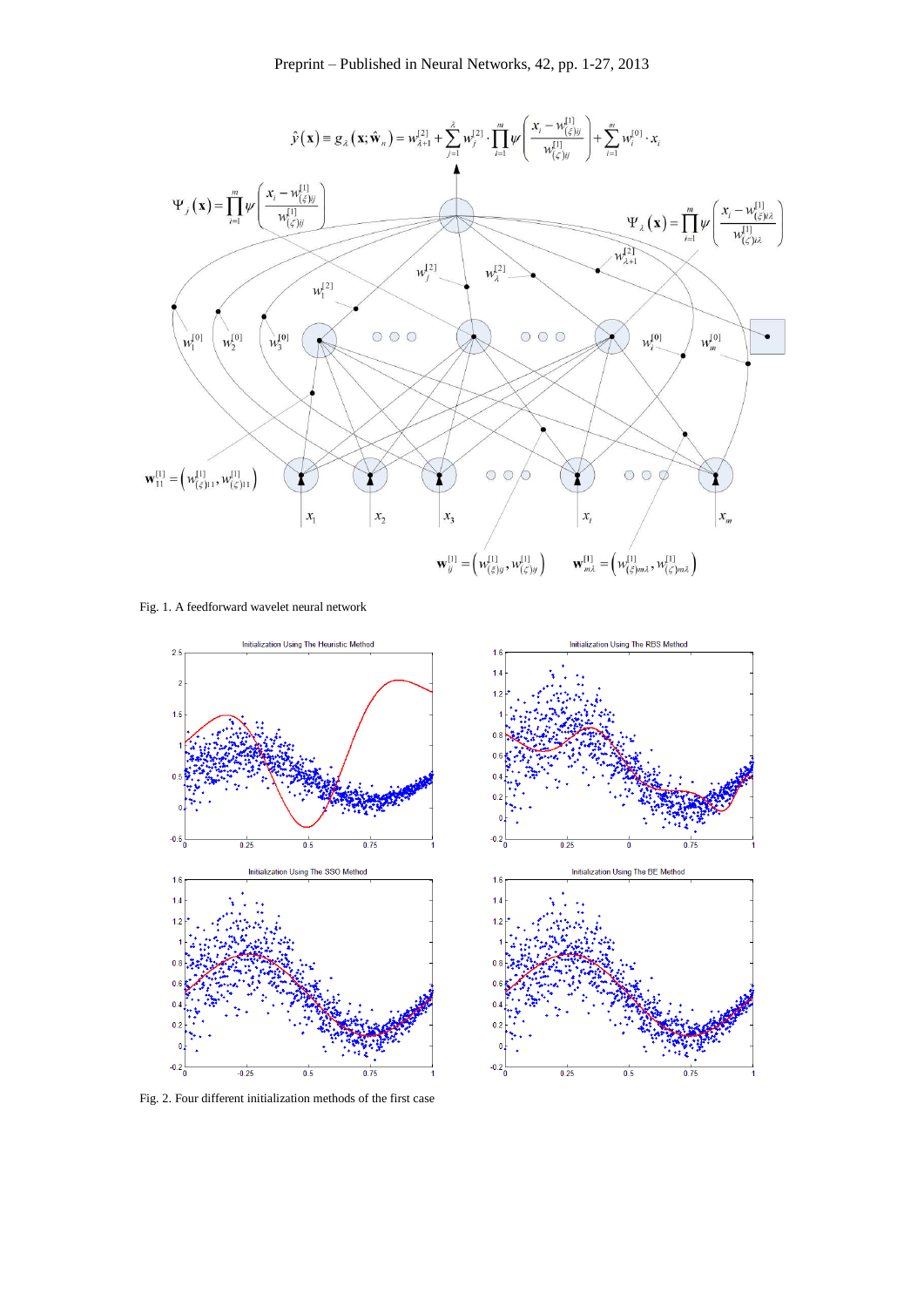<span id="page-42-0"></span>

Fig. 4. Training a wavelet network with 1 (part a), 2 (part b) and 3 (part c) hidden units. In part (d) the target function is presented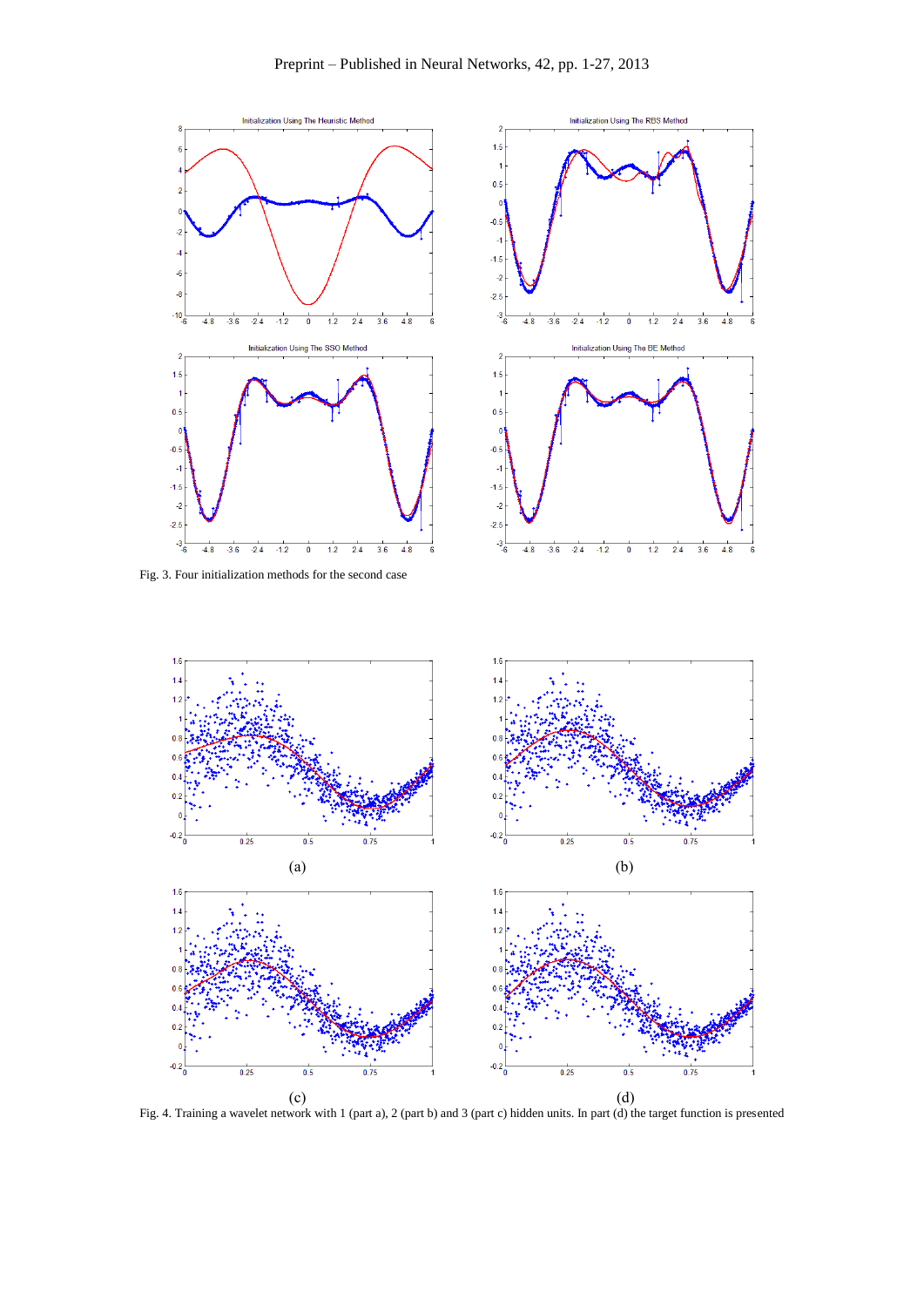

<span id="page-43-0"></span>Fig. 5. Training a wavelet network with 7 (part a), 8 (part b) and 14 (part c) hidden units. In part (d) the target function is presented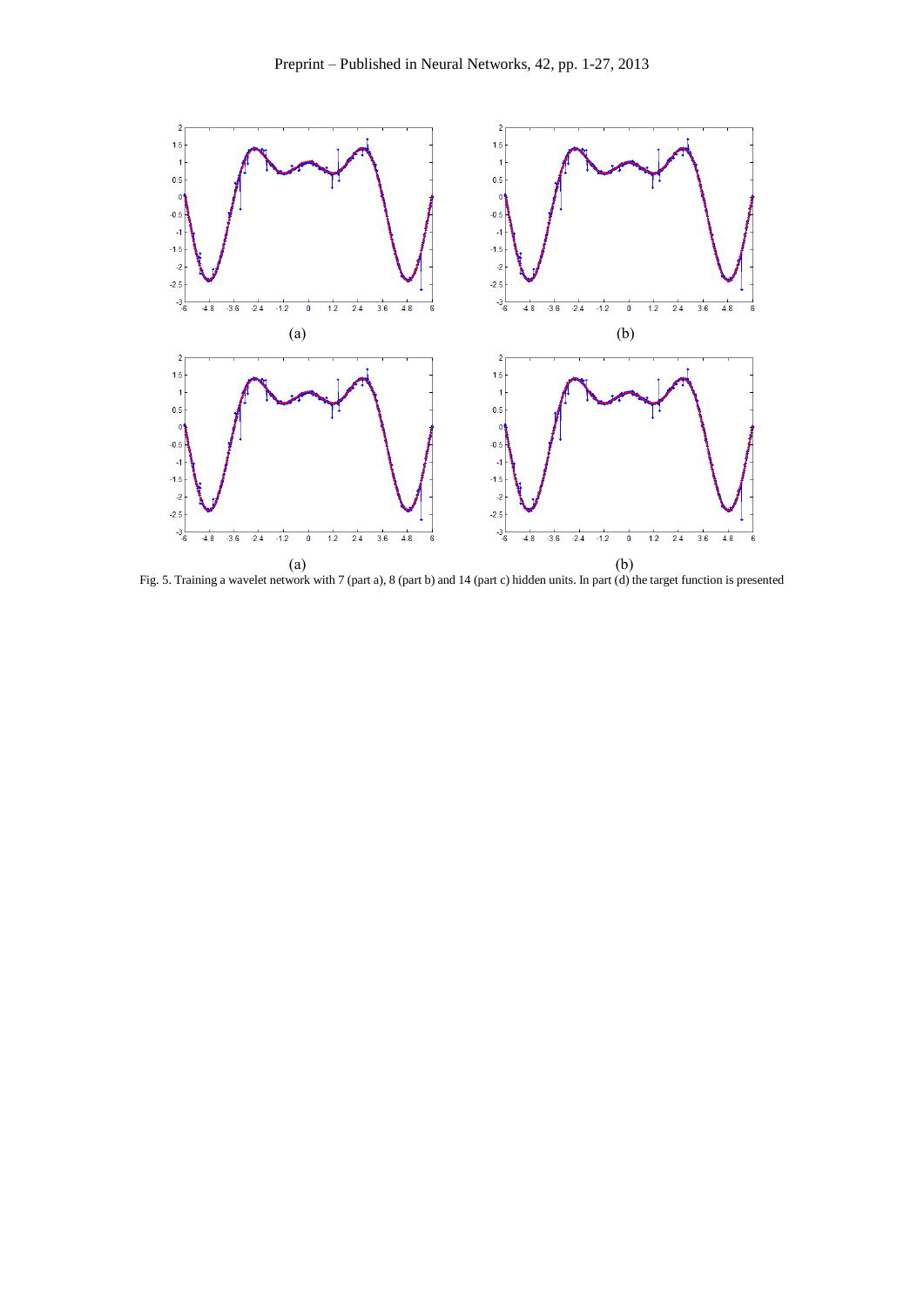<span id="page-44-0"></span>

<span id="page-44-2"></span><span id="page-44-1"></span>Fig. 6. Model Identification. Model Selection and Variable Selection algorithms.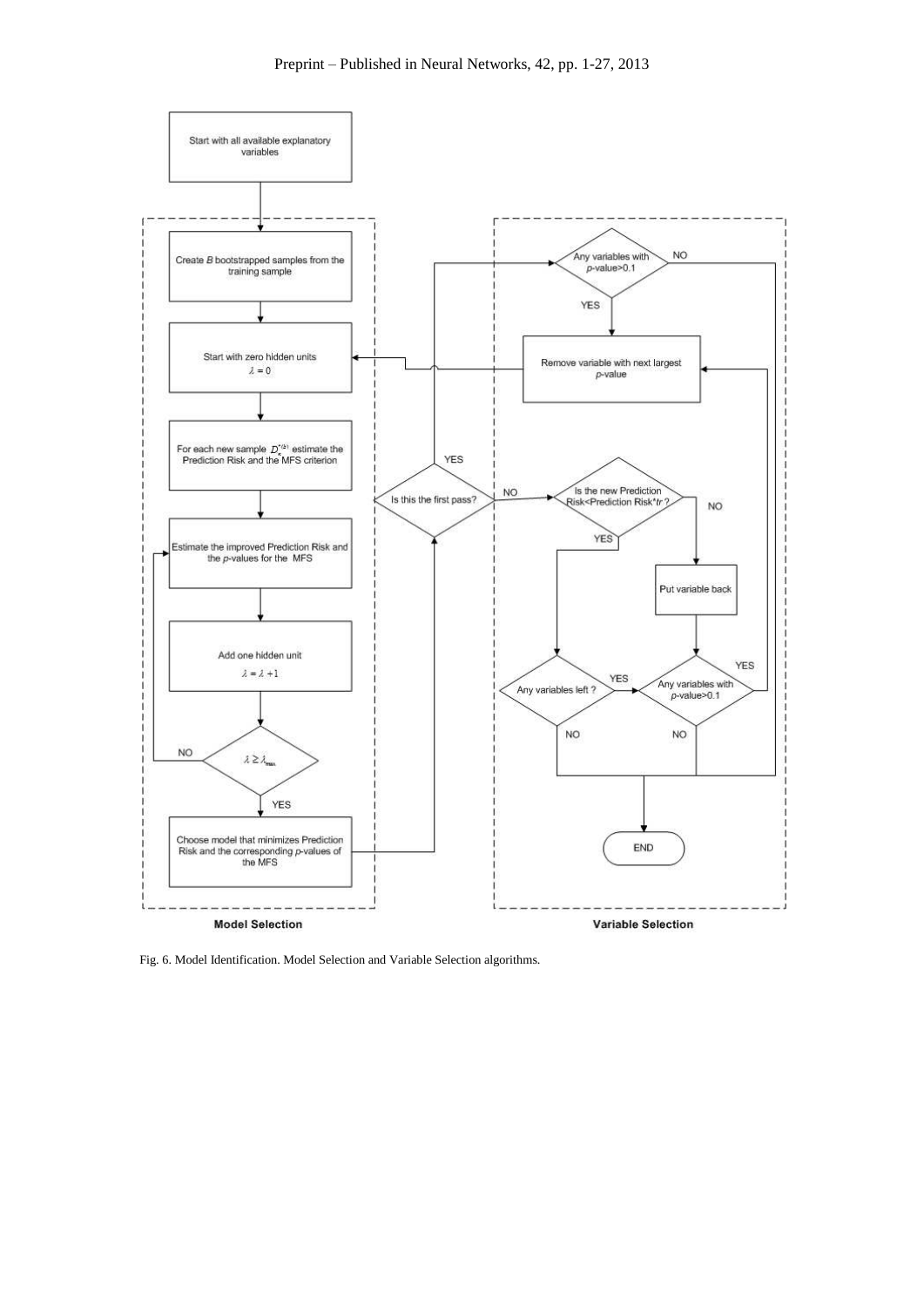

<span id="page-45-0"></span>Fig. 7. Confidence intervals for the first case using the bagging (a) and balancing (b) method



<span id="page-45-1"></span>Fig. 8. Confidence intervals for the second case using the bagging (a) and balancing (b) method



<span id="page-45-2"></span>Fig. 9. Prediction intervals for the first case using the (a) bagging (PICP=98%) and (b) balancing (PICP=95%) method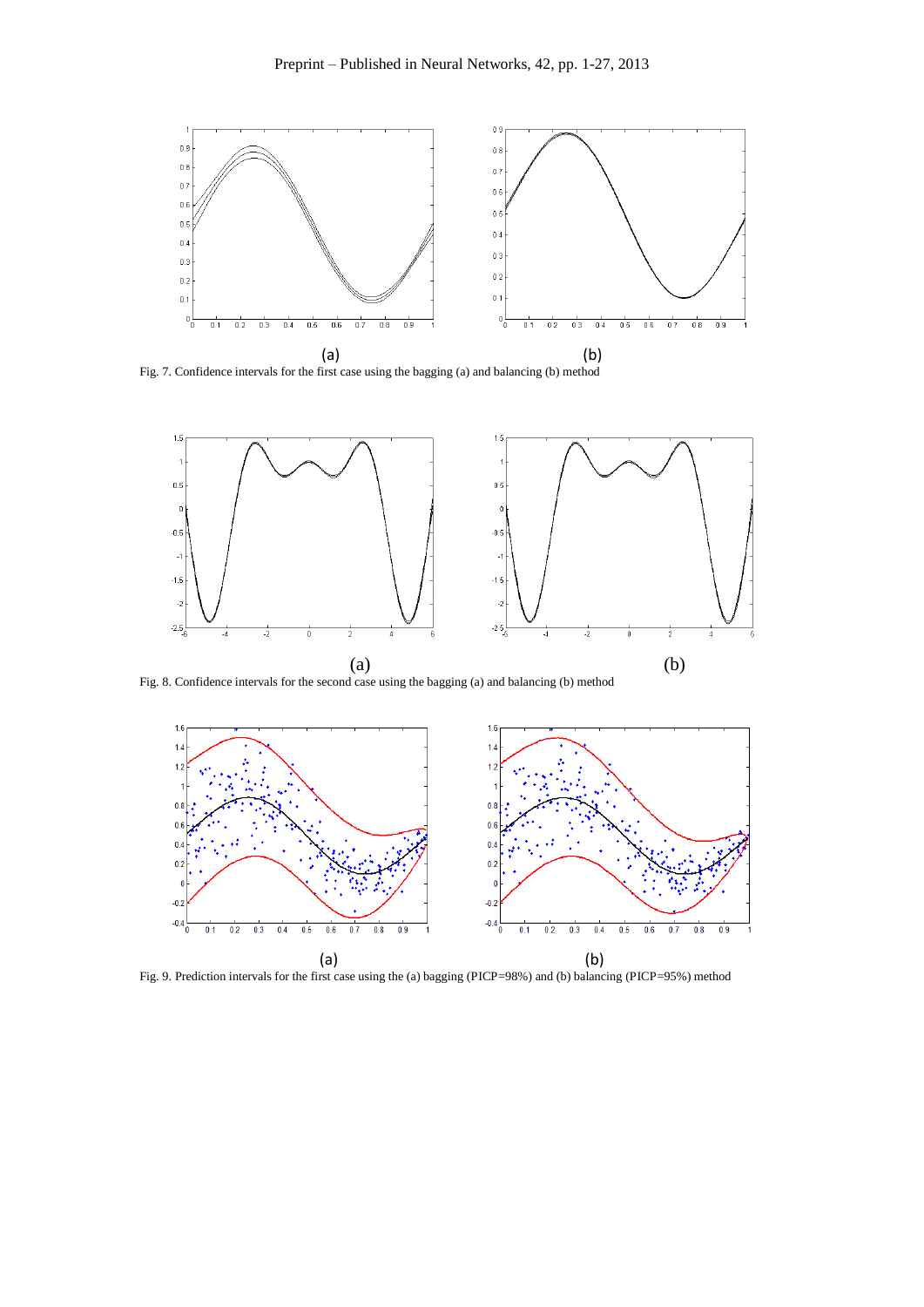

<span id="page-46-0"></span>Fig. 10. Prediction intervals for the second case using the (a) bagging (PICP=98.33%) and (b) balancing (PICP=97.33%) method



<span id="page-46-1"></span>Fig. 11. Initialization of the final model for the temperature data in Berlin using the BE method (a) and the fit of the trained network with 1 HU (b). The WN converged after 19 iterations



<span id="page-46-2"></span>Fig. 12. Confidence intervals and the average WN output using the balancing method and 200 bootstrapped samples. The figure presents only the 5 first values for simplicity.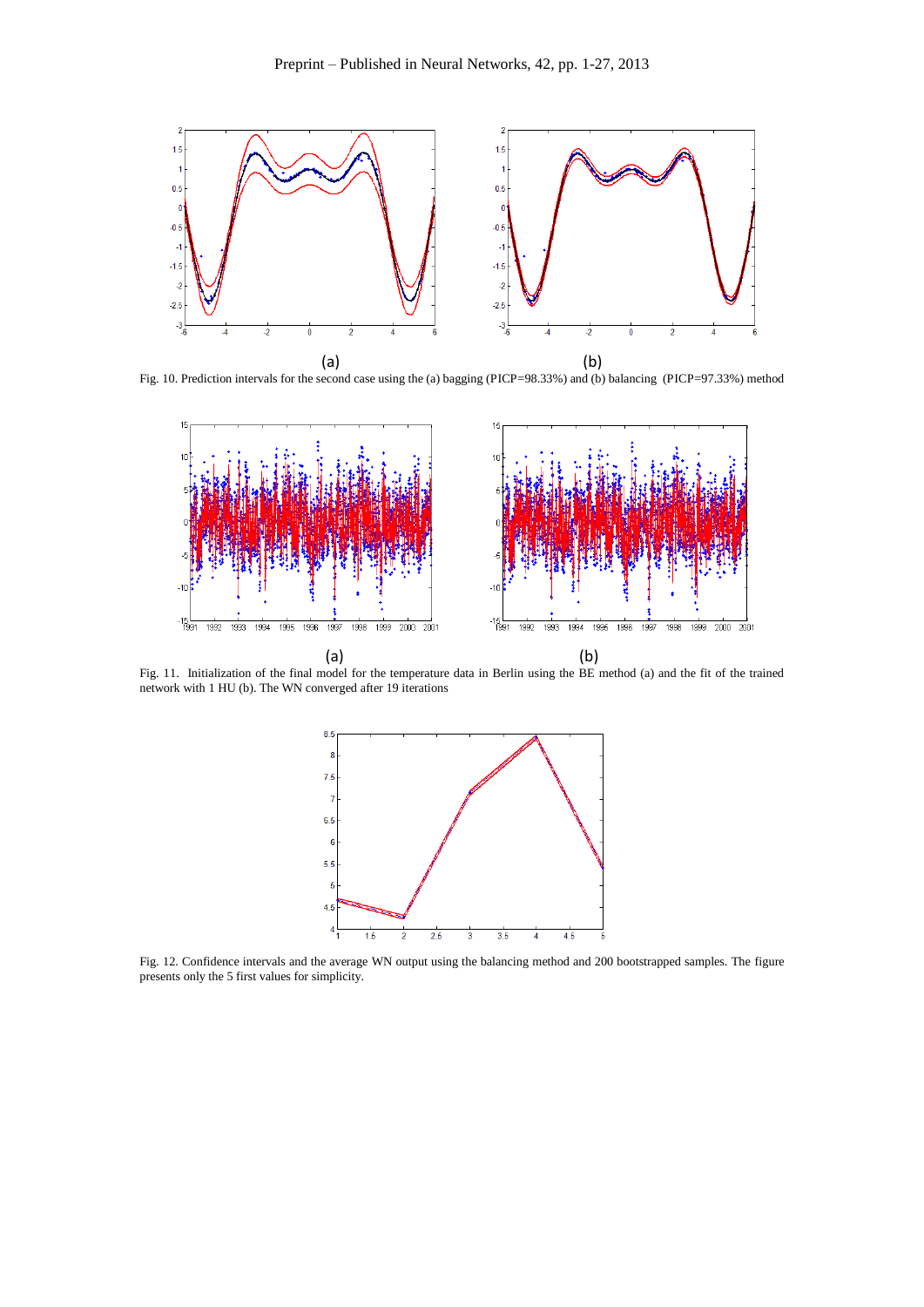

<span id="page-47-0"></span>Fig. 13. Prediction intervals, the real data (dotted) and the average WN output (solid line) using the balancing method and 200 bootstrapped samples of the detrended and deseasonalized DATs in Berlin for the period 2000-2001. The PICP=93.42%.



<span id="page-47-1"></span>Fig. 14. Initialization of the final model for the wind data in New York using the BE method (a) and the fit of the trained network with 2 HU (b). The WN converged after 225 iterations.

<span id="page-47-2"></span>

Fig. 15. The prediction risk (P.R.) and empirical loss (E.L.) for the first 30 hidden units for the Mackey-Glass equation.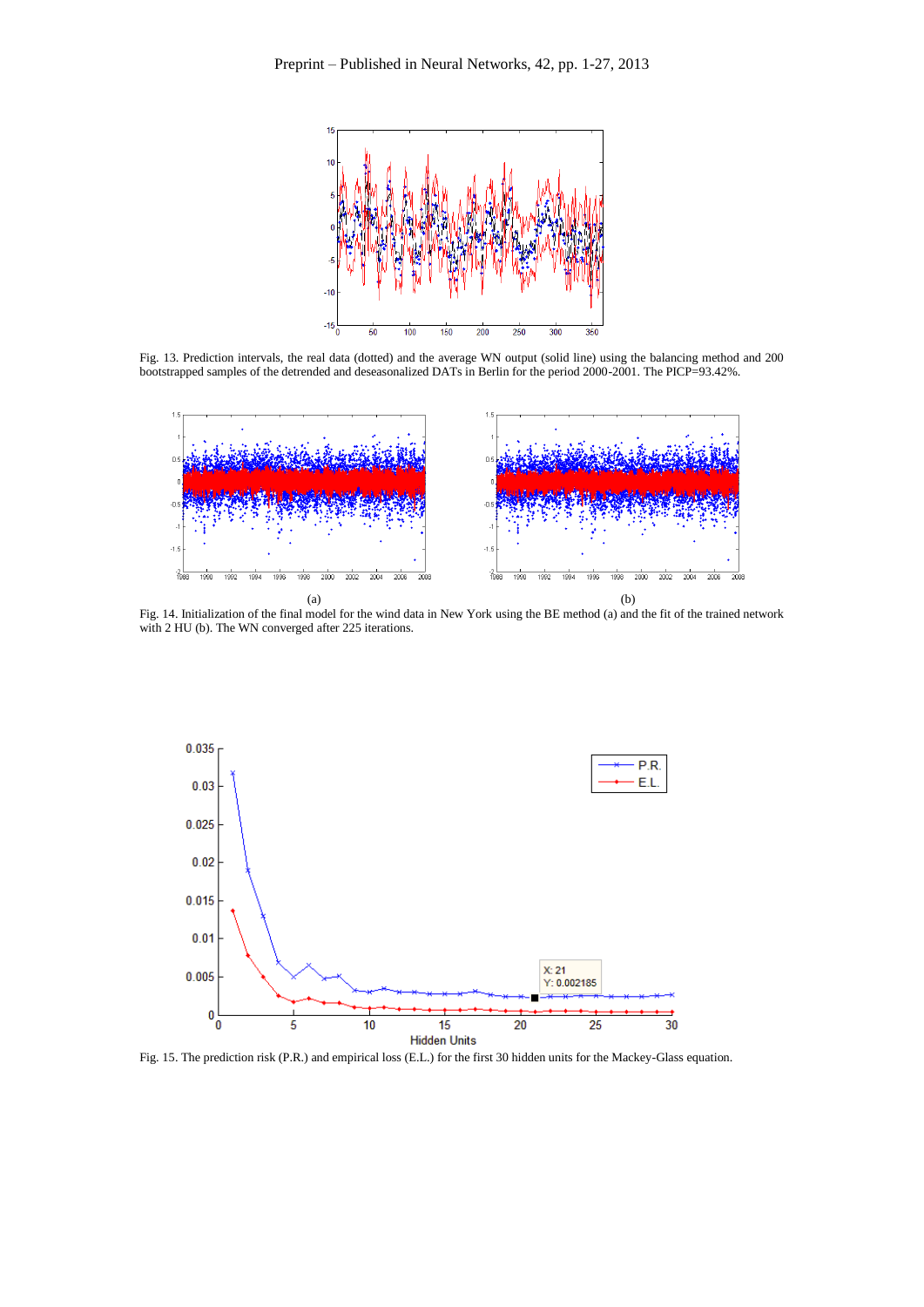<span id="page-48-0"></span>

Fig. 16. The (a) initialization of the WN using the BE method and 21 HUs and (b) the approximation of the WN after the training phase for the Mackey-Glass equation.



<span id="page-48-1"></span>Fig. 17. Out-of-sample prediction of the WN using 21 hidden units.



<span id="page-48-2"></span>Fig. 18. In-sample confidence intervals (a) and out-of-sample prediction intervals (b) for the Mackey-Glass equation using the balancing method (PICP=98.8%).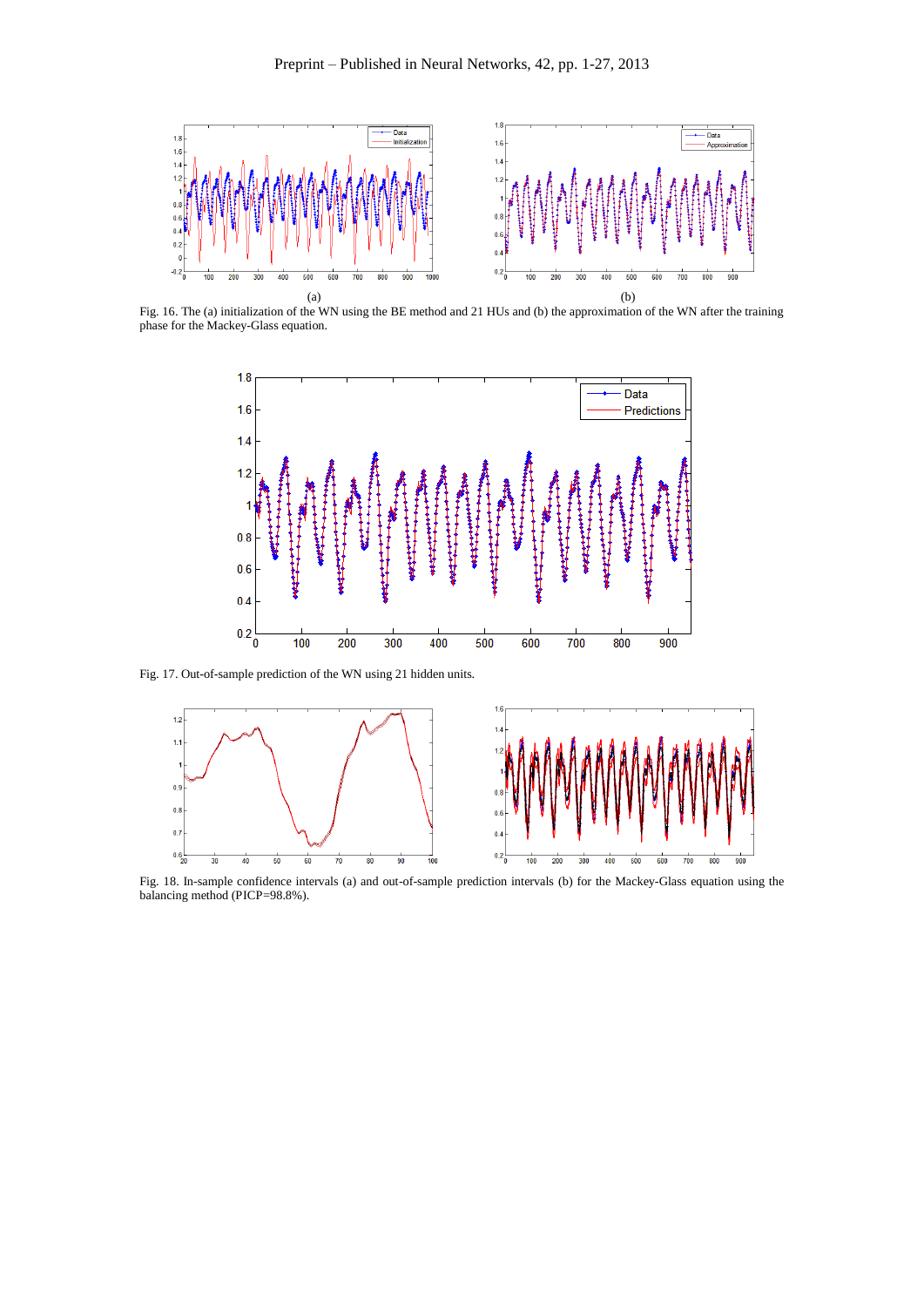<span id="page-49-0"></span>

| TABLE 1.                                  |           |            |          |          |  |  |  |  |  |
|-------------------------------------------|-----------|------------|----------|----------|--|--|--|--|--|
| <b>INITIALIZATION OF THE FOUR METHODS</b> |           |            |          |          |  |  |  |  |  |
| Case 1                                    | Heuristic | <b>RBS</b> | SSO      | BE.      |  |  |  |  |  |
| <b>MSE</b>                                | 0.031522  | 0.031401   | 0.031331 | 0.031331 |  |  |  |  |  |
| $MSE^+$                                   | 0.000791  | 0.000626   | 0.000121 | 0.000121 |  |  |  |  |  |
| <b>IMSE</b>                               | 0.630807  | 0.040453   | 0.031331 | 0.031331 |  |  |  |  |  |
| $IMSE^+$                                  | 0.598680  | 0.302782   | 0.000121 | 0.000121 |  |  |  |  |  |
| Iterations                                | 1.501     | 617        |          |          |  |  |  |  |  |
| Case 2                                    |           |            |          |          |  |  |  |  |  |
| <b>MSE</b>                                | 0.106238  | 0.004730   | 0.004752 | 0.004364 |  |  |  |  |  |
| $MSE^{+}$                                 | 0.102569  | 0.000558   | 0.000490 | 0.000074 |  |  |  |  |  |
| <b>IMSE</b>                               | 7.877472  | 0.041256   | 0.012813 | 0.008304 |  |  |  |  |  |
| $IMSE^+$                                  | 7.872084  | 0.037844   | 0.008394 | 0.004015 |  |  |  |  |  |
| <b>Iterations</b>                         | 4.433     | 3.097      | 741      | 1.107    |  |  |  |  |  |

Initialization criteria of the four methods for the two cases. Case 1 refers to function  $f(x)$ , case 2 to function  $g(x)$  and case 3 to the Mackey-Glass equation.

RBS=Residual Based Selection

SSO=Stepwise Selection by Orthogonalization

BE=Backward Elimination

MSE=MSE between the training data and the network approximation

MSE+=MSE between the underlying function and the network approximation

IMSE=MSE between the training data and the network initialization

<span id="page-49-1"></span>IMSE+=MSE between the underlying function and the network initialization

TABLE 2

PREDICTION RISK AND HIDDEN UNITS FOR THE FOUR INFORMATION CRITERIA

| Case 1                 | FPE     | GCV     | BS      |         |
|------------------------|---------|---------|---------|---------|
| Prediction Risk        | 0.02088 | 0.03966 | 0.04002 | 0.03991 |
| Hidden Units           |         |         |         |         |
| Case 2                 |         |         |         |         |
| <b>Prediction Risk</b> | 0.00041 | 0.00077 | 0.00081 | 0.00078 |
| Hidden Units           |         | 14      |         |         |

Information criteria for the two cases. Case 1 refers to function  $f(x)$ , case 2 to function *g(x)* and case 3 to the Mackey-Glass equation. FPE=Final Prediction Error

GCV=Generalized Cross-validation

BS=Bootstrap

CV=50-fold Cross-validation

TABLE 3

|                 | VARIABLE SIGNIFICANCE TESTING FOR THE FIRST CASE USING BOOTSTRAP |           |        |        |           |        |           |        |            |  |
|-----------------|------------------------------------------------------------------|-----------|--------|--------|-----------|--------|-----------|--------|------------|--|
|                 | MaxD                                                             | MinD      | MaxDM  | MinDM  | AvgD      | AvgDM  | AvgL      | AvgLM  | <b>SBP</b> |  |
| Full model      |                                                                  |           |        |        |           |        |           |        |            |  |
| (two variables) |                                                                  |           |        |        |           |        |           |        |            |  |
| $X_1$           | 1.6242                                                           | $-2.1524$ | 2.2707 | 0.0031 | $-0.1079$ | 0.6998 | $-0.0267$ | 1.3498 | 0.0982     |  |
| Std.            | 1.3929                                                           | 2.3538    | 2.4426 | 0.0029 | 0.0758    | 0.0391 | 0.1651    | 0.4161 | 0.0045     |  |
| $p$ -value      | 0.0000                                                           | 0.0000    | 0.0000 | 0.0000 | 0.0614    | 0.0000 | 0.6039    | 0.0000 | 0.0000     |  |
| $X_2$           | 1.1038                                                           | $-1.2013$ | 1.4472 | 0.0003 | 0.0402    | 0.1369 | 0.1033    | 0.2488 | 0.0011     |  |
| Std.            | 1.4173                                                           | 2.6560    | 2.8320 | 0.0003 | 0.0477    | 0.0277 | 0.1010    | 0.1244 | 0.0013     |  |
| $p$ -value      | 0.0000                                                           | 0.0000    | 0.0000 | 0.0179 | 0.3158    | 0.0000 | 0.4610    | 0.0000 | 0.9434     |  |
| Reduced model   |                                                                  |           |        |        |           |        |           |        |            |  |
| (one variable)  |                                                                  |           |        |        |           |        |           |        |            |  |
| $X_1$           |                                                                  |           |        |        | 0.0800    | ۰      |           |        | 0.0988     |  |
| Std.            |                                                                  |           | ۰      |        | 0.0433    | ۰      |           |        | 0.0051     |  |
| $p$ -value      |                                                                  |           |        |        | 0.0000    | ۰      |           |        | 0.0000     |  |

MaxD=Maximum Derivative

MinD=Minimum Derivative

MaxDM=Maximum Derivative Magnitude

MinDM=Minimum Derivative Magnitude

AvgD=Average Derivative

AvgDM=Average Derivative Magnitude

AvgL=Average Elasticity

AvgLM=Average Elasticity Magnitude

SBP=Sensitivity Based Pruning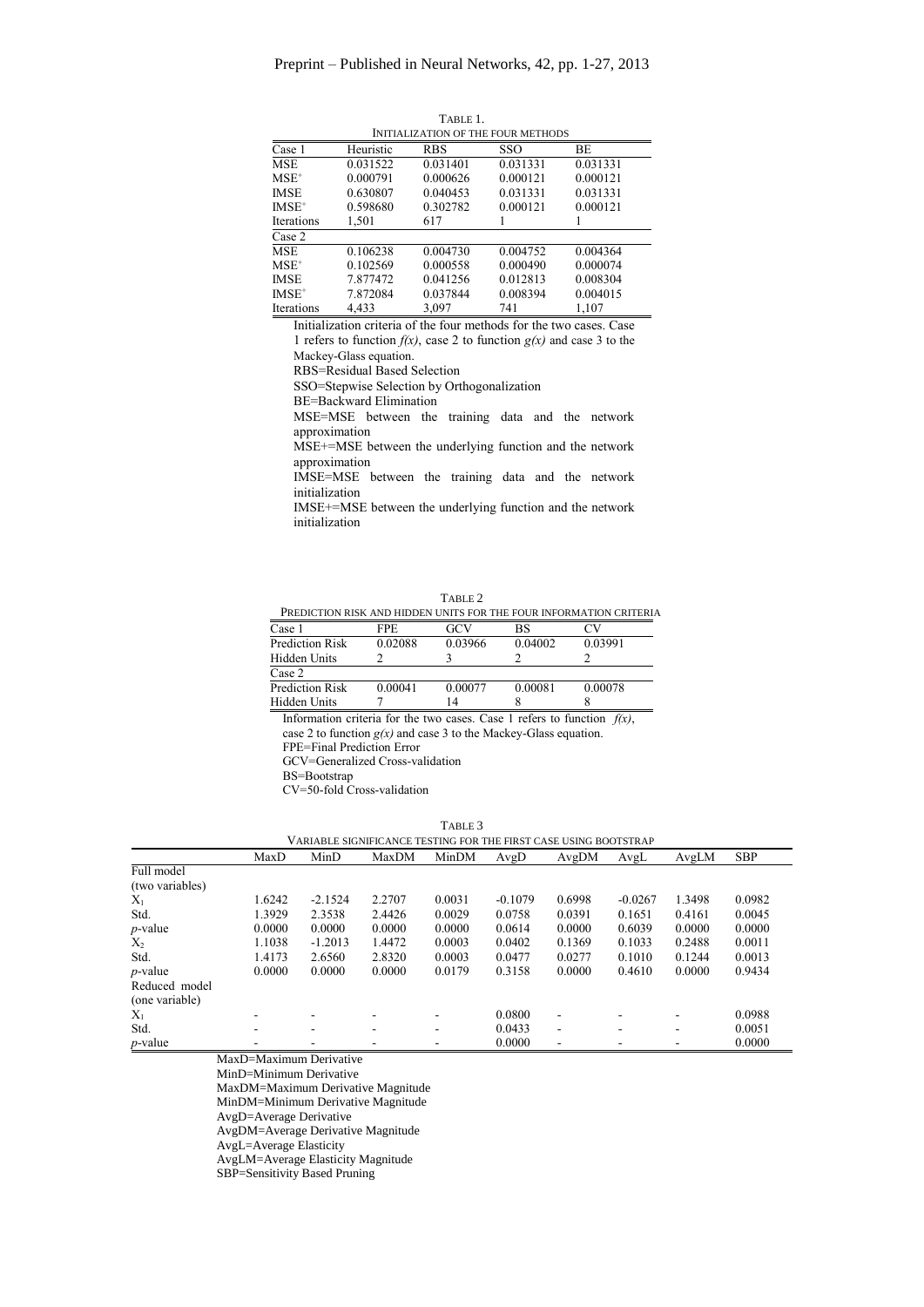<span id="page-50-0"></span>

|                 | VARIABLE SIGNIFICANCE TESTING FOR THE SECOND CASE USING BOOTSTRAP |           |         |        |                          |        |           |        |            |
|-----------------|-------------------------------------------------------------------|-----------|---------|--------|--------------------------|--------|-----------|--------|------------|
|                 | MaxD                                                              | MinD      | MaxDM   | MinDM  | AvgD                     | AvgDM  | AvgL      | AvgLM  | <b>SBP</b> |
| Full model      |                                                                   |           |         |        |                          |        |           |        |            |
| (two variables) |                                                                   |           |         |        |                          |        |           |        |            |
| $X_1$           | 1.6485                                                            | $-1.8391$ | 1.9459  | 0.0006 | 0.0225                   | 0.5412 | 0.2908    | 8.9262 | 0.4191     |
| Std.            | 0.3555                                                            | 0.7505    | 0.7475  | 0.0008 | 0.0736                   | 0.0524 | 7.0110    | 5.9525 | 0.0589     |
| $p$ -value      | 0.0000                                                            | 0.0000    | 0.0000  | 0.2867 | 0.9877                   | 0.0000 | 0.8708    | 0.0000 | 0.0000     |
| $X_2$           | 10.0490                                                           | $-7.7106$ | 11.4443 | 0.0007 | 0.0269                   | 0.4564 | $-0.1217$ | 0.6045 | 0.0024     |
| Std.            | 16.2599                                                           | 9.5366    | 16.9065 | 0.0005 | 0.0923                   | 0.2912 | 0.5508    | 0.7338 | 0.0085     |
| $p$ -value      | 0.07838                                                           | 0.0762    | 0.1597  | 0.4158 | 0.6686                   | 0.0000 | 0.7864    | 0.0000 | 0.8433     |
| Reduced model   |                                                                   |           |         |        |                          |        |           |        |            |
| (one variable)  |                                                                   |           |         |        |                          |        |           |        |            |
| $X_1$           |                                                                   |           | 1.7261  | 0.0009 |                          |        |           |        | 0.4779     |
| Std.            |                                                                   |           | 0.0916  | 0.0008 | $\overline{\phantom{a}}$ |        |           |        | 0.0255     |
| $p$ -value      |                                                                   |           | 0.0000  | 0.1795 | ۰                        |        |           |        | 0.0000     |

TABLE 4

MaxD=Maximum Derivative

MinD=Minimum Derivative

MaxDM=Maximum Derivative Magnitude

MinDM=Minimum Derivative Magnitude

AvgD=Average Derivative

AvgDM=Average Derivative Magnitude AvgL=Average Elasticity

AvgLM=Average Elasticity Magnitude

SBP=Sensitivity Based Pruning

| TABLE 5                                                |
|--------------------------------------------------------|
| VARIABLE SELECTION WITH BACKWARD ELIMINATION IN BERLIN |

| <b>Step</b>    | Variable to<br>remove (lag) | Variable to<br>enter (lag) | Variables<br>in model | Hidden Units<br>(Parameters) | n/p<br>ratio | Empirical<br>Loss | Prediction<br>Risk |
|----------------|-----------------------------|----------------------------|-----------------------|------------------------------|--------------|-------------------|--------------------|
|                | $\overline{\phantom{0}}$    | $\overline{\phantom{0}}$   |                       | 5(83)                        | 43.9         | 1.5928            | 3.2004             |
|                | $X_{6}$                     | $\overline{\phantom{a}}$   | 6                     | 2(33)                        | 110.4        | 1.5922            | 3.1812             |
| $\mathfrak{D}$ | $X_{\tau}$                  | $\blacksquare$             | 5                     | 1(17)                        | 214.3        | 1.5927            | 3.1902             |
| 3              | $X_{\varsigma}$             | $\overline{\phantom{a}}$   | $\overline{4}$        | 1(14)                        | 260.2        | 1.6004            | 3.2056             |
| 4              | $X_{4}$                     | $\overline{\phantom{0}}$   | 3                     | 1(11)                        | 331.2        | 1.5969            | 3.1914             |

<span id="page-50-2"></span><span id="page-50-1"></span>The algorithm concluded in 4 steps. In each step the following are presented: which variable is removed, the number of hidden units for the particular set of input variables and the parameters used in the wavelet network, the empirical loss and the prediction risk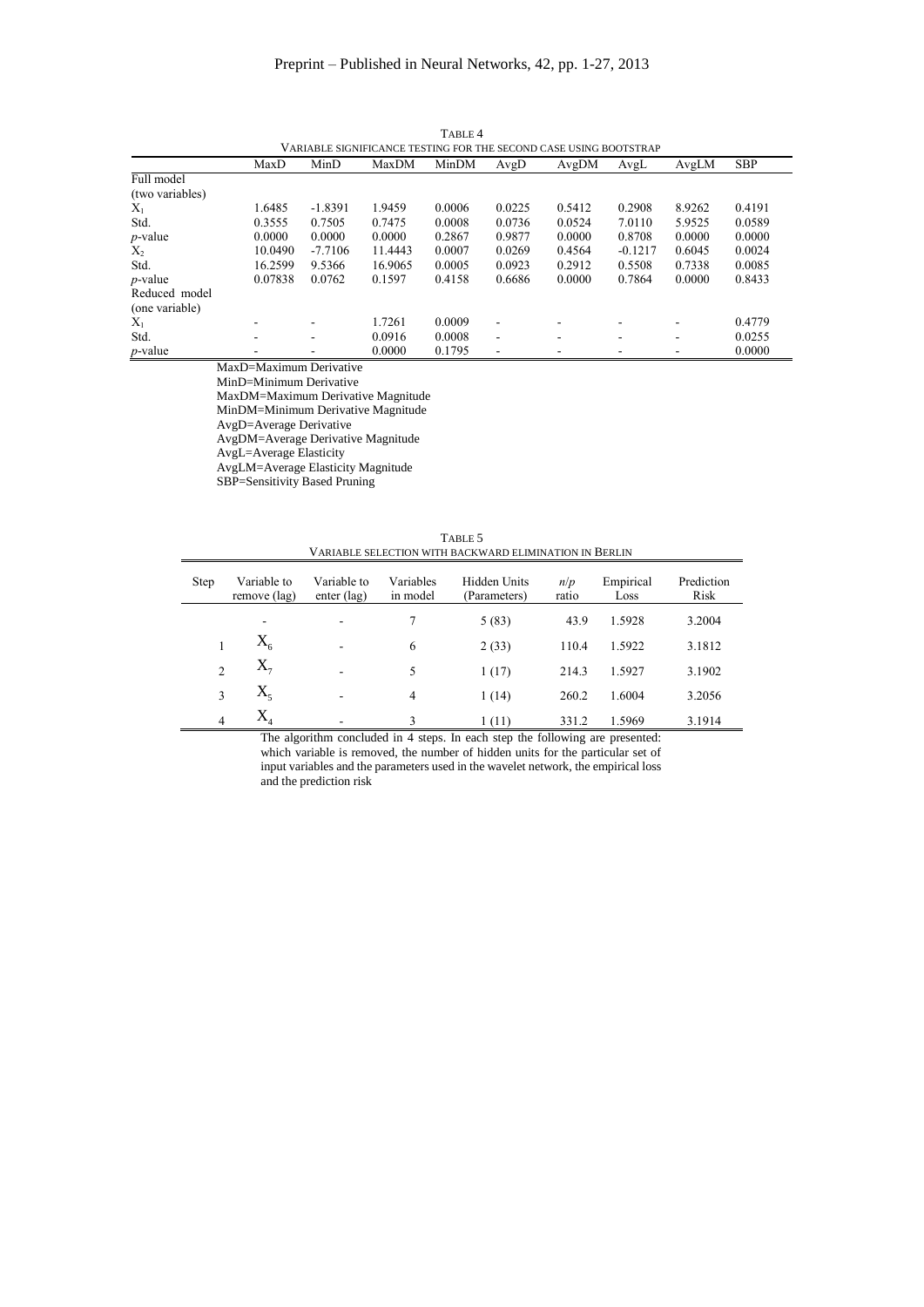<span id="page-51-0"></span>

|                           | STEP BY STEP VARIABLE SELECTION IN DERLIN |                      |            |            |            |            |            |            |            |            |  |
|---------------------------|-------------------------------------------|----------------------|------------|------------|------------|------------|------------|------------|------------|------------|--|
|                           |                                           | Full model<br>Step 1 |            |            | Step 2     |            | Step 3     | Step 4     |            |            |  |
| Variable                  | <b>SBP</b>                                | <i>p</i> -value      | <b>SBP</b> | $p$ -value | <b>SBP</b> | $p$ -value | <b>SBP</b> | $p$ -value | <b>SBP</b> | $p$ -value |  |
| 7                         | 0.0026                                    | 0.7796               | 0.0031     | 0.5700     |            |            |            |            |            |            |  |
| 6                         | 0.0032                                    | 0.8826               |            |            |            |            |            |            |            |            |  |
| 5                         | 0.0053                                    | 0.6757               | 0.0131     | 0.0000     | 0.0206     | 0.1907     |            |            |            |            |  |
| 4                         | 0.0161                                    | 0.3500               | 0.0149     | 0.1403     | 0.0216     | 0.1493     | $-0.0052$  | 0.4701     |            |            |  |
| 3                         | 0.2094                                    | 0.0000               | 0.2368     | 0.0000     | 0.2285     | 0.0000     | 0.1991     | 0.0000     | 0.2244     | 0.0000     |  |
| $\overline{c}$            | 1.1123                                    | 0.0000               | 1.0318     | 0.0000     | 1.0619     | 0.0000     | 0.9961     | 0.0000     | 0.9363     | 0.0000     |  |
| 1                         | 9.8862                                    | 0.0000               | 10.0160    | 0.0000     | 9.9858     | 0.0000     | 10.0537    | 0.0000     | 10.1933    | 0.0000     |  |
| <b>MAE</b>                | 1.8080                                    |                      | 1.8085     |            | 1.8083     |            | 1.8093     |            | 1.8095     |            |  |
| Max AE                    | 11.1823                                   |                      | 11.1446    |            | 11.1949    |            | 11.0800    |            | 11.0925    |            |  |
| <b>NMSE</b>               | 0.3521                                    |                      | 0.3529     |            | 0.3525     |            | 0.3526     |            | 0.3530     |            |  |
| <b>MAPE</b>               | 3.7336                                    |                      | 3.7127     |            | 3.7755     |            | 3.7348     |            | 3.7171     |            |  |
| $\overline{\mathsf{R}}^2$ | 63.98%                                    |                      | 64.40%     |            | 64.59%     |            | 64.61%     |            | 64.61%     |            |  |
| <b>Empirical Loss</b>     | 1.5928                                    |                      | 1.5922     |            | 1.5927     |            | 1.6004     |            | 1.5969     |            |  |
| Prediction Risk           | 3.2004                                    |                      | 3.1812     |            | 3.1902     |            | 3.2056     |            | 3.1914     |            |  |
| iterations                | 43                                        |                      | 17         |            | 19         |            | 4          |            | 19         |            |  |

TABLE 6 I ABLE U<br>Sted by step Vadiable eel ection in Redi in

<span id="page-51-1"></span>The average SBP for each variable of 50 bootstrapped samples, the standard deviation and the p-value. SBP= Sensitivity Based Pruning

MAE=Mean Absolute Error

Max AE= Maximum Absolute Error

NMSE=Normalized Mean Square Error

MSE= Mean Square Error

MAPE=Mean Absolute Percentage Error

|                | TABLE 7<br>PREDICTION RISK AT EACH STEP OF THE VARIABLE SELECTION ALGORITHM FOR THE 5 FIRST HIDDEN UNITS FOR BERLIN |        |        |        |        |  |  |  |  |  |  |
|----------------|---------------------------------------------------------------------------------------------------------------------|--------|--------|--------|--------|--|--|--|--|--|--|
| Step\HU        |                                                                                                                     | 2      | 3      | 4      | 5      |  |  |  |  |  |  |
| $\mathbf{0}$   | 3.2009                                                                                                              | 3.2026 | 3.2023 | 3.2019 | 3.2004 |  |  |  |  |  |  |
|                | 3.1817                                                                                                              | 3.1812 | 3.1828 | 3.1861 | 3.1860 |  |  |  |  |  |  |
| $\mathfrak{D}$ | 3.1902                                                                                                              | 3.1915 | 3.1927 | 3.1972 | 3.1974 |  |  |  |  |  |  |
| 3              | 3.2056                                                                                                              | 3.2077 | 3.2082 | 3.2168 | 3.2190 |  |  |  |  |  |  |
| $\overline{4}$ | 3.1914                                                                                                              | 3.2020 | 3.2182 | 3.2158 | 3.2169 |  |  |  |  |  |  |

<span id="page-51-2"></span>

| TABLE 8                                       |             |        |  |  |  |  |  |  |  |
|-----------------------------------------------|-------------|--------|--|--|--|--|--|--|--|
| OUT-OF-SAMPLE PERFORMANCE CRITERIA FOR BERLIN |             |        |  |  |  |  |  |  |  |
|                                               | MAE         | 1.7340 |  |  |  |  |  |  |  |
|                                               | Max AE      | 9.3330 |  |  |  |  |  |  |  |
|                                               | <b>NMSE</b> | 0.3961 |  |  |  |  |  |  |  |
|                                               | MAPE        | 2.4108 |  |  |  |  |  |  |  |

 $\overline{\mathbf{R}}^2$ 59.27%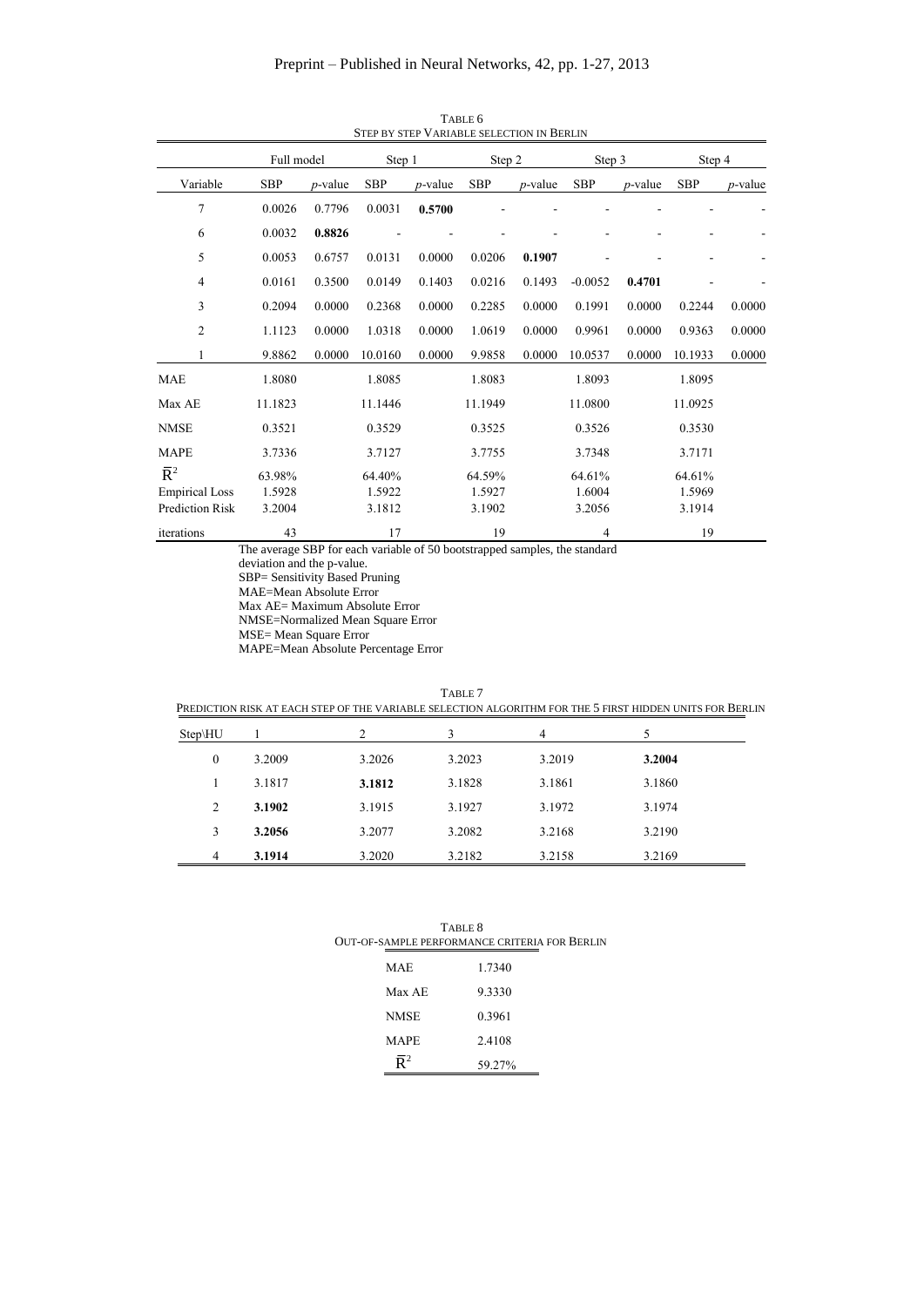<span id="page-52-0"></span>

|                | VARIABLE SELECTION WITH BACKWARD ELIMINATION IN NEW YORK. |                                     |                       |                              |              |                   |                    |  |  |  |  |
|----------------|-----------------------------------------------------------|-------------------------------------|-----------------------|------------------------------|--------------|-------------------|--------------------|--|--|--|--|
| <b>Step</b>    | Variable to<br>remove (lag)                               | Variable to<br>enter $(\text{lag})$ | Variables<br>in model | Hidden Units<br>(Parameters) | n/p<br>ratio | Empirical<br>Loss | Prediction<br>Risk |  |  |  |  |
|                | $\overline{\phantom{a}}$                                  |                                     |                       | 1(23)                        | 317.4        | 0.0467            | 0.0938             |  |  |  |  |
|                | $X_{\tau}$                                                | $\overline{\phantom{0}}$            | 6                     | 1(20)                        | 365.0        | 0.0467            | 0.0940             |  |  |  |  |
| 2              | $X_5$                                                     |                                     | 5                     | 1(17)                        | 429.4        | 0.0467            | 0.0932             |  |  |  |  |
| 3              | $X_{6}$                                                   |                                     | $\overline{4}$        | 2(23)                        | 317.4        | 0.0467            | 0.0938             |  |  |  |  |
| $\overline{4}$ | $X_4$                                                     |                                     |                       | 2(18)                        | 405.6        | 0.0468            | 0.0937             |  |  |  |  |

TABLE 9 VARIABLE SELECTION WITH BACKWARD ELIMINATION IN NEW YORK

<span id="page-52-1"></span>The algorithm concluded in 4 steps. In each step the following are presented: which variable is removed, the number of hidden units for the particular set of input variables and the parameters used in the wavelet network, the empirical loss and the prediction risk

TABLE 10 STEP BY STEP VARIABLE SELECTION IN NEW YORK

<span id="page-52-2"></span>

|                           |            | Full model      |            | Step 1     | Step 2     |            | Step 3     |            | Step 4     |            |
|---------------------------|------------|-----------------|------------|------------|------------|------------|------------|------------|------------|------------|
| Variable                  | <b>SBP</b> | <i>p</i> -value | <b>SBP</b> | $p$ -value | <b>SBP</b> | $p$ -value | <b>SBP</b> | $p$ -value | <b>SBP</b> | $p$ -value |
| 7                         | 0.0000     | 0.8392          |            |            |            |            |            |            |            |            |
| 6                         | 0.0000     | 0.7467          | 0.0000     | 0.4855     | 0.0000     | 0.9167     |            |            |            |            |
| 5                         | 0.0000     | 0.6799          | 0.0000     | 0.9467     |            |            |            |            |            |            |
| $\overline{4}$            | 0.0000     | 0.5203          | 0.0000     | 0.7180     | 0.0000     | 0.2643     | 0.0000     | 0.7480     |            |            |
| 3                         | 0.0001     | 0.1470          | 0.0001     | 0.0000     | 0.0001     | 0.4706     | 0.0001     | 0.4719     | 0.0003     | 0.0000     |
| 2                         | 0.0010     | 0.0469          | 0.0010     | 0.0000     | 0.0010     | 0.0000     | 0.0009     | 0.0000     | 0.0010     | 0.0168     |
| 1                         | 0.0141     | 0.0000          | 0.0141     | 0.0000     | 0.0137     | 0.0000     | 0.0140     | 0.0000     | 0.0135     | 0.0000     |
| <b>MAE</b>                | 0.2430     |                 | 0.2430     |            | 0.2428     |            | 0.2430     |            | 0.2429     |            |
| Max AE                    | 1.7451     |                 | 1.7453     |            | 1.7156     |            | 1.7541     |            | 1.6986     |            |
| <b>NMSE</b>               | 0.8832     |                 | 0.8832     |            | 0.8833     |            | 0.8832     |            | 0.8834     |            |
| $\overline{\mathrm{R}}^2$ | 11.68%     |                 | 11.67%     |            | 11.67%     |            | 11.68%     |            | 11.65%     |            |
| <b>Empirical Loss</b>     | 0.0467     |                 | 0.0467     |            | 0.0467     |            | 0.0467     |            | 0.0468     |            |
| <b>Prediction Risk</b>    | 0.0938     |                 | 0.0940     |            | 0.0932     |            | 0.0938     |            | 0.0937     |            |
| iterations                | 22         |                 | 37         |            | 26         |            | 19         |            | 225        |            |

The average SBP for each variable of 50 bootstrapped samples, the standard

deviation and the p-value.

SBP= Sensitivity Based Pruning

MAE=Mean Absolute Error

Max AE= Maximum Absolute Error

NMSE=Normalized Mean Square Error

MSE= Mean Square Error

MAPE=Mean Absolute Percentage Error

TABLE 11

PREDICTION RISK AT EACH STEP OF THE VARIABLE SELECTION ALGORITHM FOR THE 5 FIRST HIDDEN UNITS FOR NEW YORK

| $Step\H$ U |         | 2       | 3       | 4       | 5       |
|------------|---------|---------|---------|---------|---------|
| 0          | 0.09378 | 0.09380 | 0.09379 | 0.09379 | 0.09380 |
|            | 0.09403 | 0.09404 | 0.09403 | 0.09406 | 0.09406 |
| 2          | 0.09321 | 0.09324 | 0.09325 | 0.09326 | 0.09327 |
| 3          | 0.09384 | 0.09380 | 0.09384 | 0.09387 | 0.09386 |
| 4          | 0.09370 | 0.09367 | 0.09368 | 0.09373 | 0.09379 |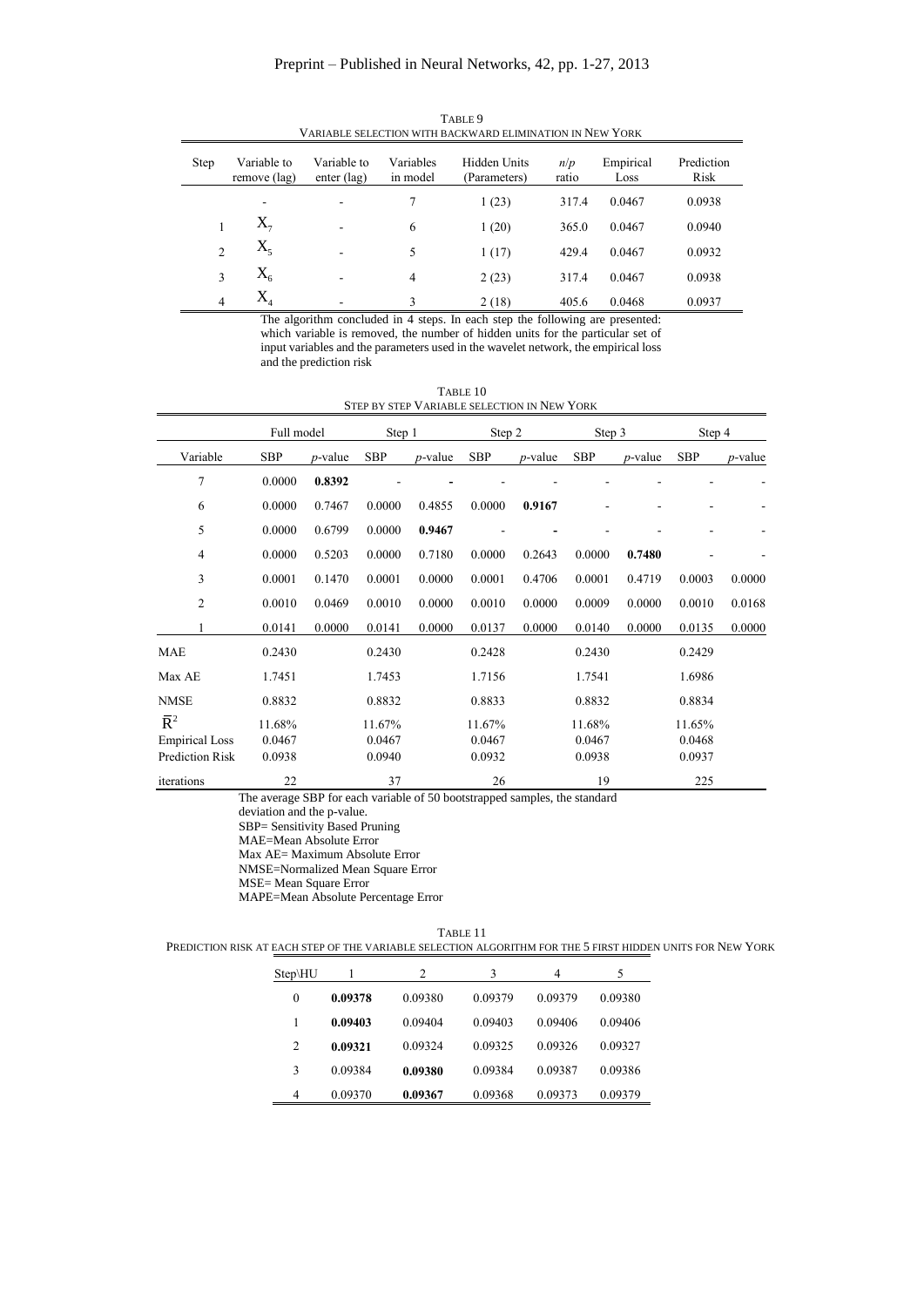#### Preprint – Published in Neural Networks, 42, pp. 1-27, 2013

|                                                                      | TABLE 12 |               |  |
|----------------------------------------------------------------------|----------|---------------|--|
| PREDICTING THE CUMULATIVE WIND SPEEDS FOR 1 AND 2 MONTHS IN NEW YORK |          |               |  |
|                                                                      |          | HBA WN Actual |  |
|                                                                      |          |               |  |

| 1 months | 345.5 312.7 311.2 |  |
|----------|-------------------|--|
| 2 months | 658.3 591.1 600.6 |  |

| TABLE 13                                                                        |  |
|---------------------------------------------------------------------------------|--|
| VARIABLE SELECTION WITH BACKWARD ELIMINATION IN WISCONSIN BREAST CANCER DATASET |  |

| Step | Variable to<br>remove (lag)        | Variable to<br>enter $(\text{lag})$ | Variables<br>in model | Hidden Units<br>(Parameters) | n/p<br>ratio | Empirical<br>Loss | Prediction<br>Risk |
|------|------------------------------------|-------------------------------------|-----------------------|------------------------------|--------------|-------------------|--------------------|
|      | $\blacksquare$                     | $\overline{\phantom{a}}$            | 9                     | 1(29)                        | 23.6         | 0.0713            | 0.1488             |
|      | $X_{\scriptscriptstyle 9}$         | $\blacksquare$                      | 8                     | 1(26)                        | 26.7         | 0.0713            | 0.1485             |
| 2    | $\rm X_4$                          | $\sim$                              | 7                     | 3(53)                        | 12.9         | 0.0404            | 0.1136             |
|      | $X_{\scriptscriptstyle\mathsf{3}}$ |                                     | 6                     | 3(46)                        | 14.8         | 0.0426            | 0.1135             |

The algorithm concluded in 4 steps. In each step the following are presented: which variable is removed, the number of hidden units for the particular set of input variables and the parameters used in the wavelet network, the empirical loss and the prediction risk

TABLE 14 CLASSIFICATION POWER OF THE FULL AND THE REDUCED MODEL

| Model            | HU | Accuracy | Epochs | Correct | Wrong | B/B | M/B | M/M | B/M |
|------------------|----|----------|--------|---------|-------|-----|-----|-----|-----|
| Full (out)       |    | 97.51%   | 146    | 666     | 17    | 431 | 4   | 235 | 13  |
| Full $(in)$      |    | 97.65%   | 146    | 667     | 16    | 431 |     | 236 | 13  |
| Reduced<br>(out) |    | 97.36%   | 265    | 665     | 18    | 431 |     | 234 | 13  |
| Reduced          |    |          |        |         |       |     |     |     |     |
| (in)             |    | 97.51%   | 264    | 666     | 17    | 431 | 4   | 235 | 13  |

The algorithm concluded in 4 steps. In each step the following are presented: which variable is removed, the number of hidden units for the particular set of input variables and the parameters used in the wavelet network, the empirical loss and the prediction risk

 $(in)=$  in-sample

(out)=out-of-sample using leave-one-out cross-validation.

 $B/B = \cose$  is  $B/\overline{WN}$  predicts B

B/M= case is B/ WN predicts M

M/M= case is M/ WN predicts M

M/B= case is M/ WN predicts B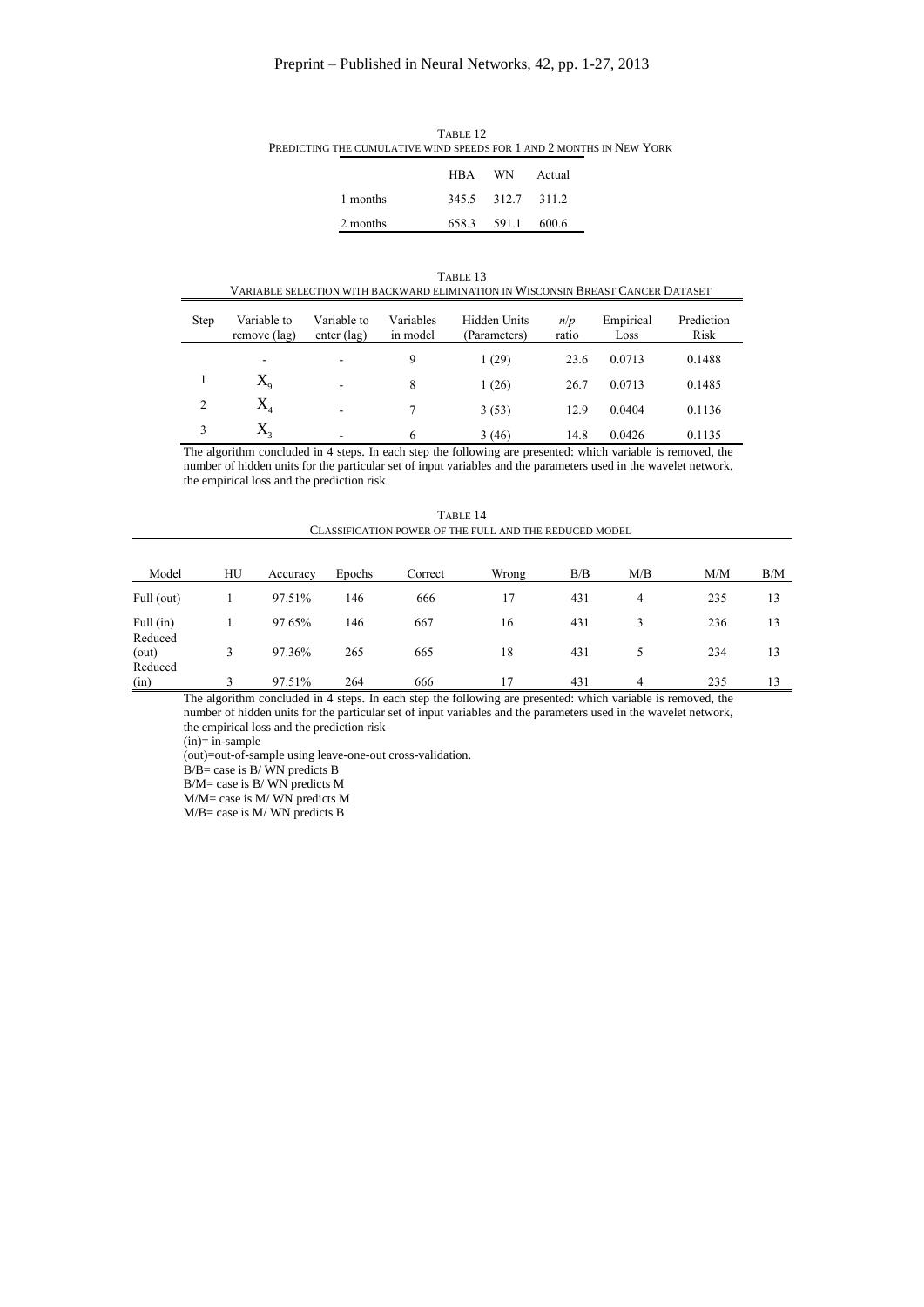#### **References**

- Aczel, A. D. (1993). Complete business statistics (2nd ed.). Homewood, IL: Irwin.
- Alexandridis, A., & Zapranis, A. (2011, 10-12 June). Wind Derivatives: Modeling and Pricing. Paper presented at the Financial Engineering and Banking Society (F.E.B.S.), Chania, Greece.
- Allingham, D., West, M., & Mees, A. I. (1998). Wavelet Reconstruction of Nonlinear Dynamics. International Journal of Bifurcation and Chaos, 8(11), 2191-2201.
- Anders, U., & Korn, O. (1999). Model selection in neural networks. Neural Networks, 12(2), 309-323.
- Bashir, Z., & El-Hawary, M. E. (2000). Short Term Load Forecasting by Using Wavelet Neural Networks. Paper presented at the the proc. of Canadian Conference on Electrical and Computer Engineering.
- Becerikli, Y. (2004). On Three Intelligent Systems: Dynamic Neural, Fuzzy and Wavelet Networks for Training Trajectory. Neural Computation and Applications, 13, 339- 351.
- Becerikli, Y., Oysal, Y., & Konar, A. F. (2003). On a Dynamic Wavelet Network and Its Modeling Application. Lecture Notes in Computer Science, 2714, 710-718.
- Benaouda, D., Murtagh, G., Starck, J.-L., & Renaud, O. (2006). Wavelet-Based Nonlinear Multiscale Decomposition Model for Electricity Load Forecasting. Neurocomputing, 70, 139-154.
- Bernard, C., Mallat, S., & Slotine, J.-J. (1998, April 22-24). Wavelet Interpolation Networks. Paper presented at the the proc. of ESANN '98, Bruges, Belgium.
- Billings, S. A., & Wei, H.-L. (2005). A New Class of Wavelet Networks for Nonlinear System Identification. IEEE Trans. on Neural Networks, 16(4), 862-874.
- Breiman, I. (1996). Bagging Predictors. Machine Learning, 24, 123-140.
- Cannon, M., & Slotine, J.-J. E. (1995). Space-Frequency Localized Basis Function Networks for Nonlinear System Estimation and Control. Neurocomputing, 9, 293-342.
- Cao, L., Hong, Y., Fang, H., & He, G. (1995). Predicting Chaotic Time Series With Wavelet Networks. Physica D, 85, 225-238.
- Carney, J. G., Cunningham, P., & Bhagwan, U. (1999). Confidence and Prediction Intervals for Neural Network ensembles. Paper presented at the IJCNN'99, Washington D.C., USA.
- Chen, Y., Billings, S. A., & Luo, W. (1989). Orthogonal Least Squares Methods And Their Application To Non-Linear System Identifcation. International Journal of Control, 50(1873-1896).
- Chen, Y., Cowan, C., & Grant, P. (1991). Orthogonal Least Squares Learning Algorithm For Radial Basis Function Networks. IEEE Trans. On Neural Networks, 2(1991), 302- 309.
- Chen, Y., Yang, B., & Dong, J. (2006). Time-Series Prediction Using a Local Linear Wavelet Neural Wavelet. Neurocomputing, 69, 449-465.
- Cristea, P., Tuduce, R., & Cristea, A. (2000, September 25-27). Time Series Prediction With Wavelet Neural Networks. Paper presented at the the proc. of 5th Seminar on Neural Network Applications in Electrical Engineering, Belgrade, Yugoslavia.
- Curry, B., & Morgan, P. H. (2006). Model selection in neural networks: Some difficulties. European Journal of Operational Research, 170(2), 567-577.
- Daubechies, I. (1992). Ten Lectures on Wavelets. Philadelphia, USA: SIAM.
- De Veaux, D. R., Schumi, J., Schweinsberg, J., & Ungar, H. L. (1998). Prediction intervals for neural networks via nonlinear regression. Technometrics, 40(4), 273-282.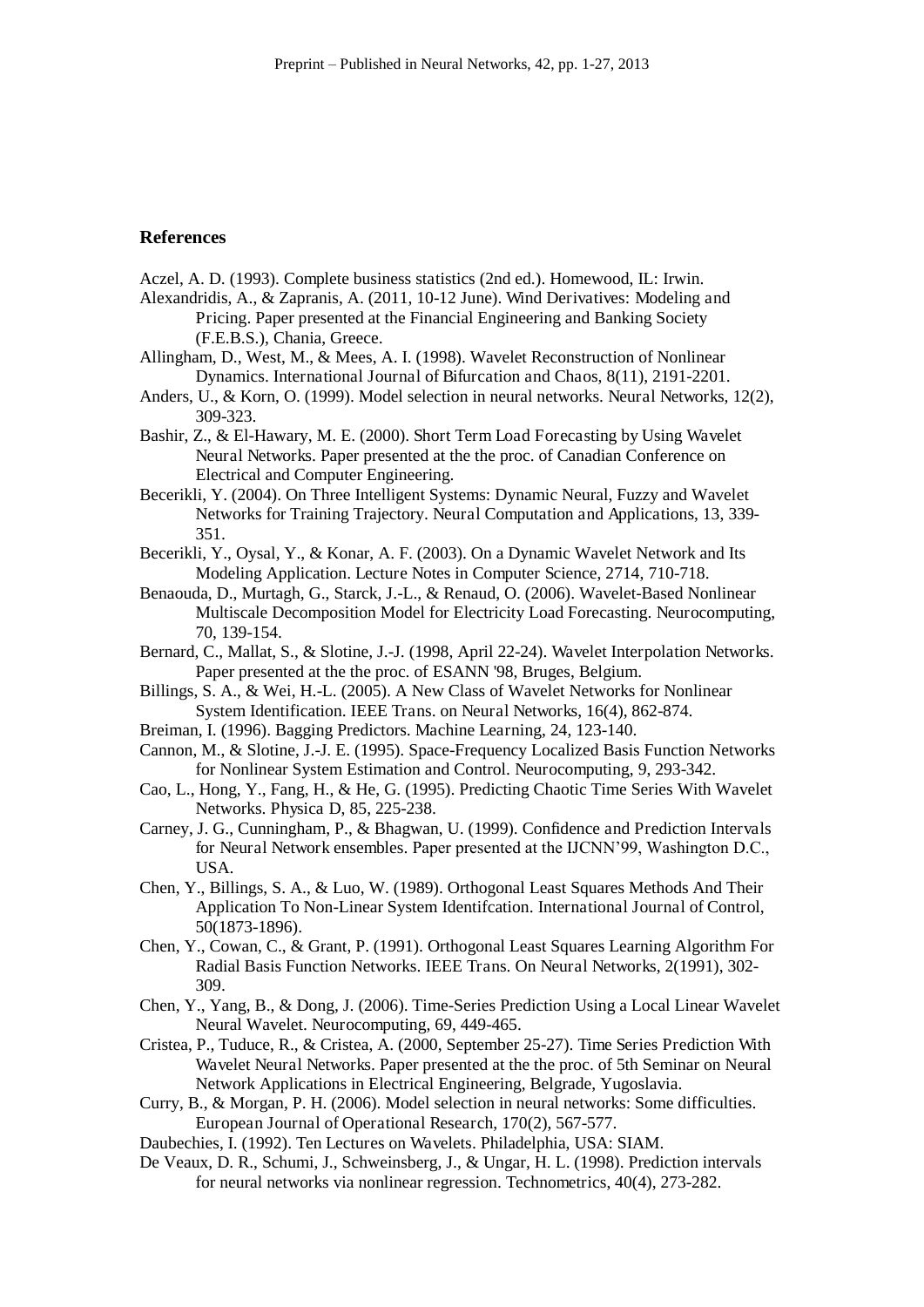- Dimopoulos, Y., Bourret, P., & Lek, S. (1995). Use of Some Sensitivity Criteria for Choosing Networks with Good Generalization Ability. Neural Processing Letters, 2(6), 1-4.
- Duch, W., & Adamczak, R. (1998). Statistical methods for construction of neural networks. Paper presented at the 5th International Conference on Neural Inf Proceedings.
- Efron, B., & Tibshirani, R. J. (1993). An Introduction to the Bootstrap. USA: Chapman & Hall.
- Fang, Y., & Chow, T. W. S. (2006). Wavelets Based Neural Network for Function Approximation. Lecture Notes in Computer Science, 3971, 80-85.
- Gao, R., & Tsoukalas, H. I. (2001). Neural-wavelet Methodology for Load Forecasting. Journal of Intelligent & Robotic Systems, 31, 149-157.
- Hassanien, A., & Ali, J. (2006). Rough Set Approach for Classification of Breast Cancer Mammogram Images
- Fuzzy Logic and Applications. In V. Di Gesú, F. Masulli & A. Petrosino (Eds.), (Vol. 2955, pp. 224-231): Springer Berlin / Heidelberg.
- He, Y., Chu, F., & Zhong, B. (2002). A Hierarchical Evolutionary Algorithm For Constructing And Training Wavelet Networks. Neural Computing & Applications, 10, 357-366.
- Heskes, T. (1997). Practical confidence and prediction intervals. Paper presented at the Advances in Neural Information Processing Systems 9, Cambridge.
- Hsu, W., & Tenorio, M. F. (1992). Plastic Network for Predicting the Mackey-Glass Time Series. Paper presented at the International Joint Conference on Neural Networks (IJCNN), Baltimore, MD, USA
- Iyengar, S. S., Cho, E. C., & Phoha, V. V. (2002). Foundations of Wavelet Networks and Applications USA: CRC Press.
- Jiao, L., Pan, J., & Fang, Y. (2001). Multiwavelet Neural Network and Its Approximation Properties. IEEE Trans. on Neural Networks, 12(5), 1060-1066.
- Juditsky, A., Zhang, Q., Delyon, B., Glorennec, P.-Y., & Benveniste, A. (1994). Wavelets in identification - wavelets, splines, neurons, fuzzies: how good for identification?
- Kadambe, S., & Srinivasan, P. (2006). Adaptive Wavelets for Signal Classification and Compression. International Journal of Electronics and Communications, 60, 45-55.
- Kan, K.-C., & Wong, K. W. (1998). Self-construction algorithm for synthesis of wavelet networks. Electronic Letters, 34, 1953-1955.
- Khayamian, T., Ensafi, A. A., Tabaraki, R., & Esteki, M. (2005). Principal Component-Wavelet Networks as a New Multivariate Calibration Model. Analytical Letters, 38(9), 1447-1489.
- Li, S. T., & Chen, S.-C. (2002, November 4-6). Function Approximation using Robust Wavelet Neural Networks. Paper presented at the the proc. of ICTAI '02, Washington D.C., USA.
- Mackey, M. C., & Glass, L. (1977). Oscillation and chaos in physiological control systems. Science, 197(4300), 287-289.
- Mallat, S. G. (1999). A Wavelet Tour of Signal Processing. San Diego: Academic Press.
- Mangasarian, O. L., & Wolberg, W. H. (1990). Cancer diagnosis via linear programming. SIAM News, 23(5), 1-18.
- Mellit, A., Benghamen, M., & Kalogirou, S. A. (2006). An adaptive wavelet-network model for forecasting daily total solar-radiation. Applied Energy, 83, 705-722.
- Mitra, P., Murthy, C. A., & Pal, S. K. (2002). Unsupervised feature selection using feature similarity. IEEE Trans. Pattern Analysis and Machine Intelligence, 24(3), 301-312.
- Moody, J. E. (1992). The effective number of parameters: an analysis of generalization and regularization in nonlinear learning systems. In J. E. Moody, S. J. Hanson & R. P. Lippman (Eds.), Advances in Neural Information Processing Systems (Vol. 4). San Mateo CA: Morgan Kaufmann.
- Moody, J. E., & Utans, J. (1992). Principled architecture selection for neural networks: application to corporate bond rating prediction. Paper presented at the Neural Networks in the Capital Markets.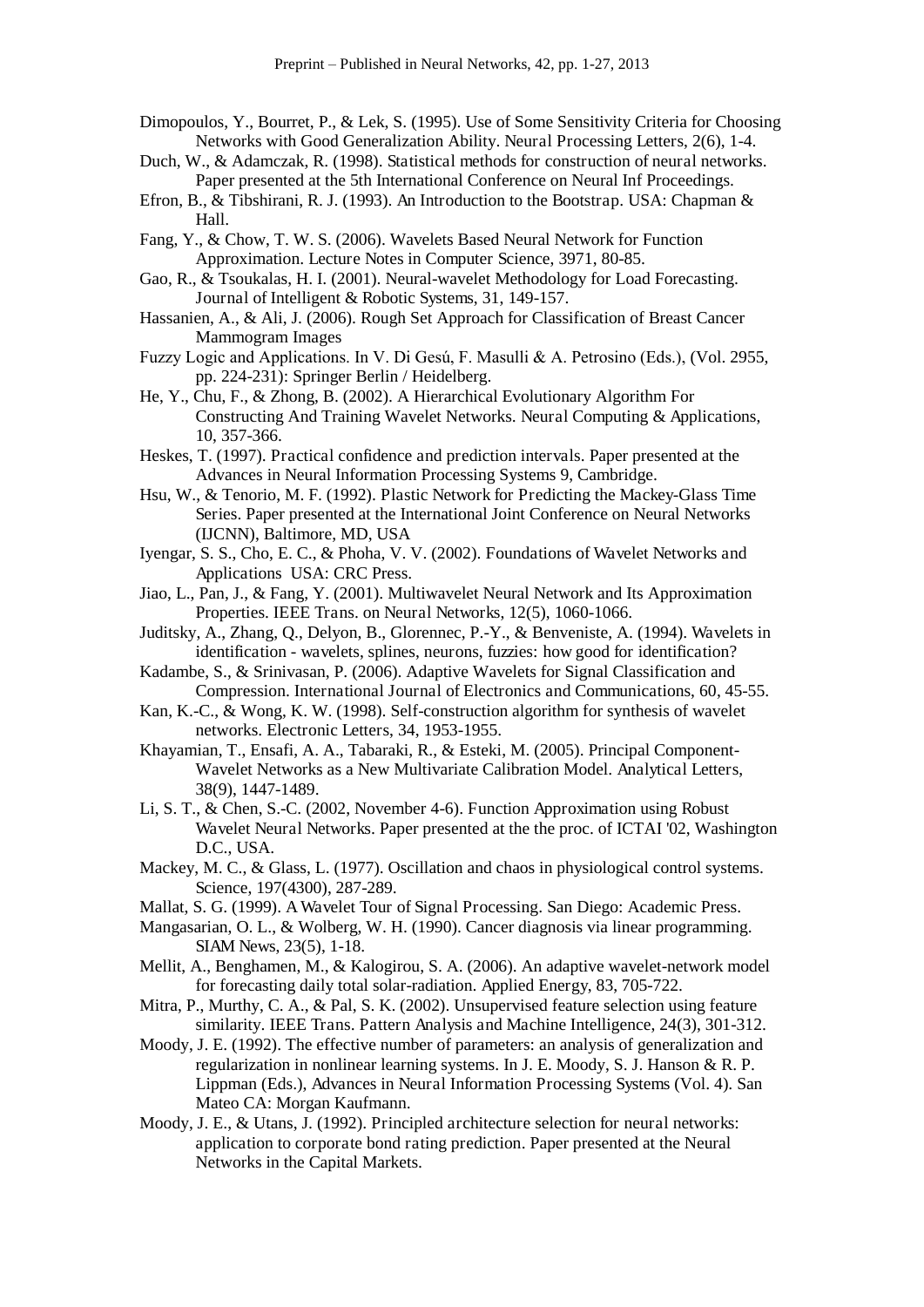- Oussar, Y., & Dreyfus, G. (2000). Initialization by Selection for Wavelet Network Training. Neurocomputing, 34, 131-143.
- Oussar, Y., Rivals, I., Presonnaz, L., & Dreyfus, G. (1998). Trainning Wavelet Networks for Nonlinear Dynamic Input Output Modelling. Neurocomputing, 20, 173-188.
- Papadopoulos, G., Edwards, J. P., & Murray, F. A. (2000). Confidence estimation methods for neural networks: A comparison. Paper presented at the ESANN.
- Pati, Y. C., & Krishnaprasad, P. S. (1993). Analysis and Synthesis of Feedforward Neural Networks Using Discrete Affine Wavelet Transforms. IEEE Trans. on Neural Networks, 4(1), 73-85.
- Pittner, S., Kamarthi, S. V., & Gao, Q. (1998). Wavelet Networks for Sensor Signal Classification in Flank Wear Assessment. Journal of Intelligent Manufacturing, 9, 315-322.
- Platt, J. (1991). A resource-allocating network for function interpolation. Neural Computation, 3, 213-225.
- Postalcioglu, S., & Becerikli, Y. (2007). Wavelet Networks for Nonlinear System Modelling. Neural Computing & Applications, 16, 434-441.
- Reed, R. (1993). Prunning algorithms a survey. IEEE Trans Neural Networks, 4, 740-747.
- Samarasinghe, S. (2006). Neural Networks for Applied Sciences and Engineering. New York, USA: Taylor & Francis Group.
- Satchwell, C. (1994, September). Neural networks for stochastic problems: more than one outcome for the input space. Paper presented at the NCAF Conference, Aston University.
- Senapati, M., Mohanty, A., Dash, S., & Dash, P. (2011). Local linear wavelet neural network for breast cancer recognition. Neural Computing & Applications, 1-7.
- Setiono, R., & Liu, H. (1997). NeuroLinear: From neural networks to oblique decision rules. Neurocomputing, 17(1), 1-24.
- Subasi, A., Alkan, A., Koklukaya, E., & Kiymik, M. K. (2005). Wavelet Neural Network Classification of EEG Signals by Using AR Model With MLE Pre-processing. Neural Networks, 18, 985-997.
- Szu, H., Telfer, B., & Kadambe, S. (1992). Neural Network Adaptive Wavelets for Signal Representation and Classification. Opt. Engineering, 31, 1907-1916.
- Ulugammai, M., Venkatesh, P., Kannan, P. S., & Padhy, N. P. (2007). Application of Bacterial Foraging Technique Trained Artificial and Wavelet Neural Networks in Load Forecasting. Neurocomputing, 70, 2659-2667.
- Wei, H.-L., & Billings, S. A. (2007). Feature Subset Selection and Ranking for Data Dimensionality Reduction. Pattern Analysis and Machine Intelligence, IEEE Transactions on, 29(1), 162-166.
- Wei, H.-L., Billings, S. A., & Liu, J. (2004). Term and variable selection for non-linear system identification. International Journal of Control, 77(1), 86-110.
- Wong, K.-W., & Leung, A. C.-S. (1998). On-line Successive Synthesis of Wavelet Networks. Neural Processing Letters, 7, 91-100.
- Xu, J., & Ho, D. W. C. (1999, June). Adaptive Wavelet Networks for Nonlinear System Identification. Paper presented at the the proc. of American Control Conference, San Diego, USA.
- Xu, J., & Ho, D. W. C. (2002). A Basis Selection Algorithm for Wavelet Neural Networks. Neurocomputing, 48, 681-689.
- Xu, J., & Ho, D. W. C. (2005). A Constructive Algorithm for Wavelet Neural Networks. Lecture Notes in Computer Science(3610), 730-739.
- Yao, S. J., Song, Y. H., Zhang, L. Z., & Cheng, X. Y. (2000). Wavelet Transform and Neural Networks for Short-Term Electrical Load Forecasting. Energy Conversion & Management, 41, 1975-1988.
- Yao, X. (1999). Evolving artificial neural networks. Proc IEEE, 87(9), 1423-1447.
- Yingwei, L., Sundararajan, N., & Saratchandran, P. (1997). A Sequential Learning Scheme for Function Approximation Using Minimal Radial Basis Function Neural Networks. Neural Computation, 9(2), 461-478.